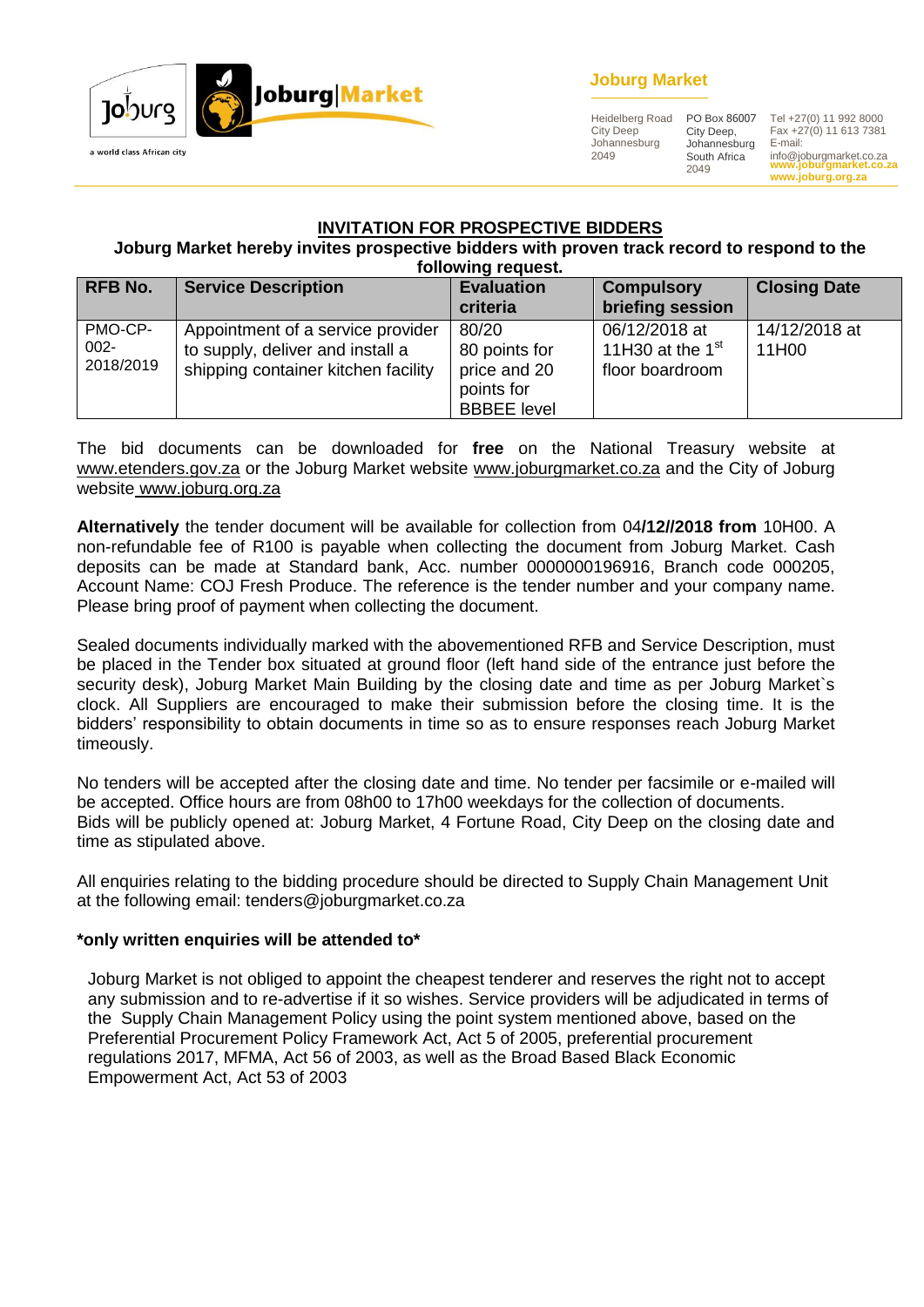#### **IMPORTANT NOTICE**

- 1. Bidders are reminded that for any and all alterations in the bid document must be initialled / signed in full by the bidder's authorised signatory and or provide an accompanying letter on the bidder's official letterhead will indicate such alterations.
- 2. This bid, correctly endorsed, is to be addressed to the Supply Chain Management and must be deposited into the tender/ bid box at the Ground Floor: Main Entrance, Joburg Market, 04 Fortune Street, City Deep, at the time and date shown herein. Under no circumstance will late tenders be accepted.
- 3. Failure to attend the compulsory briefing session (if applicable to the bid l) will result in disqualification of the bid.
- 4. Failure to submit samples, if requested will result in disqualification of the bid.
- 5. The bid document is to be completed in ink and in full. It is not to be re-typed at all.
- 6. The bid document is to be submitted in full in the same order as issued, with all the sections attached.
- 7. In bid where Consortiums and Joint Ventures are involved, an agreement endorsed with signatures of all parties involved, must be submitted.
- 8. Micro Exempted Enterprises (EME's) are required to submit a certificate issued by an Auditor Or Accounting Officer on a letter head with a practise number and contact number clearly Specified on the face of the certificate

## **FAILURE TO COMPLY WITH THE ABOVE REQUIREMENTS MAY DISQUALIFY THE BID**

**Bidder /s:………………………………………………………………………………………………**

**Cell : …………………………………………… E-Mail:………………………………………………**

**BID NUMBER:** PMO-CP-002-2018/2019 Appointment of a service provider to supply, deliver and install a shipping container kitchen facility **P**age **2** of **52**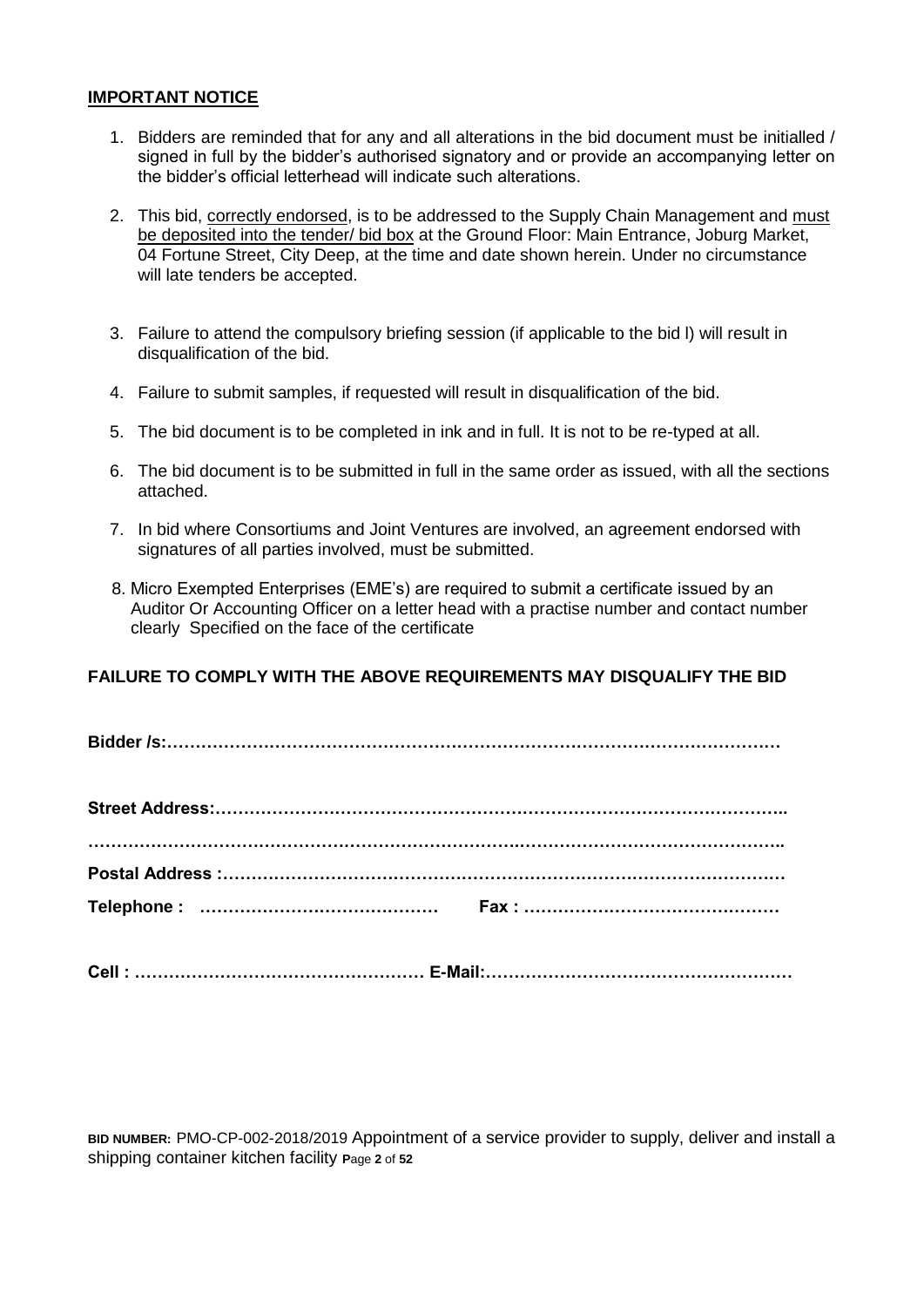# **INDEX**

| No. | <b>TABLE OF CONTENTS</b>                            | <b>SOURCE DOCUMENT</b> |
|-----|-----------------------------------------------------|------------------------|
| 1.  | <b>INVITATION TO BID</b>                            | MBD <sub>1</sub>       |
| 2.  | <b>DECLARATION OF INTEREST</b>                      | MBD <sub>4</sub>       |
| 3.  | <b>PREFERENCE POINTS CLAIMS</b>                     | <b>MBD 6.1</b>         |
| 4.  | <b>DECLARATION OF BIDDERS PAST SCM PRACTICE</b>     | <b>MBD8</b>            |
| 5.  | <b>CERTIFICATE OF INDEPENDENT BID DETERMINATION</b> | MBD <sub>9</sub>       |
| 6.  | <b>GENERAL CONDITIONS OF CONTRACT</b>               |                        |
| 7.  | <b>TERMS OF REFERENCE</b>                           |                        |

**BID NUMBER:** PMO-CP-002-2018/2019 Appointment of a service provider to supply, deliver and install a shipping container kitchen facility **P**age **3** of **52**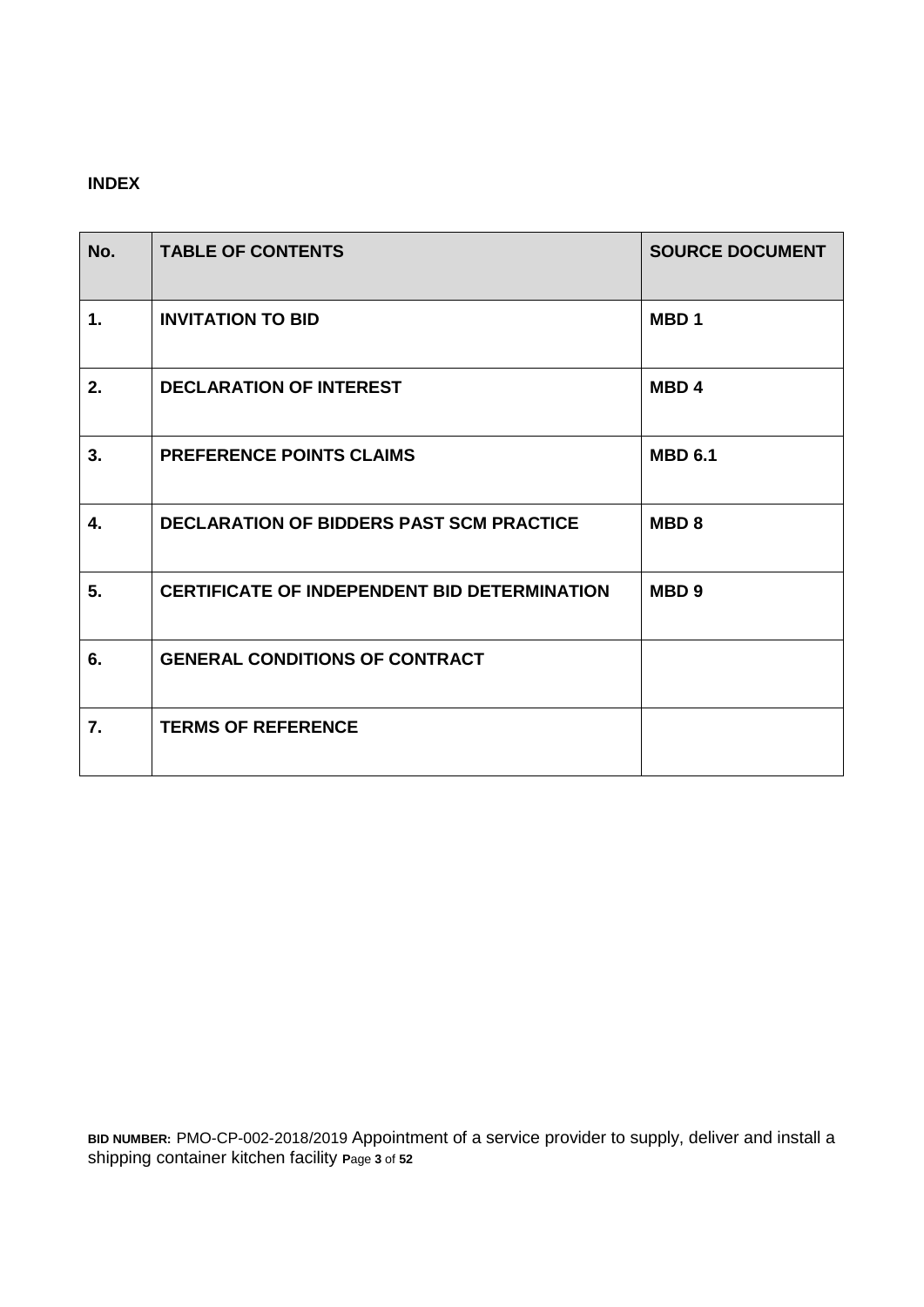# **BID DOCUMENTS CHECK LIST:**

# **A completed and signed BID document must be submitted in a sealed envelope together will all returnables. That is:**

| Item           | <b>Description</b>                                                                                                                                                                                                                             | Submitted -         |
|----------------|------------------------------------------------------------------------------------------------------------------------------------------------------------------------------------------------------------------------------------------------|---------------------|
|                |                                                                                                                                                                                                                                                | <b>Indicate YES</b> |
|                |                                                                                                                                                                                                                                                | or NO               |
| 1              | Completed Registration on the National Treasury Central Supplier Database                                                                                                                                                                      |                     |
| $\overline{2}$ | Completed and signed MBD 1,4,6.1, 8, 9,                                                                                                                                                                                                        |                     |
| <b>NB</b>      | Failure to fully complete all sections will lead to a disqualification of the bid.                                                                                                                                                             |                     |
| 3              | General Condition of Contract (GCC) to be signed                                                                                                                                                                                               |                     |
| 4              | Rates and taxes account not older than three months or lease agreement                                                                                                                                                                         |                     |
| 5              | ID copies of shareholders / directors and share certificates; certification not older<br>than three months                                                                                                                                     |                     |
| 6              | Signed JV agreement for Joint Venture companies. Separate National Treasury<br>Central Supplier Database registration and consolidated BBBEE certificate(where<br>applicable)                                                                  |                     |
| $\overline{7}$ | Initial / sign for all alterations in the tender document                                                                                                                                                                                      |                     |
| 8              | Registration with CIDB (where applicable)                                                                                                                                                                                                      |                     |
| 9              | Submission of tender documents; thereof including all returnable                                                                                                                                                                               |                     |
| 10             | B-BBEE Status Level of Contribution certificate OR <b>SWORN AFFIDAVIT - B-</b><br><b>BBEE EXEMPTED MICRO ENTERPRISE OR an Accounting Officer as</b><br>contemplated in the Close Corporation Act (CCA) in order to claim preference<br>points. |                     |

**BID NUMBER:** PMO-CP-002-2018/2019 Appointment of a service provider to supply, deliver and install a shipping container kitchen facility **P**age **4** of **52**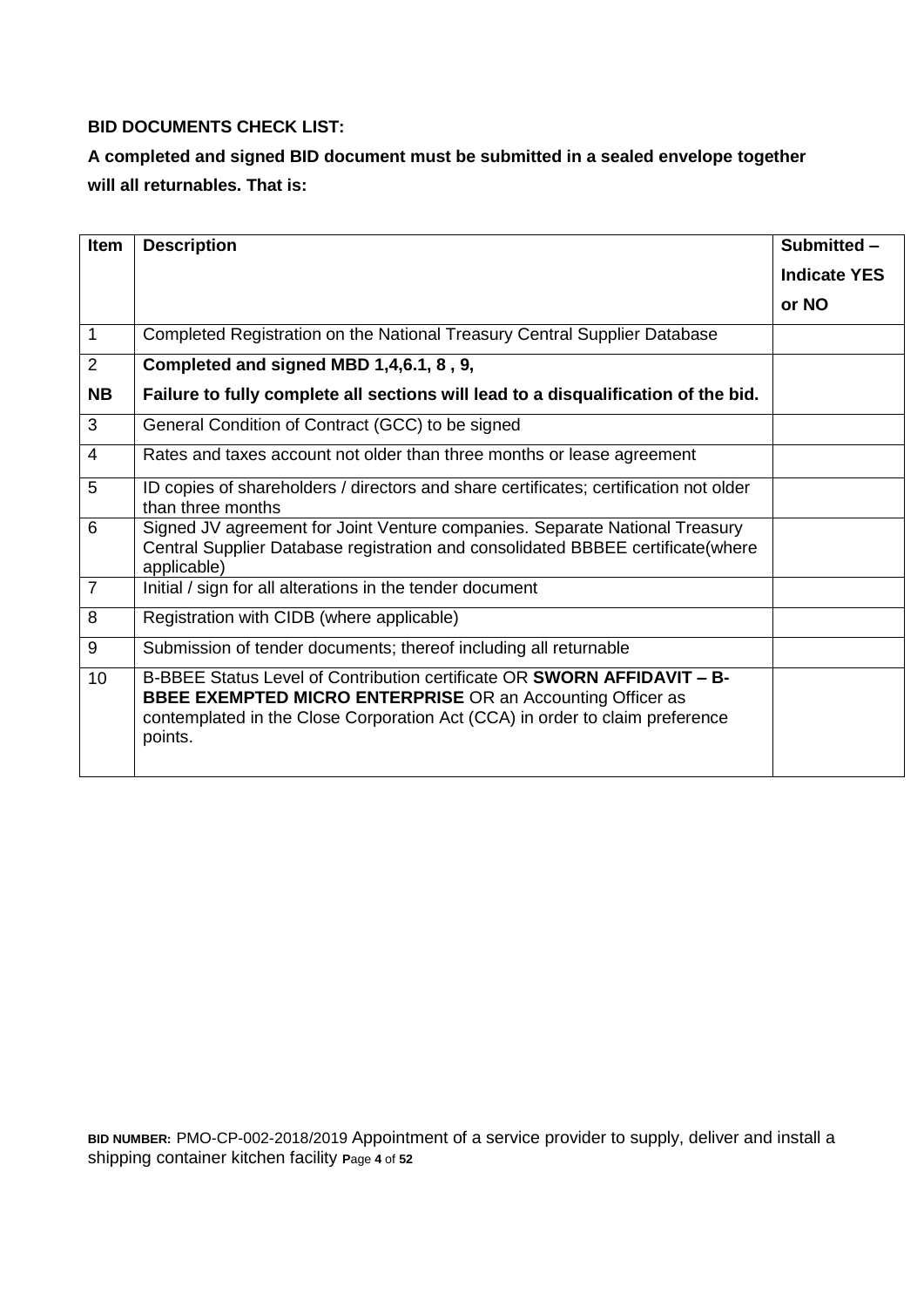**MBD 1**

# **PART A INVITATION TO BID**

|                                                                                               |                                                                                                                   |                      | שוש טו ווטווחווווווו |                                               |                  |                         |                                                                                                                                                                                                                               |
|-----------------------------------------------------------------------------------------------|-------------------------------------------------------------------------------------------------------------------|----------------------|----------------------|-----------------------------------------------|------------------|-------------------------|-------------------------------------------------------------------------------------------------------------------------------------------------------------------------------------------------------------------------------|
|                                                                                               | YOU ARE HEREBY INVITED TO BID FOR REQUIREMENTS OF THE JOBURG MARKET                                               |                      |                      |                                               |                  |                         |                                                                                                                                                                                                                               |
| <b>BID NUMBER:</b>                                                                            | PMO-CP-002-<br>2018/2019                                                                                          | <b>CLOSING DATE:</b> |                      | 14/12/2018                                    |                  | <b>CLOSING</b><br>TIME: | 11:00                                                                                                                                                                                                                         |
|                                                                                               |                                                                                                                   |                      |                      |                                               |                  |                         | DESCRIPTION:   Appointment of a service provider to supply, deliver and install a shipping container kitchen facility                                                                                                         |
|                                                                                               | THE SUCCESSFUL BIDDER WILL BE REQUIRED TO FILL IN AND SIGN A WRITTEN CONTRACT FORM (MBD7).                        |                      |                      |                                               |                  |                         |                                                                                                                                                                                                                               |
|                                                                                               | BID RESPONSE DOCUMENTS MAY BE DEPOSITED IN THE BID BOX SITUATED AS FOLLOWS                                        |                      |                      |                                               |                  |                         |                                                                                                                                                                                                                               |
|                                                                                               | <b>Attention: Head of Supply Chain Management</b><br>encouraged to make their submission before the closing time. |                      |                      |                                               |                  |                         | DEPOSITED IN THE BID BOX SITUATED AT GROUND FLOOR (left hand side of the entrance just before the security<br>desk), Joburg Market Main Building by the closing date and time as per Joburg Market's clock. All Suppliers are |
| <b>4 Fortune Road</b><br><b>City Deep</b><br>Johannesburg                                     |                                                                                                                   |                      |                      |                                               |                  |                         |                                                                                                                                                                                                                               |
| accepted for consideration.                                                                   |                                                                                                                   |                      |                      |                                               |                  |                         | Bidders should ensure that bids are delivered timeously to the correct address. If the bid is late, it will not be                                                                                                            |
|                                                                                               | The bid box is open 24 hours a day, 7 days a week.                                                                |                      |                      |                                               |                  |                         |                                                                                                                                                                                                                               |
| <b>SUPPLIER INFORMATION</b>                                                                   |                                                                                                                   |                      |                      |                                               |                  |                         |                                                                                                                                                                                                                               |
| <b>NAME OF BIDDER</b>                                                                         |                                                                                                                   |                      |                      |                                               |                  |                         |                                                                                                                                                                                                                               |
| POSTAL ADDRESS                                                                                |                                                                                                                   |                      |                      |                                               |                  |                         |                                                                                                                                                                                                                               |
| <b>STREET ADDRESS</b>                                                                         |                                                                                                                   |                      |                      |                                               |                  |                         |                                                                                                                                                                                                                               |
| <b>TELEPHONE NUMBER</b>                                                                       |                                                                                                                   | <b>CODE</b>          |                      |                                               | <b>NUMBER</b>    |                         |                                                                                                                                                                                                                               |
| <b>CELLPHONE NUMBER</b>                                                                       |                                                                                                                   |                      |                      |                                               |                  |                         |                                                                                                                                                                                                                               |
| <b>FACSIMILE NUMBER</b>                                                                       |                                                                                                                   | <b>CODE</b>          |                      |                                               | <b>NUMBER</b>    |                         |                                                                                                                                                                                                                               |
| <b>E-MAIL ADDRESS</b>                                                                         |                                                                                                                   |                      |                      |                                               |                  |                         |                                                                                                                                                                                                                               |
| VAT REGISTRATION NUMBER                                                                       |                                                                                                                   |                      |                      |                                               |                  |                         |                                                                                                                                                                                                                               |
| TAX COMPLIANCE STATUS                                                                         |                                                                                                                   | TCS PIN:             |                      | OR                                            | CSD No:          |                         |                                                                                                                                                                                                                               |
| <b>B-BBEE STATUS LEVEL</b><br><b>VERIFICATION CERTIFICATE</b><br><b>[TICK APPLICABLE BOX]</b> |                                                                                                                   | $\Box$ Yes           |                      | <b>B-BBEE</b><br><b>LEVEL</b><br><b>SWORN</b> | <b>STATUS</b>    | $\Box$ Yes              |                                                                                                                                                                                                                               |
|                                                                                               |                                                                                                                   | No                   |                      |                                               | <b>AFFIDAVIT</b> | No                      | A B-BBEE STATUS LEVEL VERIFICATION CERTIFICATE/ SWORN AFFIDAVIT (FOR EMES & QSEs) MUST BE SUBMITTED IN                                                                                                                        |
|                                                                                               | <b>ORDER TO QUALIFY FOR PREFERENCE POINTS FOR B-BBEE]</b>                                                         |                      |                      |                                               |                  |                         |                                                                                                                                                                                                                               |

**BID NUMBER:** PMO-CP-002-2018/2019 Appointment of a service provider to supply, deliver and install a shipping container kitchen facility **P**age **5** of **52**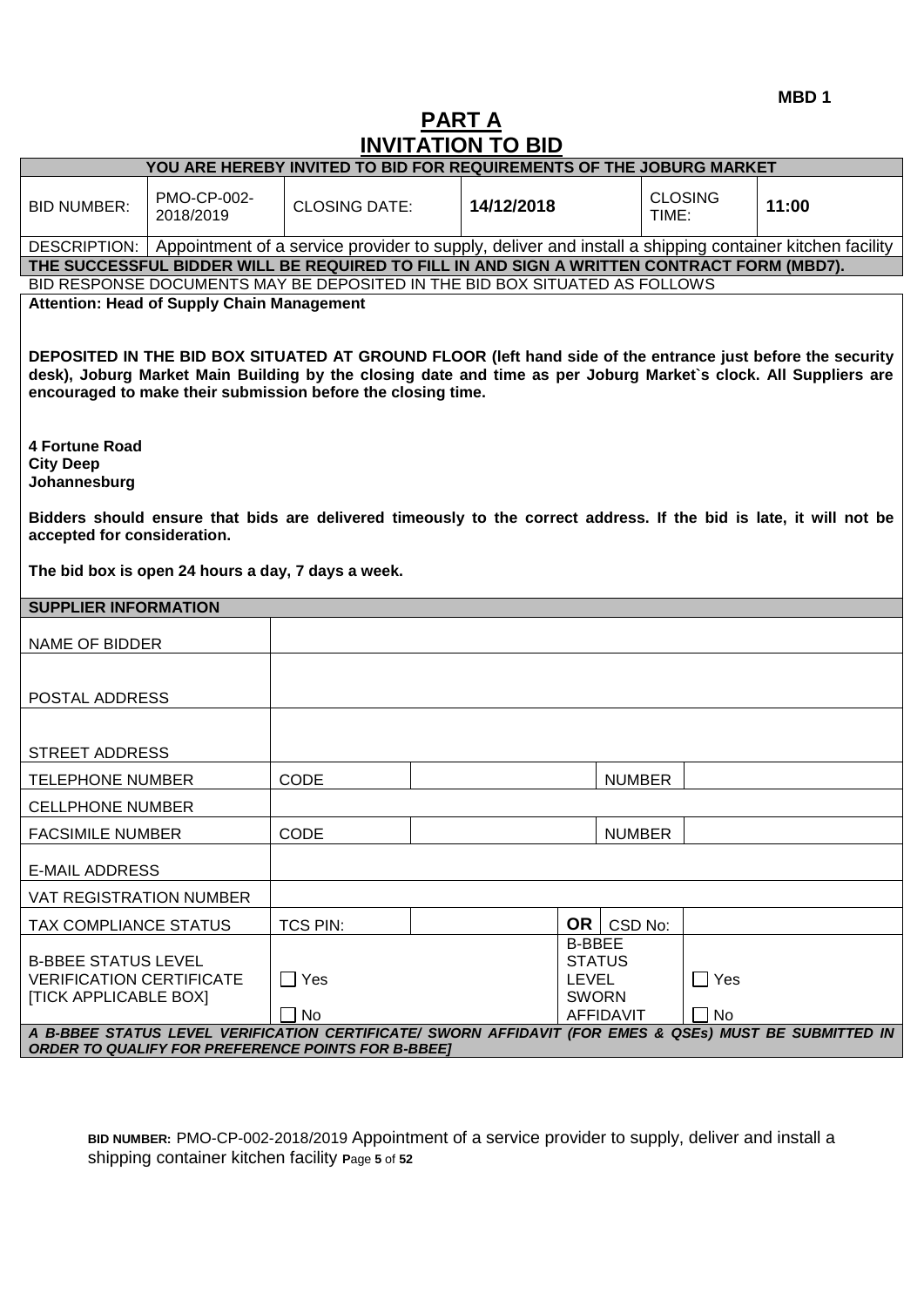| <b>ARE YOU THE</b><br><b>ACCREDITED</b><br><b>REPRESENTATIVE IN</b><br><b>SOUTH AFRICA FOR THE</b><br><b>GOODS/SERVICES</b><br><b><i>NORKS OFFERED?</i></b> | $\square$ No<br>$\Box$ Yes<br>[IF YES ENCLOSE PROOF]                      | <b>ARE YOU A</b><br><b>FOREIGN</b><br><b>BASED</b><br><b>SUPPLIER FOR</b><br>THE GOODS<br><b>/SERVICES</b><br><b>MORKS</b><br><b>OFFERED?</b> | $\Box$ Yes<br>$\Box$ No<br><b>IF YES, ANSWER</b><br><b>PART B:31</b> |
|-------------------------------------------------------------------------------------------------------------------------------------------------------------|---------------------------------------------------------------------------|-----------------------------------------------------------------------------------------------------------------------------------------------|----------------------------------------------------------------------|
| <b>NUMBER OF ITEM</b><br><b>OFFERED</b>                                                                                                                     | N/A                                                                       | <b>TOTAL BID</b><br><b>PRICE</b>                                                                                                              | R                                                                    |
| <b>SIGNATURE OF BIDDER</b>                                                                                                                                  |                                                                           | <b>DATE</b>                                                                                                                                   |                                                                      |
| <b>CAPACITY UNDER</b><br><b>WHICH THIS BID IS</b><br><b>SIGNED</b>                                                                                          |                                                                           |                                                                                                                                               |                                                                      |
|                                                                                                                                                             | BIDDING PROCEDURE ENQUIRIES AND TECHNICAL INFORMATION MAY BE DIRECTED TO: |                                                                                                                                               |                                                                      |
| <b>E-MAIL ADDRESS</b><br>" only written enquiries will be attended to                                                                                       | tenders@joburgmarket.co.za                                                |                                                                                                                                               |                                                                      |

**\*only written enquiries will be attended to.**

**BID NUMBER:** PMO-CP-002-2018/2019 Appointment of a service provider to supply, deliver and install a shipping container kitchen facility **P**age **6** of **52**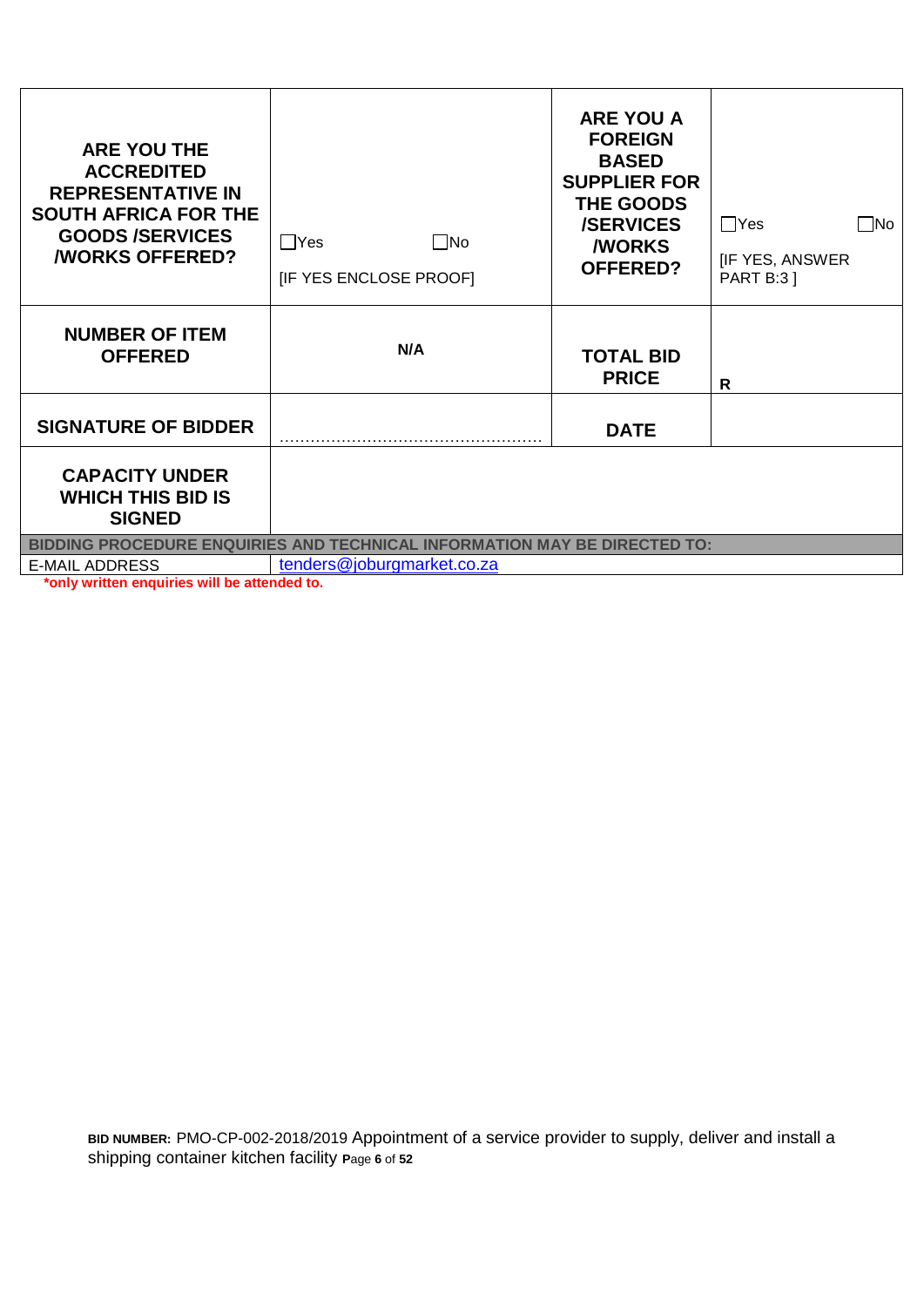# **PART B TERMS AND CONDITIONS FOR BIDDING**

|     | 1. BID SUBMISSION:<br>1.1. BIDS MUST BE DELIVERED BY THE STIPULATED TIME TO THE CORRECT ADDRESS. LATE BIDS<br>WILL NOT BE ACCEPTED FOR CONSIDERATION.                                                                                          |
|-----|------------------------------------------------------------------------------------------------------------------------------------------------------------------------------------------------------------------------------------------------|
|     | 1.2. ALL BIDS MUST BE SUBMITTED ON THE OFFICIAL FORMS PROVIDED-(NOT TO BE RE-TYPED)<br>OR ONLINE                                                                                                                                               |
|     | 1.3. THIS BID IS SUBJECT TO THE PREFERENTIAL PROCUREMENT POLICY FRAMEWORK ACT AND<br>THE PREFERENTIAL PROCUREMENT REGULATIONS, 2017, THE GENERAL CONDITIONS OF<br>CONTRACT (GCC) AND, IF APPLICABLE, ANY OTHER SPECIAL CONDITIONS OF CONTRACT. |
|     |                                                                                                                                                                                                                                                |
| 2.1 | 2. TAX COMPLIANCE REQUIREMENTS<br>BIDDERS MUST ENSURE COMPLIANCE WITH THEIR TAX OBLIGATIONS.                                                                                                                                                   |
|     | 2.2 BIDDERS ARE REQUIRED TO SUBMIT THEIR UNIQUE PERSONAL IDENTIFICATION NUMBER<br>(PIN) ISSUED BY SARS TO ENABLE  THE ORGAN OF STATE TO VIEW THE TAXPAYER'S<br>PROFILE AND TAX STATUS.                                                         |
|     | 2.3 APPLICATION FOR THE TAX COMPLIANCE STATUS (TCS) CERTIFICATE OR PIN MAY ALSO BE<br>MADE VIA E-FILING. IN ORDER TO USE THIS PROVISION, TAXPAYERS WILL NEED TO<br>REGISTER WITH SARS AS E-FILERS THROUGH THE WEBSITE WWW.SARS.GOV.ZA.         |
|     | 2.4 FOREIGN SUPPLIERS MUST COMPLETE THE PRE-AWARD QUESTIONNAIRE IN PART B:3.                                                                                                                                                                   |
|     | 2.5 BIDDERS MAY ALSO SUBMIT A PRINTED TCS CERTIFICATE TOGETHER WITH THE BID.                                                                                                                                                                   |
|     | 2.6 IN BIDS WHERE CONSORTIA / JOINT VENTURES / SUB-CONTRACTORS ARE INVOLVED, EACH<br>PARTY MUST SUBMIT A SEPARATE TCS CERTIFICATE / PIN / CSD NUMBER.                                                                                          |
|     | 2.7 WHERE NO TCS IS AVAILABLE BUT THE BIDDER IS REGISTERED ON THE CENTRAL SUPPLIER<br>DATABASE (CSD), A CSD NUMBER MUST BE PROVIDED.                                                                                                           |
|     | 3. QUESTIONNAIRE TO BIDDING FOREIGN SUPPLIERS                                                                                                                                                                                                  |
|     | 3.1. IS THE ENTITY A RESIDENT OF THE REPUBLIC OF SOUTH AFRICA (RSA)?<br>$\Box$ YES $\Box$ NO                                                                                                                                                   |
|     | 3.2. DOES THE ENTITY HAVE A BRANCH IN THE RSA?<br>YES $\Box$ NO                                                                                                                                                                                |
|     | $\Box$ Yes $\Box$ No<br>3.3. DOES THE ENTITY HAVE A PERMANENT ESTABLISHMENT IN THE RSA?                                                                                                                                                        |
|     | 3.4. DOES THE ENTITY HAVE ANY SOURCE OF INCOME IN THE RSA?<br>YES $\Box$ NO                                                                                                                                                                    |
|     | 3.5. IS THE ENTITY LIABLE IN THE RSA FOR ANY FORM OF TAXATION?<br>$\Box$ YES $\Box$ NO                                                                                                                                                         |
|     | IF THE ANSWER IS "NO" TO ALL OF THE ABOVE, THEN IT IS NOT A REQUIREMENT TO REGISTER<br>FOR A TAX COMPLIANCE STATUS SYSTEM PIN CODE FROM THE SOUTH AFRICAN REVENUE<br>SERVICE (SARS) AND IF NOT REGISTER AS PER 2.3 ABOVE.                      |
|     | NB: FAILURE TO PROVIDE ANY OF THE ABOVE PARTICULARS MAY RENDER THE BID INVALID.<br>NO BIDS WILL BE CONSIDERED FROM PERSONS IN THE SERVICE OF THE STATE.                                                                                        |
|     | <b>SIGNATURE OF BIDDER:</b>                                                                                                                                                                                                                    |
|     |                                                                                                                                                                                                                                                |
|     |                                                                                                                                                                                                                                                |

**BID NUMBER:** PMO-CP-002-2018/2019 Appointment of a service provider to supply, deliver and install a shipping container kitchen facility **P**age **7** of **52**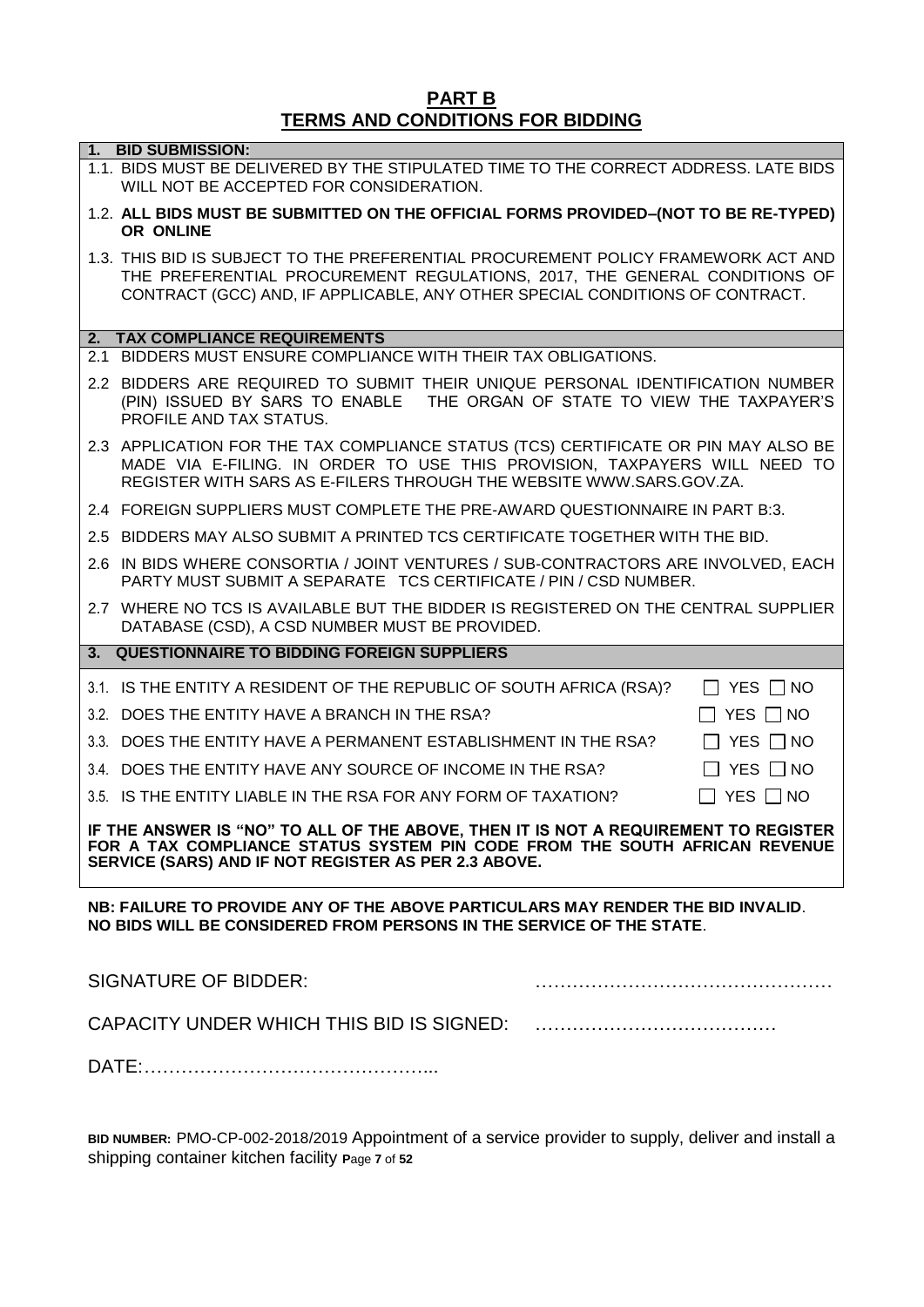#### **DECLARATION OF INTEREST**

- 1. No bid will be accepted from persons in the service of the state<sup>1</sup>.
- 2. Any person, having a kinship with persons in the service of the state, including a blood relationship, may make an offer or offers in terms of this invitation to bid. In view of possible allegations of favouritism, should the resulting bid, or part thereof, be awarded to persons connected with or related to persons in service of the state, it is required that the bidder or their authorised representative declare their position in relation to the evaluating/adjudicating authority.
- 3. In order to give effect to the above, the following questionnaire must be completed and submitted with the bid.

 3.1. Full Name of bidder or his or her representative:………………………………….. 3.2.Identity Number: ………………………………………………………………………….

3.3. Position occupied in the Company (director, trustee, hareholder²):…………… .

3.4.CompanyRegistrationNumber: ………………………………………………………….

3.5.TaxReference Number:……………………………………………………………………

3.6.VATRegistrationNumber: ………………………………………………………………

3.7. The names of all directors / trustees / shareholders members, their individual identity numbers and state employee numbers must be indicated in paragraph 4 below.

3.8. Are you presently in the service of the state?

YES NO

3.8.1. If yes, furnish particulars. ….…………………………………………………  $1$ MSCM Regulations: "in the service of the state" means to be  $-$ 

- $(a)$  a member of  $-$
- (i) any municipal council;
- (ii) any provincial legislature; or
- (iii) the national Assembly or the national Council of provinces;
- (b) a member of the board of directors of any municipal entity;
- (c) an official of any municipality or municipal entity;

(d) an employee of any national or provincial department, national or provincial public entity or constitutional institution within the meaning of the Public Finance Management Act, 1999 (Act No.1 of 1999);

**BID NUMBER:** PMO-CP-002-2018/2019 Appointment of a service provider to supply, deliver and install a shipping container kitchen facility **P**age **8** of **52** (e) a member of the accounting authority of any national or provincial public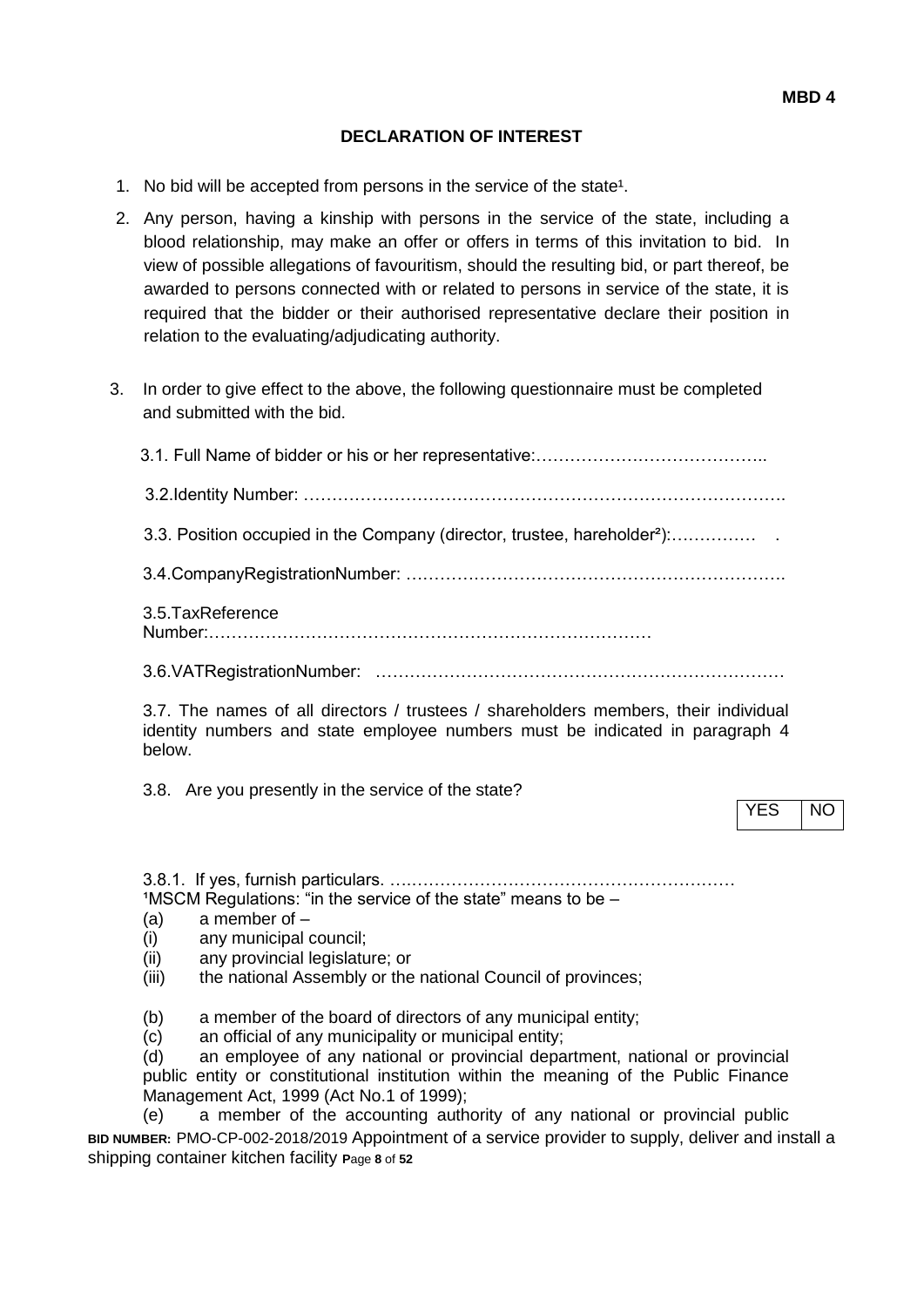entity; or

(f) an employee of Parliament or a provincial legislature.

² Shareholder" means a person who owns shares in the company and is actively involved in the management of the company or business and exercises control over the company.

| 3.9         | Have you been in the service of the state for the past twelve months?                                                                                                                                                                  | <b>YES</b> | <b>NO</b> |
|-------------|----------------------------------------------------------------------------------------------------------------------------------------------------------------------------------------------------------------------------------------|------------|-----------|
|             |                                                                                                                                                                                                                                        |            |           |
| 3.10        | Do you have any relationship (family, friend, other) with persons in the service<br>of the state and who may be involved with the evaluation and or adjudication of<br>this bid?                                                       | <b>YES</b> | <b>NO</b> |
|             | 3.10.1. If yes, furnish particulars.                                                                                                                                                                                                   |            |           |
| 3.11<br>the | Are you, aware of any relationship (family, friend, other) between any other<br>bidder and any persons in the service of the state who may be involved with                                                                            |            |           |
|             | evaluation and or adjudication of this bid?                                                                                                                                                                                            | YES        | NO        |
|             | 3.11.1. If yes, furnish particulars                                                                                                                                                                                                    |            |           |
|             | 3.12 Are any of the company's directors, trustees, managers, principle shareholders<br>or stakeholders in service of the state?                                                                                                        | <b>YES</b> | <b>NO</b> |
|             |                                                                                                                                                                                                                                        |            |           |
|             | 3.13 Are any spouse, child or parent of the company's directors trustees, managers,<br>principle shareholders or stakeholders in service of the state?                                                                                 |            |           |
|             |                                                                                                                                                                                                                                        | <b>YES</b> | NO        |
|             |                                                                                                                                                                                                                                        |            |           |
|             | 3.14 Do you or any of the directors, trustees, managers, principle shareholders, or<br>stakeholders of this company have any interest in any other related companies<br>or business whether or not they are bidding for this contract. | <b>YES</b> | NO        |

**BID NUMBER:** PMO-CP-002-2018/2019 Appointment of a service provider to supply, deliver and install a shipping container kitchen facility **P**age **9** of **52**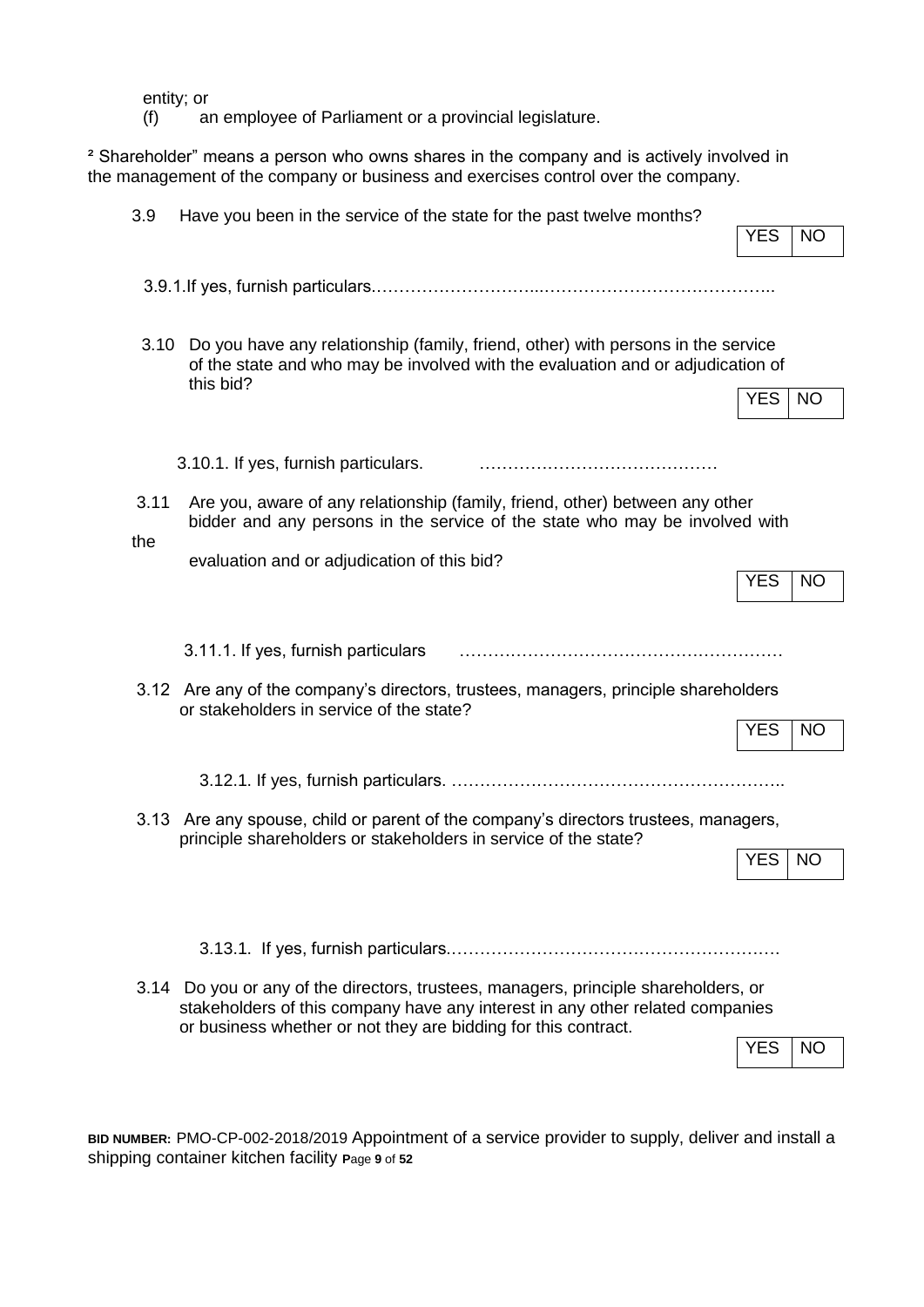3.14.1 If yes, furnish particulars:…………………………………………………….

| <b>Identity Number</b> | <b>State Employee Number</b> |
|------------------------|------------------------------|
|                        |                              |
|                        |                              |
|                        |                              |
|                        |                              |
|                        |                              |
|                        |                              |
|                        |                              |
|                        |                              |
|                        |                              |
|                        |                              |
|                        |                              |

# 4. **Full details of directors / trustees / members / shareholders**

 **……………………………. ………………………………… Signature Date** 

 **………………………..... …………………………………… Capacity Capacity Name of Bidder** 

**BID NUMBER:** PMO-CP-002-2018/2019 Appointment of a service provider to supply, deliver and install a shipping container kitchen facility **P**age **10** of **52**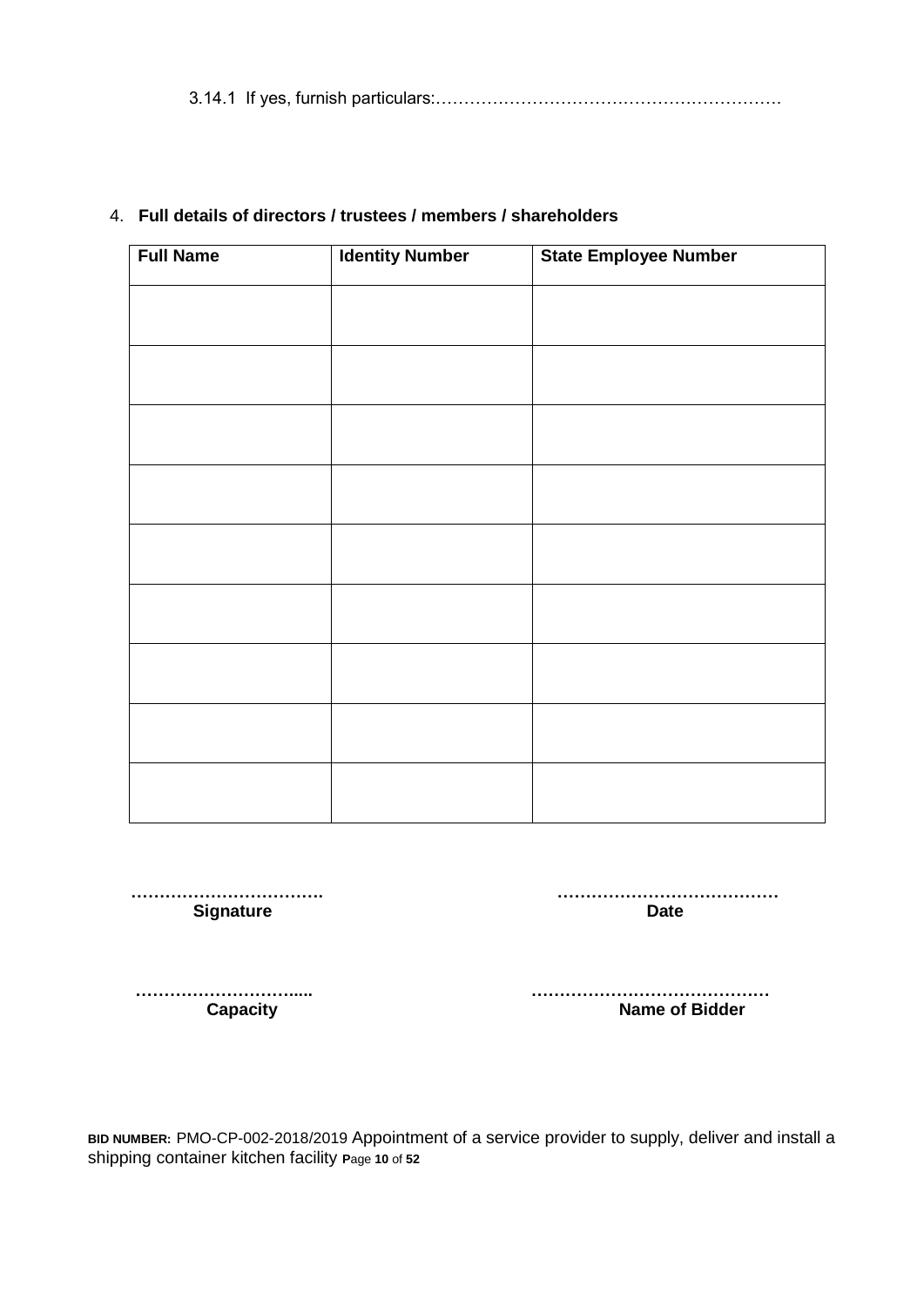#### **PREFERENCE POINTS CLAIM FORM IN TERMS OF THE PREFERENTIAL PROCUREMENT REGULATIONS 2017**

This preference form must form part of all bids invited. It contains general information and serves as a claim form for preference points for Broad-Based Black Economic Empowerment (B-BBEE) Status Level of Contribution

#### **NB: BEFORE COMPLETING THIS FORM, BIDDERS MUST STUDY THE GENERAL CONDITIONS, DEFINITIONS AND DIRECTIVES APPLICABLE IN RESPECT OF B-BBEE, AS PRESCRIBED IN THE PREFERENTIAL PROCUREMENT REGULATIONS, 2017.**

#### **1. GENERAL CONDITIONS**

- 1.1 The following preference point systems are applicable to all bids:
	- the 80/20 system for requirements with a Rand value of up to R50 000 000 (all applicable taxes included); and
	- the 90/10 system for requirements with a Rand value above R50 000 000 (all applicable taxes included).
- 1.2 The value of this bid is estimated to not exceed R50 000 000 (all applicable taxes included) and therefore the 80/20 preference point system shall be applicable;
- 1.3 Points for this bid shall be awarded for:
	- (a) Price; and
	- (b) B-BBEE Status Level of Contributor.
- 1.4 The maximum points for this bid are allocated as follows:

|                                                      | <b>POINTS</b> |
|------------------------------------------------------|---------------|
| <b>PRICE</b>                                         | 80            |
| <b>B-BBEE STATUS LEVEL OF CONTRIBUTOR</b>            | 20            |
| Total points for Price and B-BBEE must not<br>exceed | 100           |

- 1.5 Failure on the part of a bidder to submit proof of B-BBEE Status level of contributor together with the bid, will be interpreted to mean that preference points for B-BBEE status level of contribution are not claimed.
- 1.6 The purchaser reserves the right to require of a bidder, either before a bid is adjudicated or at any time subsequently, to substantiate any claim in regard to preferences, in any manner required by the purchaser.

#### **2. DEFINITIONS**

**BID NUMBER:** PMO-CP-002-2018/2019 Appointment of a service provider to supply, deliver and install a shipping container kitchen facility **P**age **11** of **52**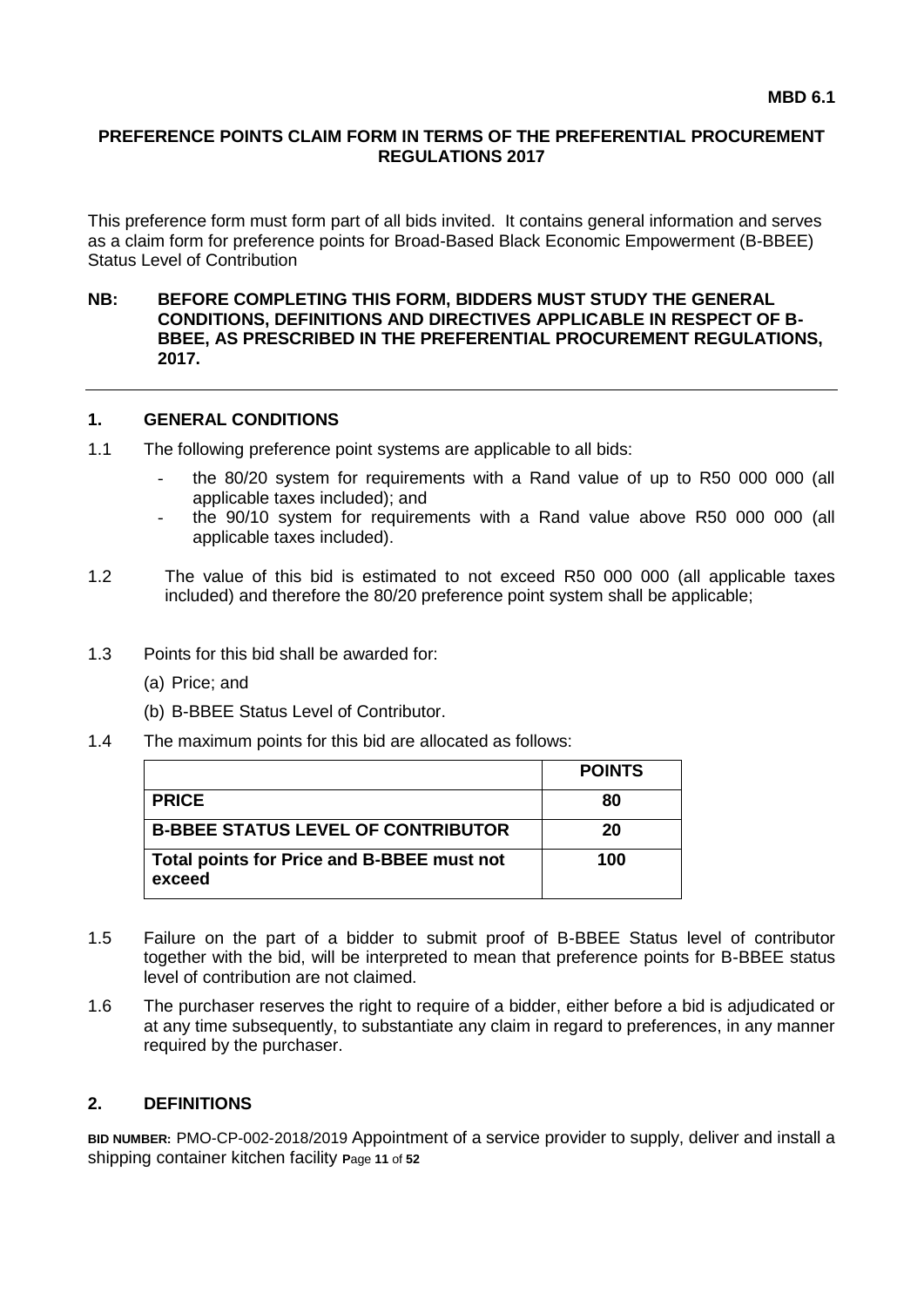- (a) **"B-BBEE"** means broad-based black economic empowerment as defined in section 1 of the Broad-Based Black Economic Empowerment Act;
- (b) "**B-BBEE status level of contributor"** means the B-BBEE status of an entity in terms of a code of good practice on black economic empowerment, issued in terms of section 9(1) of the Broad-Based Black Economic Empowerment Act;
- (c) **"bid"** means a written offer in a prescribed or stipulated form in response to an invitation by an organ of state for the provision of goods or services, through price quotations, advertised competitive bidding processes or proposals;
- (d) **"Broad-Based Black Economic Empowerment Act"** means the Broad-Based Black Economic Empowerment Act, 2003 (Act No. 53 of 2003);
- **(e) "EME"** means an Exempted Micro Enterprise in terms of a code of good practice on black economic empowerment issued in terms of section 9 (1) of the Broad-Based Black Economic Empowerment Act;
- (f) **"functionality"** means the ability of a tenderer to provide goods or services in accordance with specifications as set out in the tender documents.
- (g) **"prices"** includes all applicable taxes less all unconditional discounts;
- (h) **"proof of B-BBEE status level of contributor"** means:
	- **1)** B-BBEE Status level certificate issued by an authorized body or person;
	- **2)** A sworn affidavit as prescribed by the B-BBEE Codes of Good Practice;
	- **3)** Any other requirement prescribed in terms of the B-BBEE Act;
- (i) **"QSE"** means a qualifying small business enterprise in terms of a code of good practice on black economic empowerment issued in terms of section 9 (1) of the Broad-Based Black Economic Empowerment Act;
- *(j)* **"rand value"** means the total estimated value of a contract in Rand, calculated at the time of bid invitation, and includes all applicable taxes;

#### **3. POINTS AWARDED FOR PRICE**

#### **3.1 THE 80/20 OR 90/10 PREFERENCE POINT SYSTEMS**

A maximum of 80 or 90 points is allocated for price on the following basis: **80/20 or 90/10**

 $\overline{\phantom{a}}$ J  $\left(1-\frac{Pt-P\min}{R}\right)$  $\setminus$  $=80\left(1-\frac{Pt-}{\right)$ min  $80\left(1-\frac{Pt-P\min}{\sum_{i=1}^{n}H_i}\right)$ *P*  $P_s = 80 \left( 1 - \frac{Pt - P}{r} \right)$ or  $\overline{\phantom{a}}$ J  $\left(1-\frac{Pt-P\min}{R}\right)$  $\setminus$  $=90\left(1-\frac{Pt}{\sqrt{2}}\right)$ min  $90 \left( 1 - \frac{Pt - P \min}{\sum_{i=1}^{n} \frac{F}{\max_{i=1}^{n} P} \right)$ *P*  $P_s = 90 \left( 1 - \frac{Pt - P}{r} \right)$ 

Where

Ps = Points scored for price of bid under consideration

 $Pt =$  Price of bid under consideration

Pmin = Price of lowest acceptable bid

#### **4. POINTS AWARDED FOR B-BBEE STATUS LEVEL OF CONTRIBUTOR**

**BID NUMBER:** PMO-CP-002-2018/2019 Appointment of a service provider to supply, deliver and install a shipping container kitchen facility **P**age **12** of **52**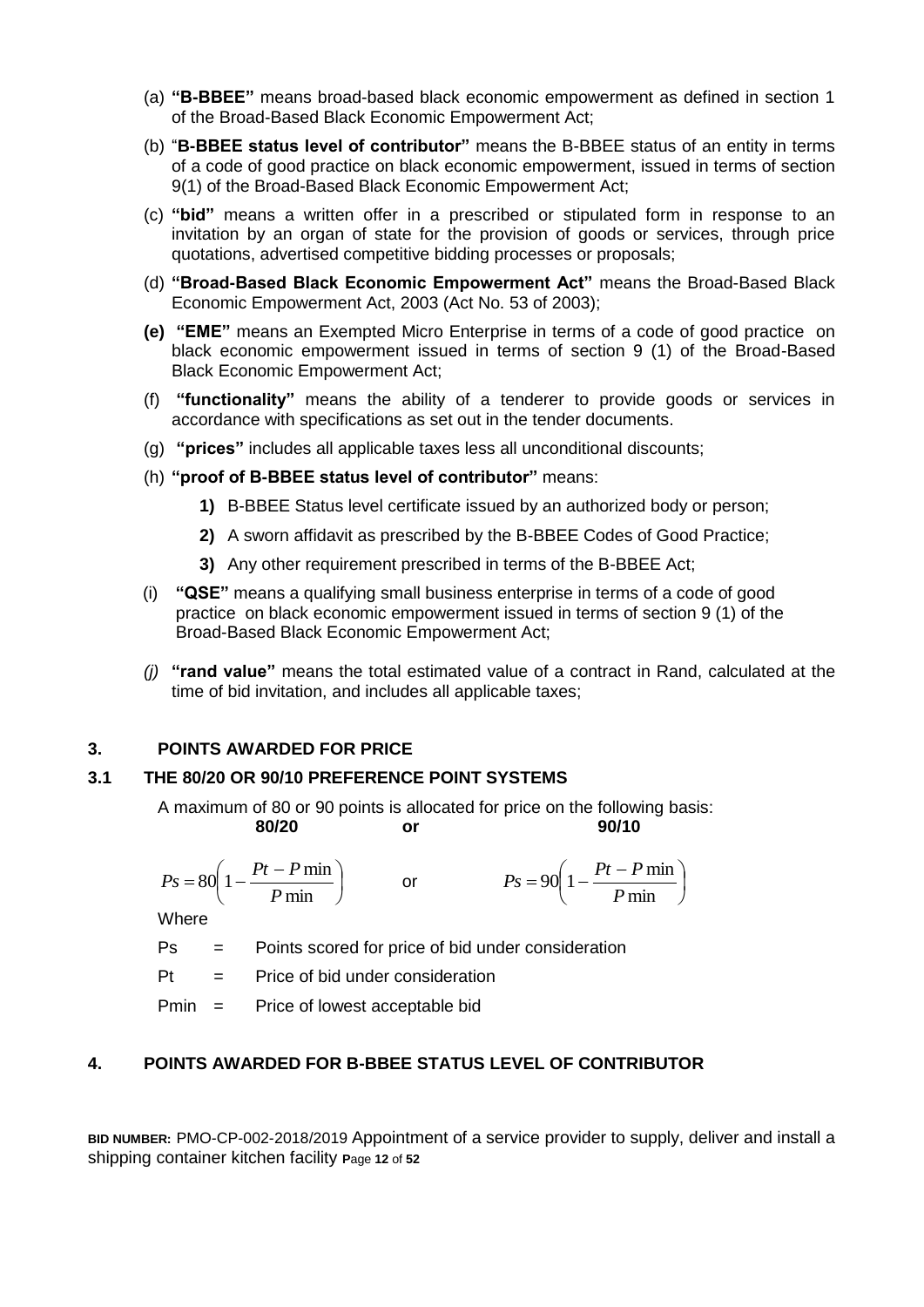4.1 In terms of Regulation 6 (2) and 7 (2) of the Preferential Procurement Regulations, preference points must be awarded to a bidder for attaining the B-BBEE status level of contribution in accordance with the table below:

| <b>B-BBEE Status Level of</b><br><b>Contributor</b> | <b>Number of points</b><br>(90/10 system) | <b>Number of points</b><br>(80/20 system) |
|-----------------------------------------------------|-------------------------------------------|-------------------------------------------|
|                                                     | 10                                        | 20                                        |
| 2                                                   | 9                                         | 18                                        |
| 3                                                   | 6                                         | 14                                        |
| 4                                                   | 5                                         | 12                                        |
| 5                                                   |                                           | 8                                         |
| 6                                                   | 3                                         | 6                                         |
|                                                     | 2                                         | 4                                         |
| 8                                                   |                                           | 2                                         |
| Non-compliant<br>contributor                        |                                           |                                           |

#### **5. BID DECLARATION**

- 5.1 Bidders who claim points in respect of B-BBEE Status Level of Contribution must complete the following:
- **6. B-BBEE STATUS LEVEL OF CONTRIBUTOR CLAIMED IN TERMS OF PARAGRAPHS 1.4 AND 4.1**
- 6.1 B-BBEE Status Level of Contributor: . = ………(maximum of 20 points)

(Points claimed in respect of paragraph 7.1 must be in accordance with the table reflected in paragraph 4.1 and must be substantiated by relevant proof of B-BBEE status level of contributor.

#### **7. SUB-CONTRACTING**

7.1 Will any portion of the contract be sub-contracted?

(*Tick applicable box*)

- 7.1.1 If yes, indicate:
	- i) What percentage of the contract will be subcontracted............…………….…………%
	- ii) The name of the sub-contractor…………………………………………………………..
	- iii) The B-BBEE status level of the sub-contractor......................................……………..
	- iv) Whether the sub-contractor is an EME or QSE



v) Specify, by ticking the appropriate box, if subcontracting with an enterprise in terms of Preferential Procurement Regulations,2017:

**BID NUMBER:** PMO-CP-002-2018/2019 Appointment of a service provider to supply, deliver and install a shipping container kitchen facility **P**age **13** of **52**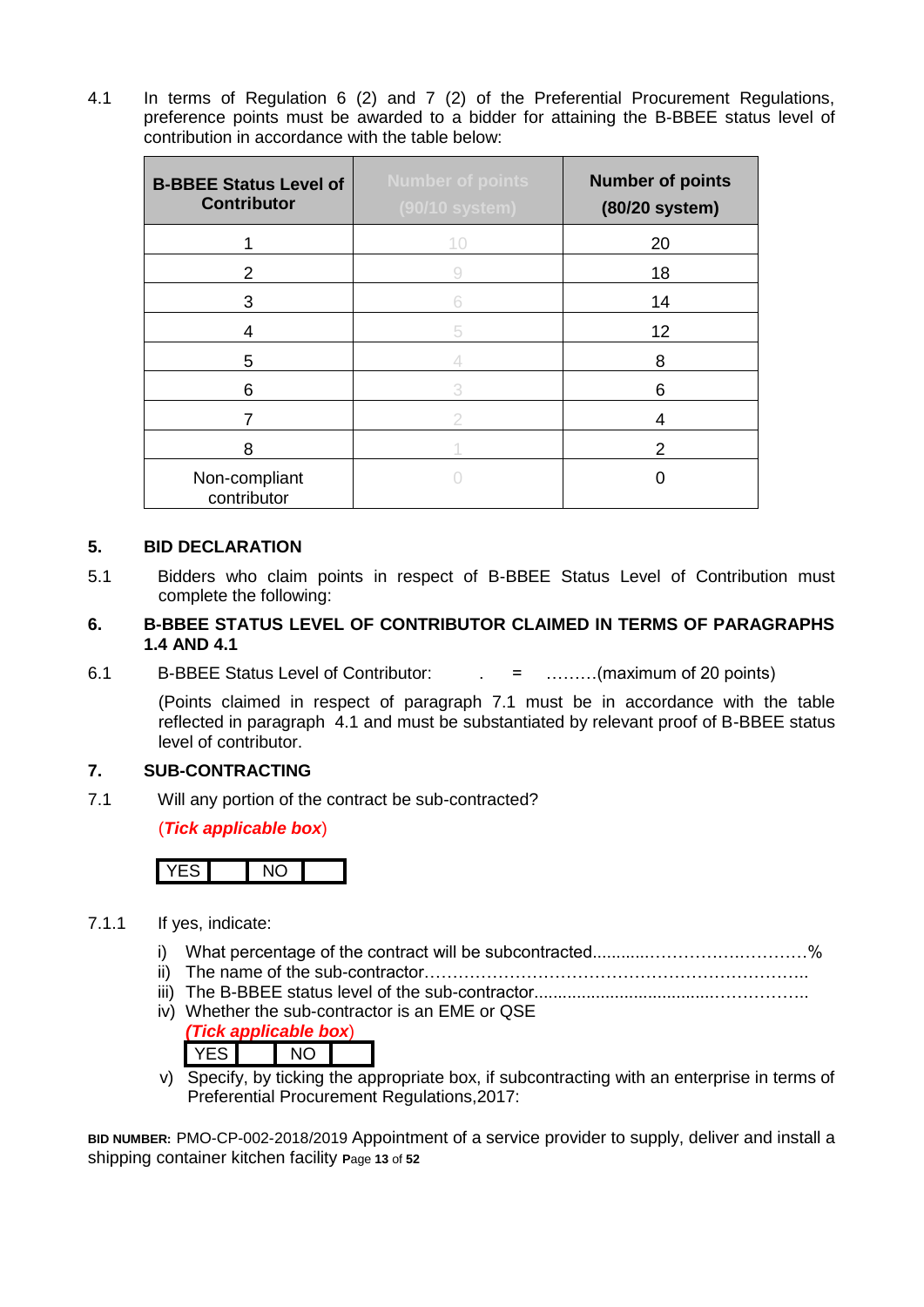| Designated Group: An EME or QSE which is at last 51% owned        |   | QSE |
|-------------------------------------------------------------------|---|-----|
| by:                                                               | V | V   |
| <b>Black people</b>                                               |   |     |
| Black people who are youth                                        |   |     |
| Black people who are women                                        |   |     |
| Black people with disabilities                                    |   |     |
| Black people living in rural or underdeveloped areas or townships |   |     |
| Cooperative owned by black people                                 |   |     |
| Black people who are military veterans                            |   |     |
|                                                                   |   |     |
| <b>OR</b>                                                         |   |     |
| Any EME                                                           |   |     |
| Any QSE                                                           |   |     |

## 8. **DECLARATION WITH REGARD TO COMPANY/FIRM**

| 8.1 |                                                                                                                                                                            |  |  |  |
|-----|----------------------------------------------------------------------------------------------------------------------------------------------------------------------------|--|--|--|
| 8.2 |                                                                                                                                                                            |  |  |  |
| 8.3 |                                                                                                                                                                            |  |  |  |
| 8.4 | <b>TYPE OF COMPANY/ FIRM</b>                                                                                                                                               |  |  |  |
|     | Partnership/Joint Venture / Consortium<br>П<br>One person business/sole propriety<br>$\Box$<br>Close corporation<br>Company<br>(Pty) Limited<br><b>TICK APPLICABLE BOX</b> |  |  |  |
| 8.5 | DESCRIBE PRINCIPAL BUSINESS ACTIVITIES                                                                                                                                     |  |  |  |
|     |                                                                                                                                                                            |  |  |  |
|     |                                                                                                                                                                            |  |  |  |
|     |                                                                                                                                                                            |  |  |  |
|     |                                                                                                                                                                            |  |  |  |
| 8.6 | <b>COMPANY CLASSIFICATION</b>                                                                                                                                              |  |  |  |
|     | Manufacturer<br>П<br>Supplier<br>П<br>Professional service provider<br>П<br>Other service providers, e.g. transporter, etc.<br>П                                           |  |  |  |

[*TICK APPLICABLE BOX*]

## **8.7 MUNICIPAL INFORMATION**

**BID NUMBER:** PMO-CP-002-2018/2019 Appointment of a service provider to supply, deliver and install a shipping container kitchen facility **P**age **14** of **52**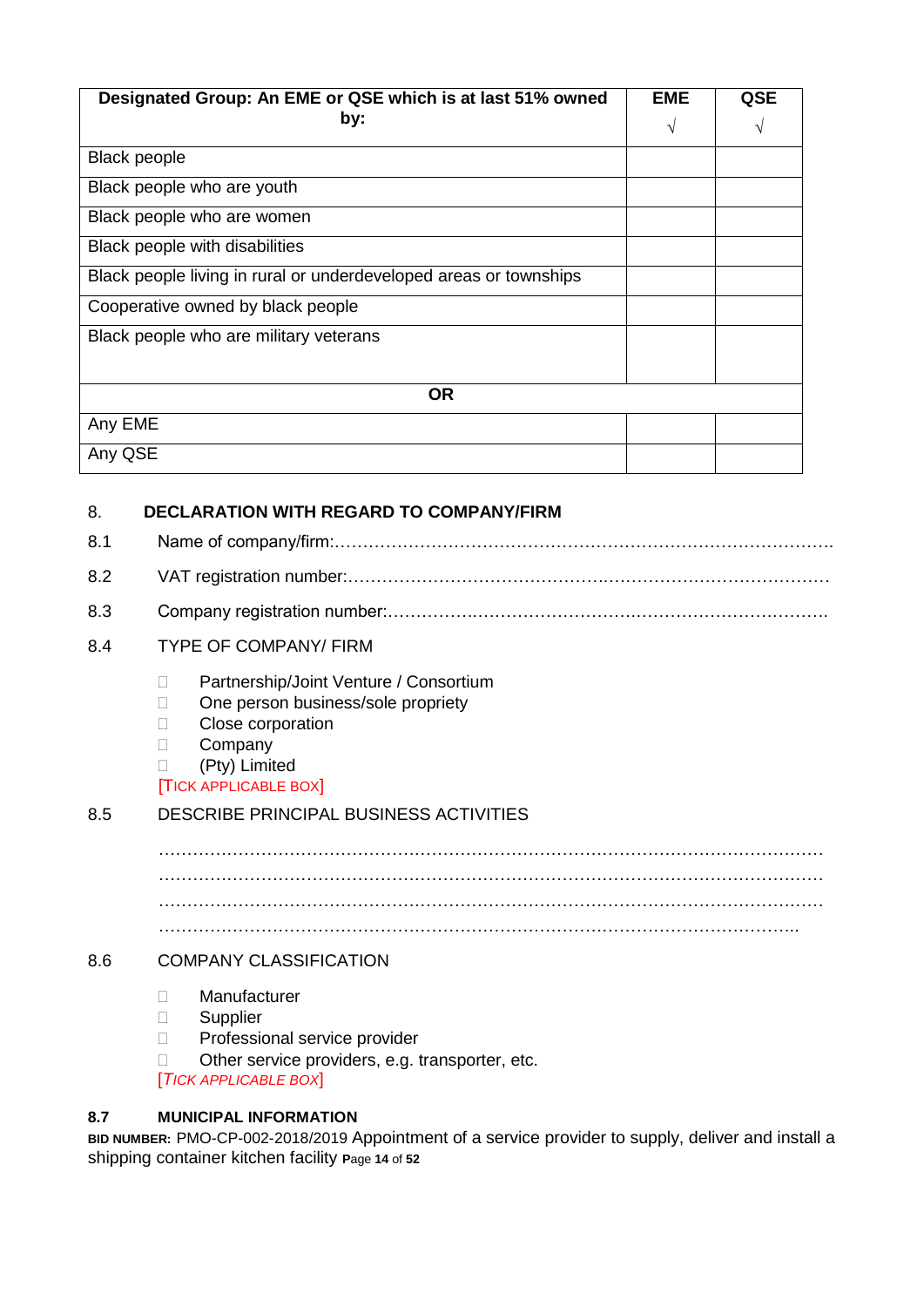**Municipality where business is situated: ….………………………………………………. Registered Account Number: …………………………. Stand Number**:……………………………………………….

- 8.8 Total number of years the company/firm has been in business:……………………………
- 8.9 I/we, the undersigned, who is / are duly authorised to do so on behalf of the company/firm, certify that the points claimed, based on the B-BBE status level of contributor indicated in paragraphs 1.4 and 6.1 of the foregoing certificate, qualifies the company/ firm for the preference(s) shown and I / we acknowledge that:
	- i) The information furnished is true and correct;
	- ii) The preference points claimed are in accordance with the General Conditions as indicated in paragraph 1 of this form;
	- iii) In the event of a contract being awarded as a result of points claimed as shown in paragraphs 1.4 and 6.1, the contractor may be required to furnish documentary proof to the satisfaction of the purchaser that the claims are correct;
	- iv) If the B-BBEE status level of contributor has been claimed or obtained on a fraudulent basis or any of the conditions of contract have not been fulfilled, the purchaser may, in addition to any other remedy it may have –
		- (a) disqualify the person from the bidding process;
		- (b) recover costs, losses or damages it has incurred or suffered as a result of that person's conduct;
		- (c) cancel the contract and claim any damages which it has suffered as a result of having to make less favourable arrangements due to such cancellation;
		- (d) recommend that the bidder or contractor, its shareholders and directors, or only the shareholders and directors who acted on a fraudulent basis, be restricted by the National Treasury from obtaining business from any organ of state for a period not exceeding 10 years, after the *audi alteram partem* (hear the other side) rule has been applied; and
		- (e) forward the matter for criminal prosecution.

| <b>WITNESSES</b> |                                                                                          |
|------------------|------------------------------------------------------------------------------------------|
|                  | SIGNATURE(S) OF BIDDERS(S)                                                               |
| ົ                | DATE:<br><b>ADDRESS</b>                                                                  |
|                  |                                                                                          |
| $\cdot$ $\cdot$  | $\overline{\phantom{a}}$<br>$\cdot$ $\cdot$<br>$\mathbf{r}$<br>$\cdot$ $\cdot$<br>$\sim$ |

**BID NUMBER:** PMO-CP-002-2018/2019 Appointment of a service provider to supply, deliver and install a shipping container kitchen facility **P**age **15** of **52**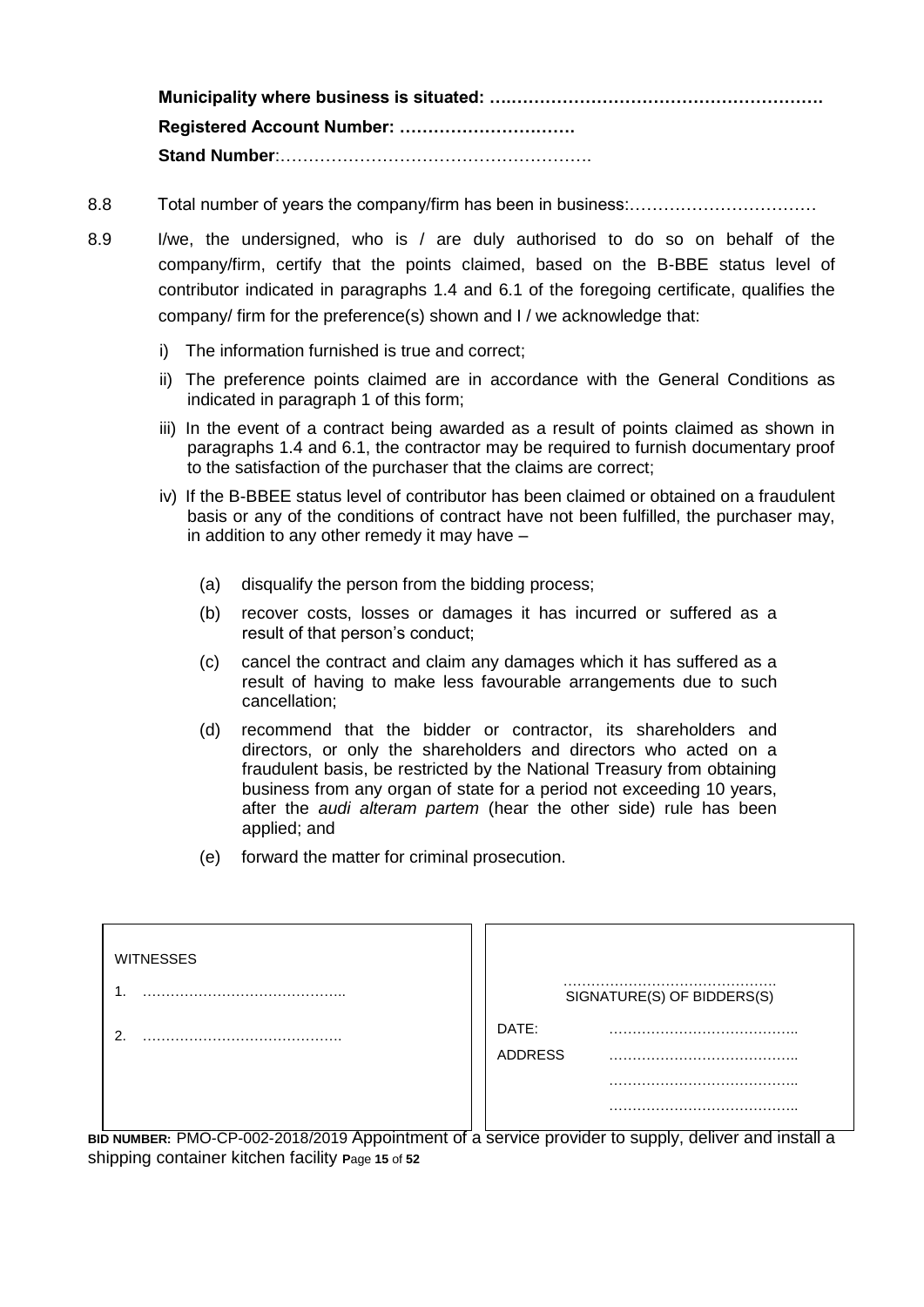# **9. AUTHORITY FOR SIGNATORY**

Signatories for close corporations and companies shall confirm their authority **by signing or attaching to this form** a duly signed and dated copy of the relevant resolution of their members or their board of directors, as the case may be.

|     | " By resolution of the board of directors passed on ____________________________                                                                                                                                                                                                                                                                                                                                                                           | 20 |
|-----|------------------------------------------------------------------------------------------------------------------------------------------------------------------------------------------------------------------------------------------------------------------------------------------------------------------------------------------------------------------------------------------------------------------------------------------------------------|----|
|     |                                                                                                                                                                                                                                                                                                                                                                                                                                                            |    |
|     |                                                                                                                                                                                                                                                                                                                                                                                                                                                            |    |
|     | No <sub>__________________________________</sub> and any Contract, which may arise there from on behalf of                                                                                                                                                                                                                                                                                                                                                 |    |
|     | Signed on behalf of the company: example and the company of the company of the company of the company of the company of the company of the company of the company of the company of the company of the company of the company                                                                                                                                                                                                                              |    |
|     |                                                                                                                                                                                                                                                                                                                                                                                                                                                            |    |
|     |                                                                                                                                                                                                                                                                                                                                                                                                                                                            |    |
|     |                                                                                                                                                                                                                                                                                                                                                                                                                                                            |    |
|     | As witnesses:                                                                                                                                                                                                                                                                                                                                                                                                                                              |    |
|     |                                                                                                                                                                                                                                                                                                                                                                                                                                                            |    |
|     |                                                                                                                                                                                                                                                                                                                                                                                                                                                            |    |
| 11. | I/we, the undersigned, who warrants that he/she is duly authorised to do so on behalf of<br>the firm certify that points claimed, based on the equity ownership, indicated in<br>paragraph 8 of the foregoing certificate, qualifies the firm for the preference(s) shown<br>and I / we acknowledge that:<br>The information furnished is true and correct.<br>(i)<br>The Equity ownership claimed is in accordance with the General Conditions as<br>(ii) |    |

- indicated in paragraph 1 of this form.
- In the event of a contract being awarded as a result of points claimed as shown in paragraph 8, the contractor may be required to furnish documentary proof to

**BID NUMBER:** PMO-CP-002-2018/2019 Appointment of a service provider to supply, deliver and install a shipping container kitchen facility **P**age **16** of **52**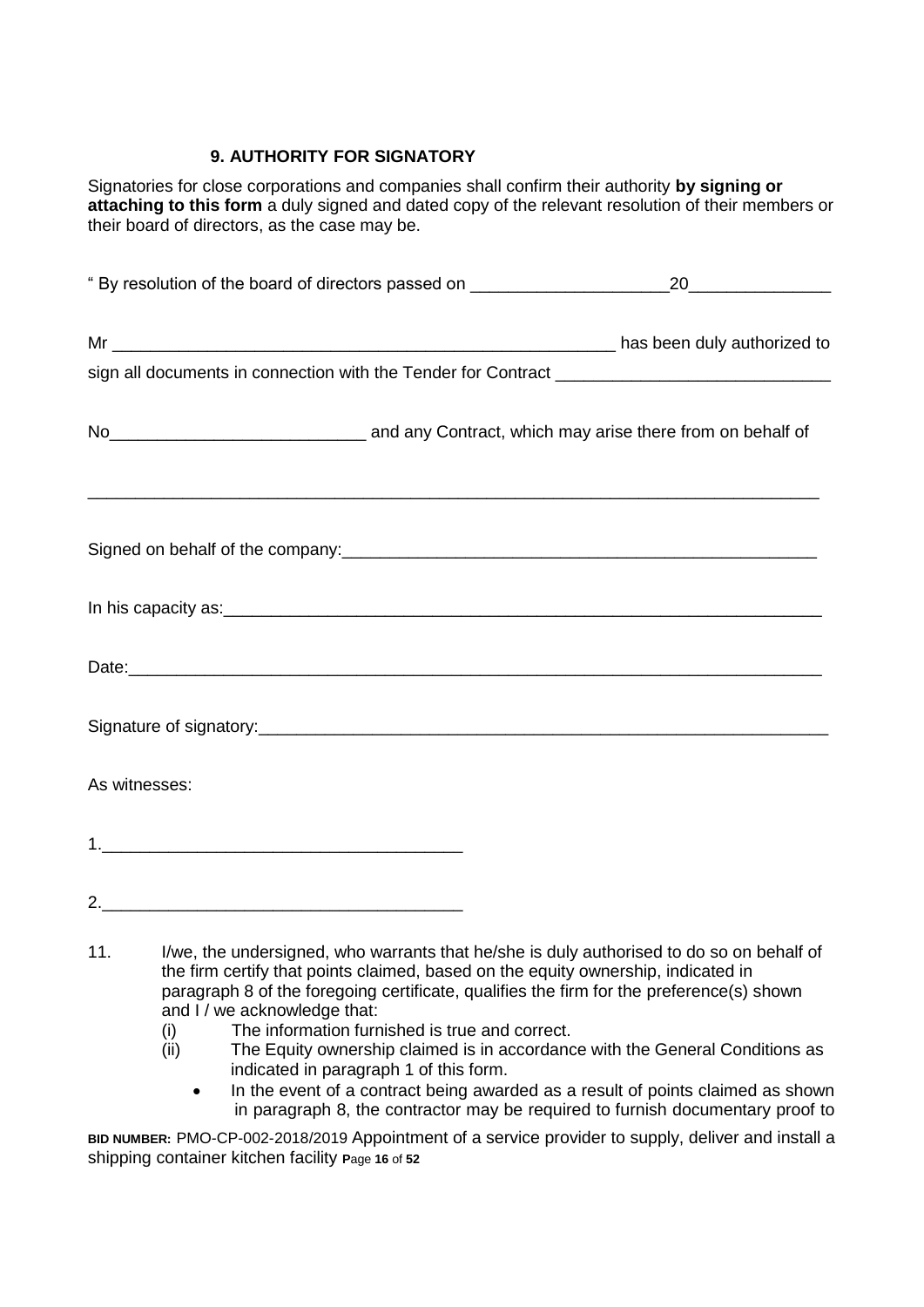the

- satisfaction of the purchaser that the claims are correct.
- (iv) If the claims are found to be incorrect, the purchaser may, in addition to any other remedy it may have -
	- (a) recover costs, losses or damages it has incurred or suffered as a result of that person's conduct; and
	- (b) cancel the contract and claim any damages which it has suffered as a result of having to make less favourable arrangements due to such cancellation

#### **WITNESSES:**

- 1. \_\_\_\_\_\_\_\_\_\_\_\_\_\_\_\_\_\_\_\_\_\_\_\_\_\_\_\_
- 2. \_\_\_\_\_\_\_\_\_\_\_\_\_\_\_\_\_\_\_\_\_\_\_\_\_\_\_\_

**SIGNATURE (S) OF BIDDER (S)**

**DATE: \_\_\_\_\_\_\_\_\_\_\_\_\_\_\_\_\_\_\_\_\_\_\_\_\_\_\_\_\_**

\_\_\_\_\_\_\_\_\_\_\_\_\_\_\_\_\_\_\_\_\_\_\_\_\_\_\_\_\_\_\_\_\_\_\_

\_\_\_\_\_\_\_\_\_\_\_\_\_\_\_\_\_\_\_\_\_\_\_\_\_\_\_\_\_\_\_\_\_\_\_

**ADDRESS: \_\_\_\_\_\_\_\_\_\_\_\_\_\_\_\_\_\_\_\_\_\_\_\_\_**

**BID NUMBER:** PMO-CP-002-2018/2019 Appointment of a service provider to supply, deliver and install a shipping container kitchen facility **P**age **17** of **52**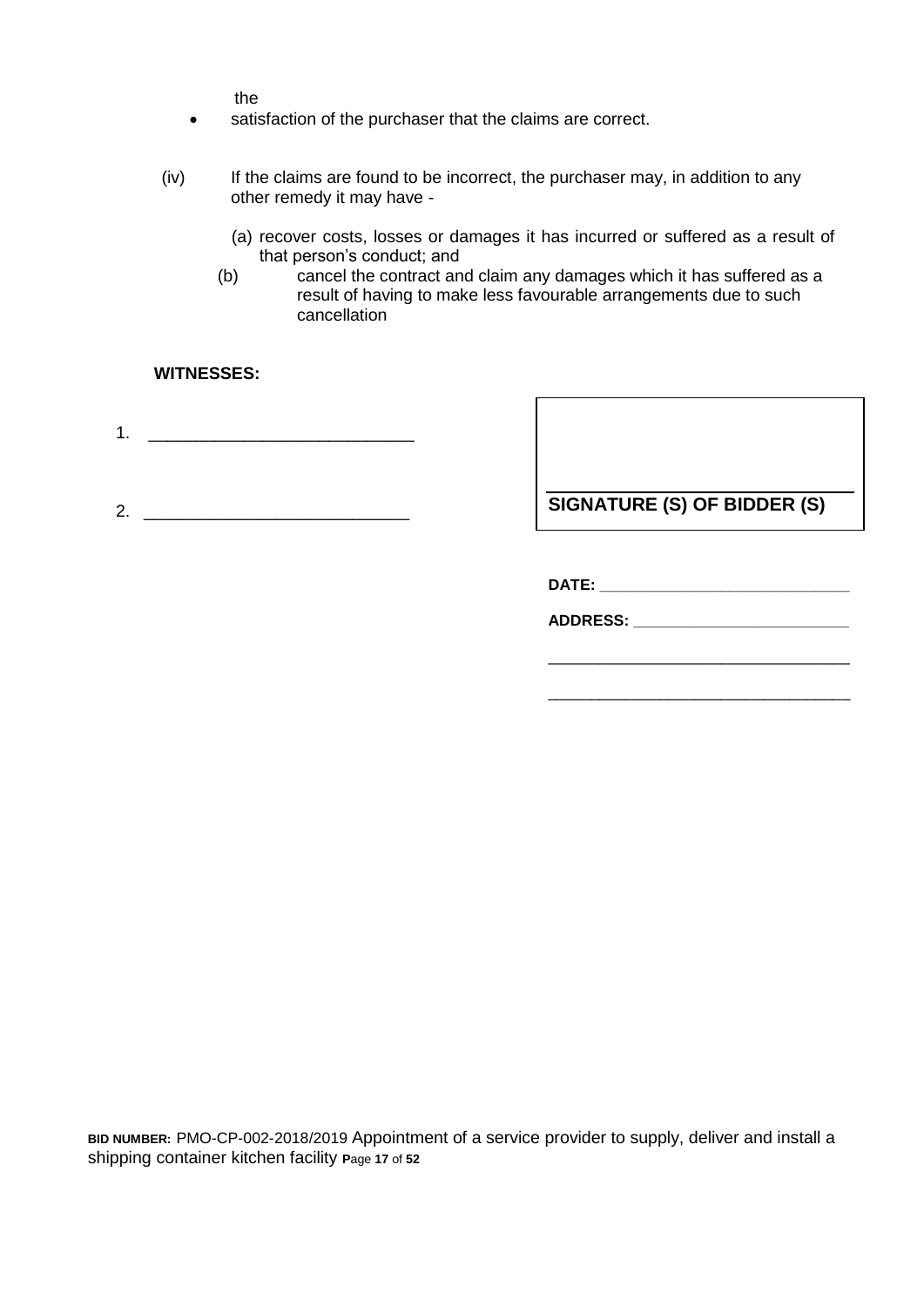#### **DECLARATION OF BIDDER'S PAST SUPPLY CHAIN MANAGEMENT PRACTICES**

- 1 This Municipal Bidding Document must form part of all bids invited.
- 2 It serves as a declaration to be used by municipalities and municipal entities in ensuring that when goods and services are being procured, all reasonable steps are taken to combat the abuse of the supply chain management system.
- 3 The bid of any bidder may be rejected if that bidder, or any of its directors have:
	- a. abused the municipality's / municipal entity's supply chain management system or committed any improper conduct in relation to such system;
	- b. been convicted for fraud or corruption during the past five years;
	- c. willfully neglected, reneged on or failed to comply with any government, municipal or other public sector contract during the past five years; or
	- d. been listed in the Register for Tender Defaulters in terms of section 29 of the Prevention and Combating of Corrupt Activities Act (No 12 of 2004).

#### **4 In order to give effect to the above, the following questionnaire must be completed and submitted with the bid.**

| Item  | Question                                                                  | Yes  | <b>No</b> |  |
|-------|---------------------------------------------------------------------------|------|-----------|--|
| 4.1   | Is the bidder or any of its directors listed on the National<br>$\bullet$ | Yes  | No.       |  |
|       | Treasury's Database of Restricted Suppliers as companies or               |      |           |  |
|       | persons prohibited from doing business with the public sector?            |      |           |  |
|       | (Companies or persons who are listed on this Database                     |      |           |  |
|       | were informed in writing of this restriction by the                       |      |           |  |
|       | Accounting Officer/Authority of the institution that imposed              |      |           |  |
|       | the restriction after the audi alteram partem rule was                    |      |           |  |
|       | applied). The Database of Restricted Suppliers now                        |      |           |  |
|       | resides<br>the<br><b>National</b><br>Treasury's<br>on                     |      |           |  |
|       | website(www.treasury.gov.za) and can be accessed by                       |      |           |  |
|       | clicking on its link at the bottom of the home page.                      |      |           |  |
| 4.1.1 | If so, furnish particulars:                                               |      |           |  |
|       |                                                                           |      |           |  |
|       |                                                                           |      |           |  |
| 4.2   | Is the bidder or any of its directors listed on the Register for Tender   | Yes. | No.       |  |
|       | Defaulters in terms of section 29 of the Prevention and Combating         |      |           |  |
|       | of Corrupt Activities Act (No 12 of 2004)? The Register for Tender        |      |           |  |
|       | Defaulters can be accessed on the National Treasury's                     |      |           |  |
|       | websitewww.treasury.gov.za) by clicking on its link at the                |      |           |  |
|       | bottom of the home page.                                                  |      |           |  |
| 4.2.1 | If so, furnish particulars:                                               |      |           |  |
|       |                                                                           |      |           |  |
|       |                                                                           |      |           |  |
| 4.3   | Was the bidder or any of its directors convicted by a court of law        | Yes  | <b>No</b> |  |
|       | (including a court of law outside the Republic of South Africa) for       |      |           |  |
|       | fraud or corruption during the past five years?                           |      |           |  |
|       |                                                                           |      |           |  |

**BID NUMBER:** PMO-CP-002-2018/2019 Appointment of a service provider to supply, deliver and install a shipping container kitchen facility **P**age **18** of **52**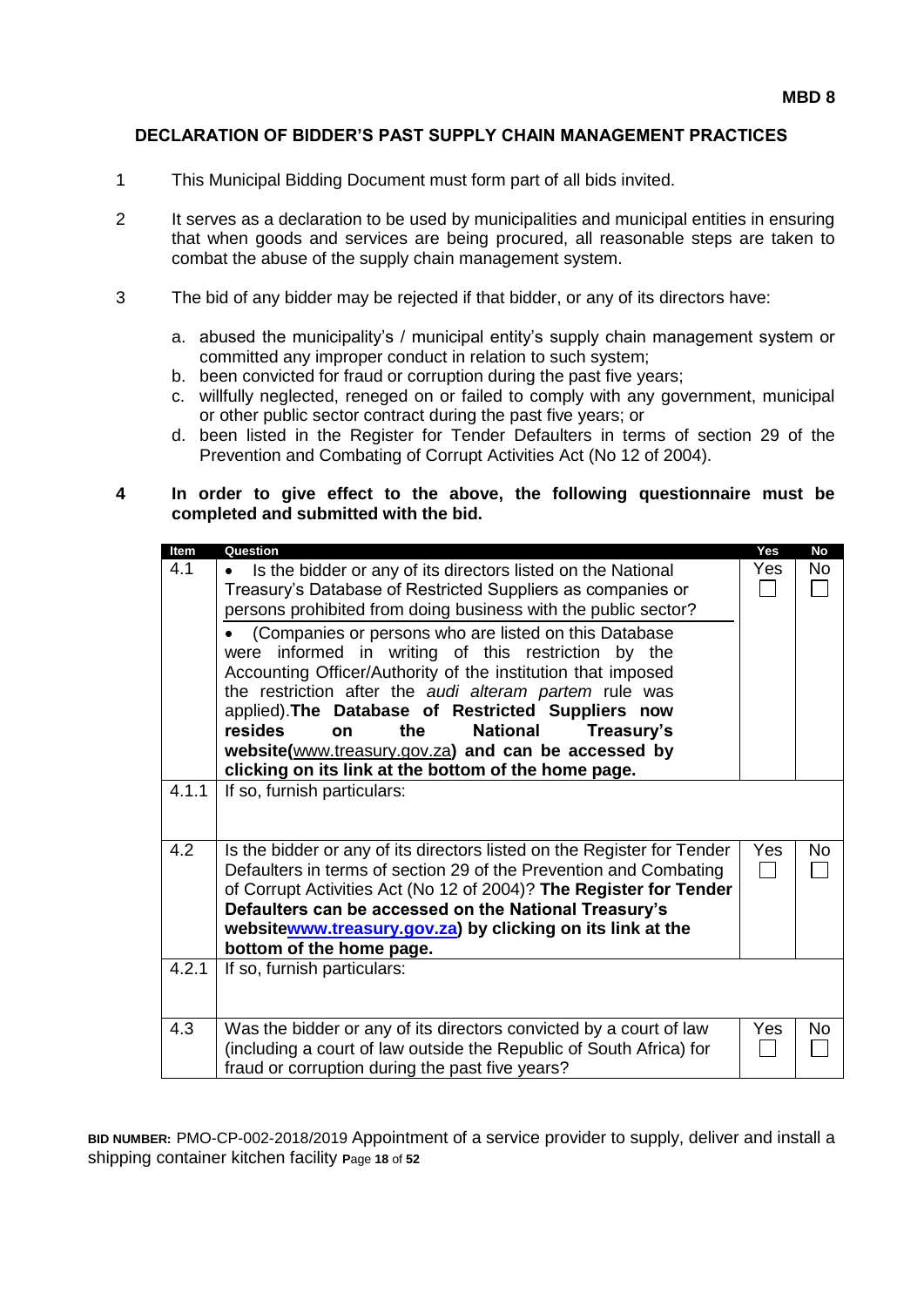| 4.3.1       | If so, furnish particulars:                                                                                                                                                                                                                     |     |           |
|-------------|-------------------------------------------------------------------------------------------------------------------------------------------------------------------------------------------------------------------------------------------------|-----|-----------|
| <b>Item</b> | Question                                                                                                                                                                                                                                        | Yes | <b>No</b> |
| 4.4         | Does the bidder or any of its directors owe any municipal rates<br>and taxes or municipal charges to the municipality / municipal<br>entity, or to any other municipality / municipal entity, that is in<br>arrears for more than three months? | Yes | <b>No</b> |
| 4.4.1       | If so, furnish particulars:                                                                                                                                                                                                                     |     |           |
| 4.5         | Was any contract between the bidder and the municipality /<br>municipal entity or any other organ of state terminated during the<br>past five years on account of failure to perform on or comply with<br>the contract?                         | Yes | No        |
| 4.7.1       | If so, furnish particulars:                                                                                                                                                                                                                     |     |           |

# **CERTIFICATION**

#### **I, THE UNDERSIGNED (FULL NAME) \_\_\_\_\_\_\_\_\_\_\_\_\_\_\_\_\_\_\_\_\_\_\_\_\_\_\_\_\_\_\_\_\_\_\_\_\_\_\_\_\_\_\_\_\_\_**

**CERTIFY THAT THE INFORMATION FURNISHED ON THIS DECLARATION FORM TRUE AND CORRECT.**

**I ACCEPT THAT, IN ADDITION TO CANCELLATION OF A CONTRACT, ACTION MAY BE TAKEN AGAINST ME SHOULD THIS DECLARATION PROVE TO BE FALSE.**

**Signature Date** 

**\_\_\_\_\_\_\_\_\_\_\_\_\_\_\_\_\_\_\_\_\_\_\_\_\_\_\_\_\_\_ \_\_\_\_\_\_\_\_\_\_\_\_\_\_\_\_\_\_\_\_\_\_\_\_\_**

**\_\_\_\_\_\_\_\_\_\_\_\_\_\_\_\_\_\_\_\_\_\_\_\_\_\_\_\_\_\_ \_\_\_\_\_\_\_\_\_\_\_\_\_\_\_\_\_\_\_\_\_\_\_\_\_ Position Name of Bidder** 

**BID NUMBER:** PMO-CP-002-2018/2019 Appointment of a service provider to supply, deliver and install a shipping container kitchen facility **P**age **19** of **52**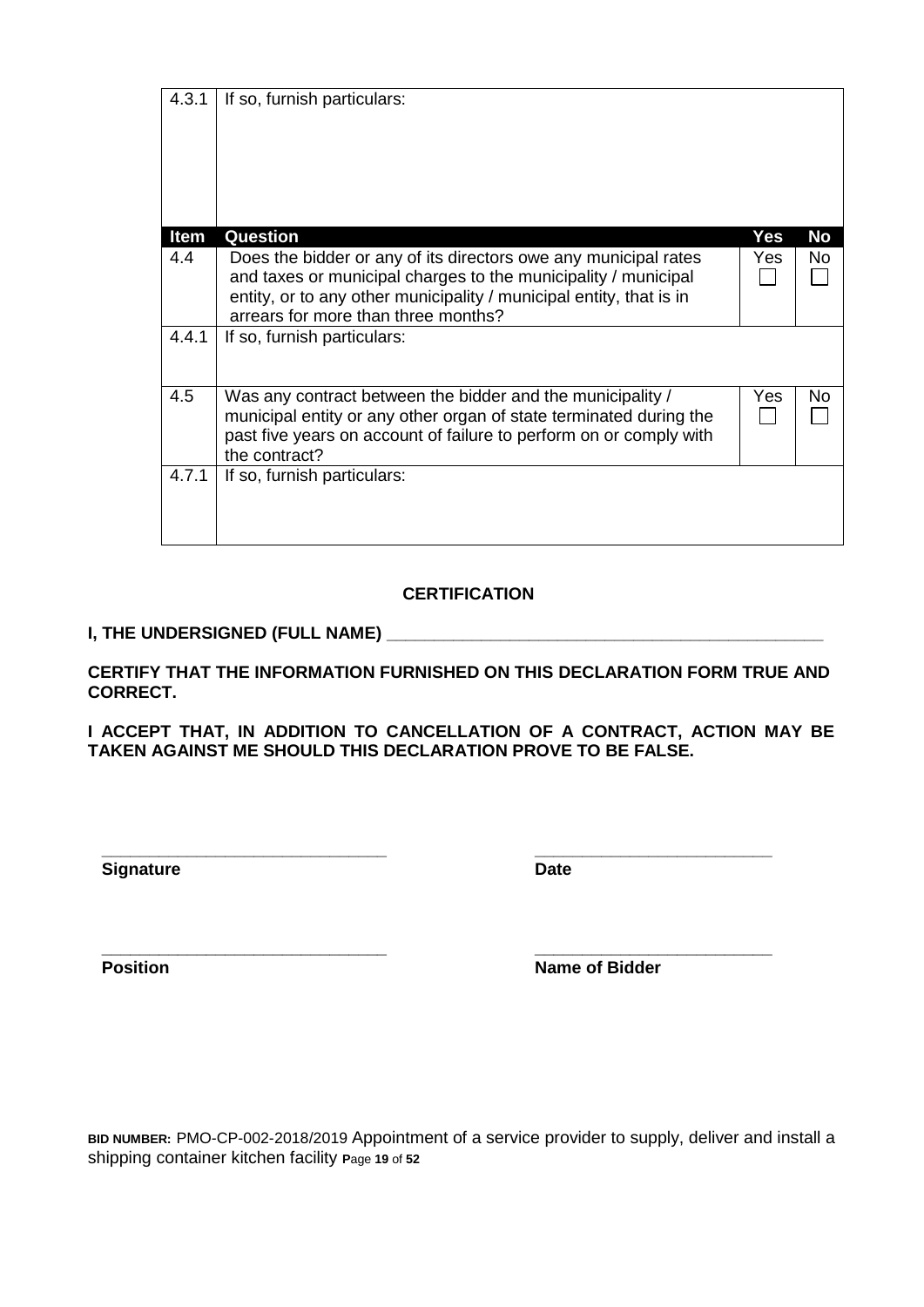#### **CERTIFICATE OF INDEPENDENT BID DETERMINATION**

- 1 This Municipal Bidding Document (MBD) must form part of all bids<sup>1</sup> invited.
- 2 Section 4 (1) (b) (iii) of the Competition Act No. 89 of 1998, as amended, prohibits an agreement between, or concerted practice by, firms, or a decision by an association of firms, if it is between parties in a horizontal relationship and if it involves collusive bidding (or bid rigging).² Collusive bidding is a *pe se* prohibition meaning that it cannot be justified under any grounds.
- 3 Municipal Supply Regulation 38 (1) prescribes that a supply chain management policy must provide measures for the combating of abuse of the supply chain management system, and must enable the accounting officer, among others, to:
	- a. take all reasonable steps to prevent such abuse;
	- b. reject the bid of any bidder if that bidder or any of its directors has abused the supply chain management system of the municipality or municipal entity or has committed any improper conduct in relation to such system; and
	- c. cancel a contract awarded to a person if the person committed any corrupt or fraudulent act during the bidding process or the execution of the contract.
- 4 This MBD serves as a certificate of declaration that would be used by institutions to ensure that, when bids are considered, reasonable steps are taken to prevent any form of bidrigging.
- 5 In order to give effect to the above, the attached Certificate of Bid Determination (MBD 9) must be completed and submitted with the bid:

#### **¹ Includes price quotations, advertised competitive bids, limited bids and proposals.**

**² Bid rigging (or collusive bidding) occurs when businesses, that would otherwise be expected to compete, secretly conspire to raise prices or lower the quality of goods and / or services for purchasers who wish to acquire goods and / or services through a bidding process. Bid rigging is, therefore, an agreement between competitors not to compete.**

**BID NUMBER:** PMO-CP-002-2018/2019 Appointment of a service provider to supply, deliver and install a shipping container kitchen facility **P**age **20** of **52**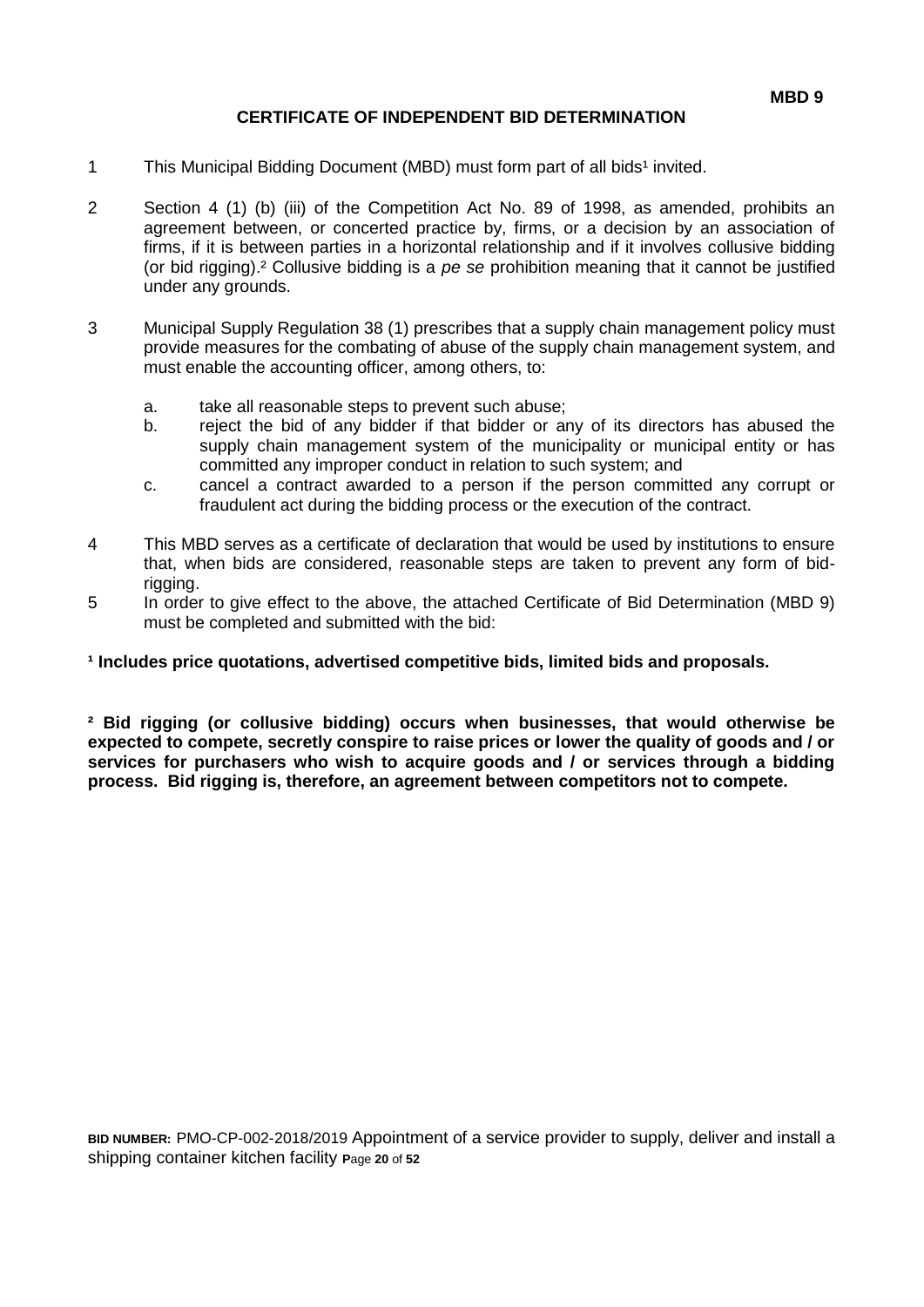# **CERTIFICATE OF INDEPENDENT BID DETERMINATION**

I, the undersigned, in submitting the accompanying bid:

\_\_\_\_\_\_\_\_\_\_\_\_\_\_\_\_\_\_\_\_\_\_\_\_\_\_\_\_\_\_\_\_\_\_\_\_\_\_\_\_\_\_\_\_\_\_\_\_\_\_\_\_\_\_\_\_\_\_\_\_\_\_\_\_\_\_\_\_\_\_\_\_\_\_\_\_\_\_ (Bid Number and Description)

in response to the invitation for the bid made by:

\_\_\_\_\_\_\_\_\_\_\_\_\_\_\_\_\_\_\_\_\_\_\_\_\_\_\_\_\_\_\_\_\_\_\_\_\_\_\_\_\_\_\_\_\_\_\_\_\_\_\_\_\_\_\_\_\_\_\_\_\_\_\_\_\_\_\_\_\_\_\_\_\_\_\_\_\_\_ (Name of Municipality / Municipal Entity)

do hereby make the following statements that I certify to be true and complete in every respect:

I certify, on behalf of: that:

(Name of Bidder)

- 1. I have read and I understand the contents of this Certificate;
- 2. I understand that the accompanying bid will be disqualified if this Certificate is found not to be true and complete in every respect;
- 3. I am authorized by the bidder to sign this Certificate, and to submit the accompanying bid, on behalf of the bidder;
- 4. Each person whose signature appears on the accompanying bid has been authorized by the bidder to determine the terms of, and to sign, the bid, on behalf of the bidder;
- 5. For the purposes of this Certificate and the accompanying bid, I understand that the word "competitor" shall include any individual or organization, other than the bidder, whether or not affiliated with the bidder, who:
	- (a) has been requested to submit a bid in response to this bid invitation;
	- (b) could potentially submit a bid in response to this bid invitation, based on their qualifications, abilities or experience; and
	- (c) provides the same goods and services as the bidder and/or is in the same line of business as the bidder
- 6. The bidder has arrived at the accompanying bid independently from, and without consultation, communication, agreement or arrangement with any competitor. However

**BID NUMBER:** PMO-CP-002-2018/2019 Appointment of a service provider to supply, deliver and install a shipping container kitchen facility **P**age **21** of **52**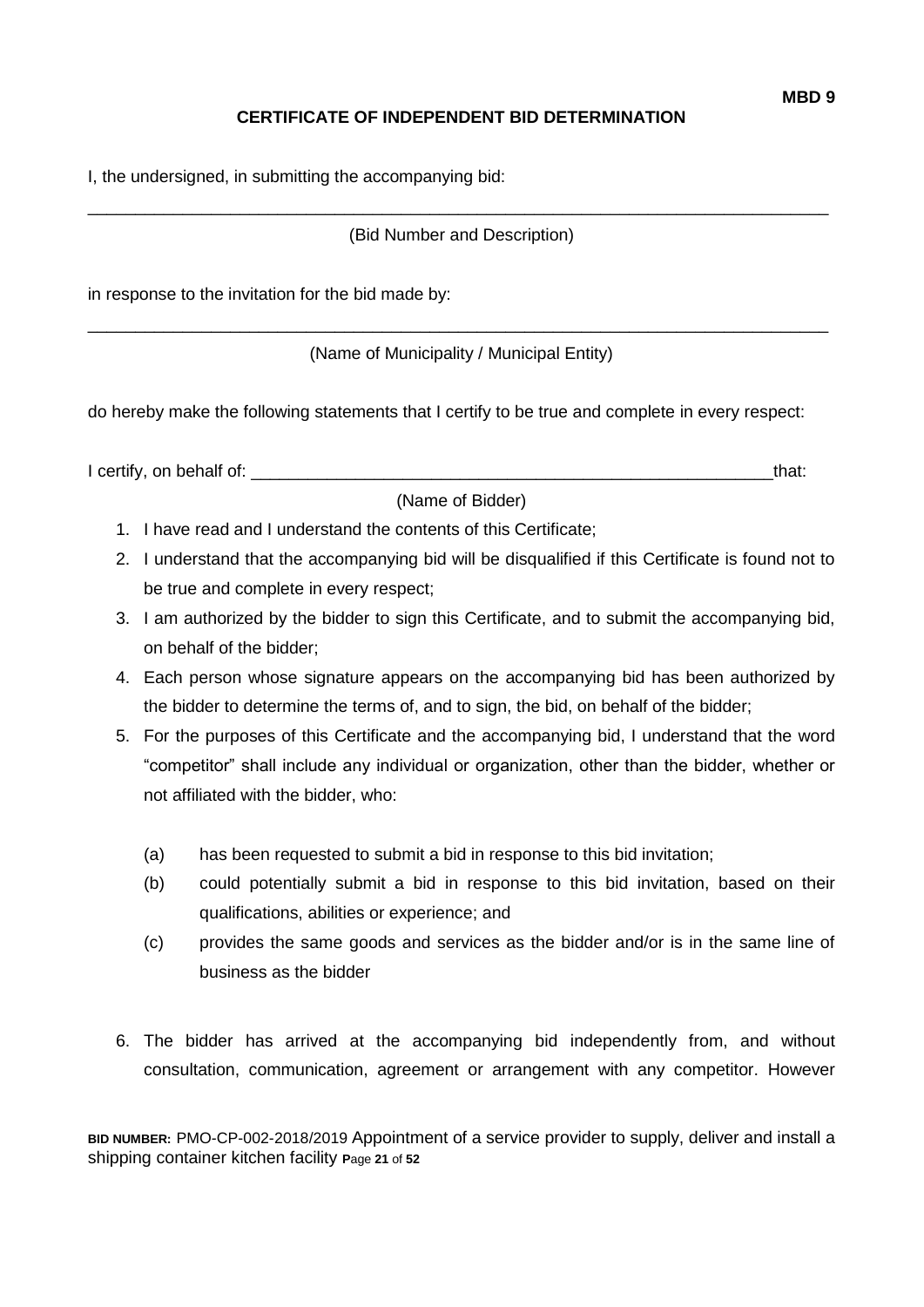communication between partners in a joint venture or consortium<sup>3</sup> will not be construed as collusive bidding.

- 7. In particular, without limiting the generality of paragraphs 6 above, there has been no consultation, communication, agreement or arrangement with any competitor regarding:
	- (a) prices;
	- (b) geographical area where product or service will be rendered (market allocation)
	- (c) methods, factors or formulas used to calculate prices;
	- (d) the intention or decision to submit or not to submit, a bid;
	- (e) the submission of a bid which does not meet the specifications and conditions of the bid; or
	- (f) bidding with the intention not to win the bid.
- 8. In addition, there have been no consultations, communications, agreements or arrangements with any competitor regarding the quality, quantity, specifications and conditions or delivery particulars of the products or services to which this bid invitation relates.
- 9. The terms of the accompanying bid have not been, and will not be, disclosed by the bidder, directly or indirectly, to any competitor, prior to the date and time of the official bid opening or of the awarding of the contract.

#### **³ Joint venture or Consortium means an association of persons for the purpose of combining their expertise, property, capital, efforts, skill and knowledge in an activity for the execution of a contract.**

10. I am aware that, in addition and without prejudice to any other remedy provided to combat any restrictive practices related to bids and contracts, bids that are suspicious will be reported to the Competition Commission for investigation and possible imposition of administrative penalties in terms of section 59 of the Competition Act No 89 of 1998 and or may be reported to the National Prosecuting Authority (NPA) for criminal investigation and or may be restricted from conducting business with the public sector for a period not exceeding ten (10) years in terms of the Prevention and Combating of Corrupt Activities Act No 12 of 2004 or any other applicable legislation.

**Signature Date**

\_\_\_\_\_\_\_\_\_\_\_\_\_\_\_\_\_\_\_\_\_\_\_\_\_\_\_\_\_\_\_\_\_\_\_\_\_\_\_ \_\_\_\_\_\_\_\_\_\_\_\_\_\_\_\_\_\_\_\_\_\_\_

\_\_\_\_\_\_\_\_\_\_\_\_\_\_\_\_\_\_\_\_\_\_\_\_\_\_\_\_\_\_\_\_\_\_\_\_\_\_\_ \_\_\_\_\_\_\_\_\_\_\_\_\_\_\_\_\_\_\_\_\_\_\_ **Position Position Name of Bidder** 

**BID NUMBER:** PMO-CP-002-2018/2019 Appointment of a service provider to supply, deliver and install a shipping container kitchen facility **P**age **22** of **52**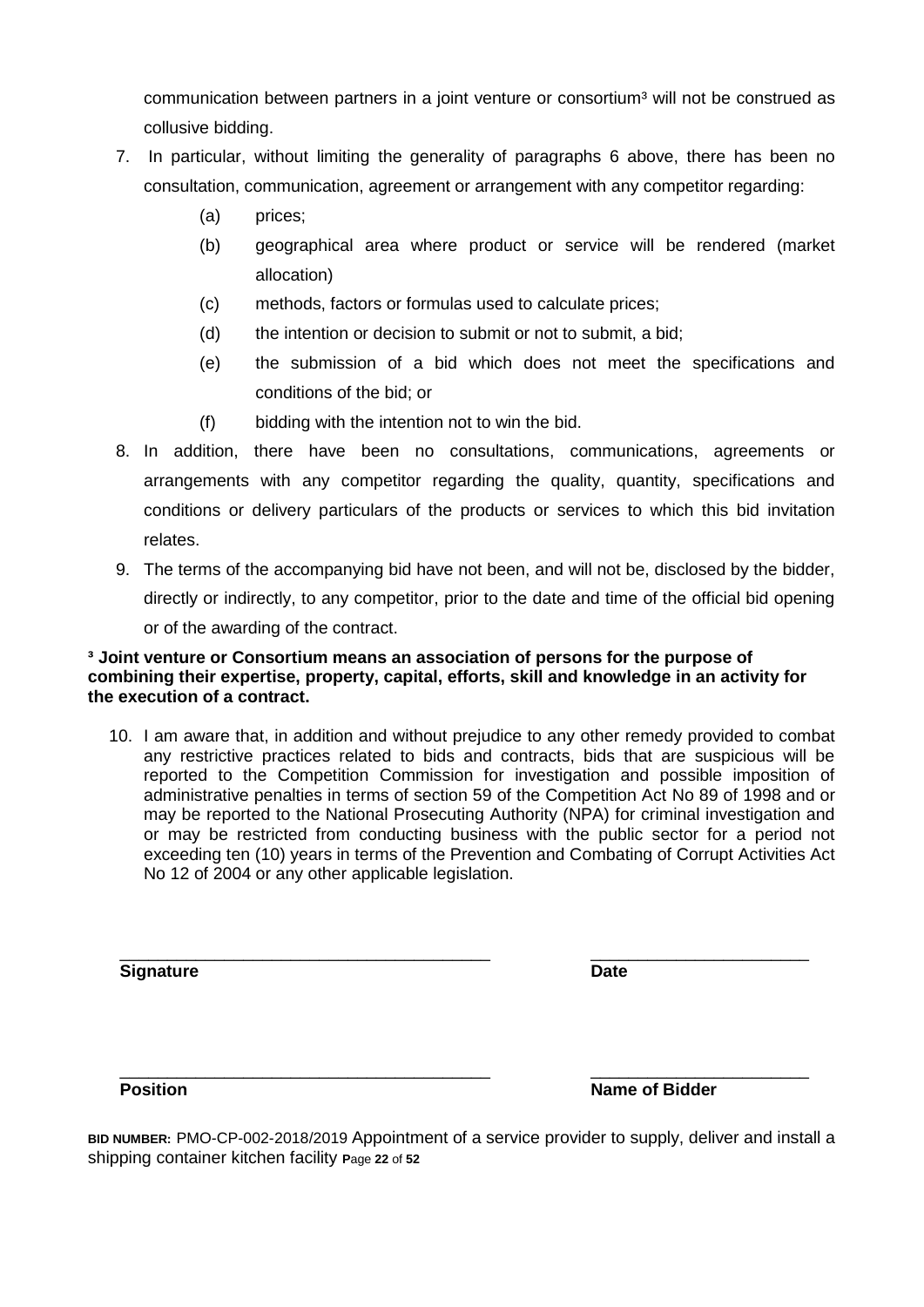# **GENERAL CONDITIONS OF CONTRACT**

| 1.       |  |
|----------|--|
|          |  |
| 2.<br>3. |  |
|          |  |
| 4.       |  |
| 5.       |  |
| 6.       |  |
| 7.       |  |
|          |  |
| 8.       |  |
| 9.       |  |
|          |  |
| 10.      |  |
|          |  |
|          |  |
|          |  |
| 11.      |  |
| 12.      |  |
| 13.      |  |
| 14.      |  |
| 15.      |  |
| 16.      |  |
| 17.      |  |
| 18.      |  |
| 19.      |  |
| 20.      |  |
| 21.      |  |
| 22.      |  |
| 23.      |  |
|          |  |

BID NUMBER: PMO-CP-002-2018/2019 Appointment of a service provider to supply, deliver and install a shipping container kitchen facility Page 23 of 52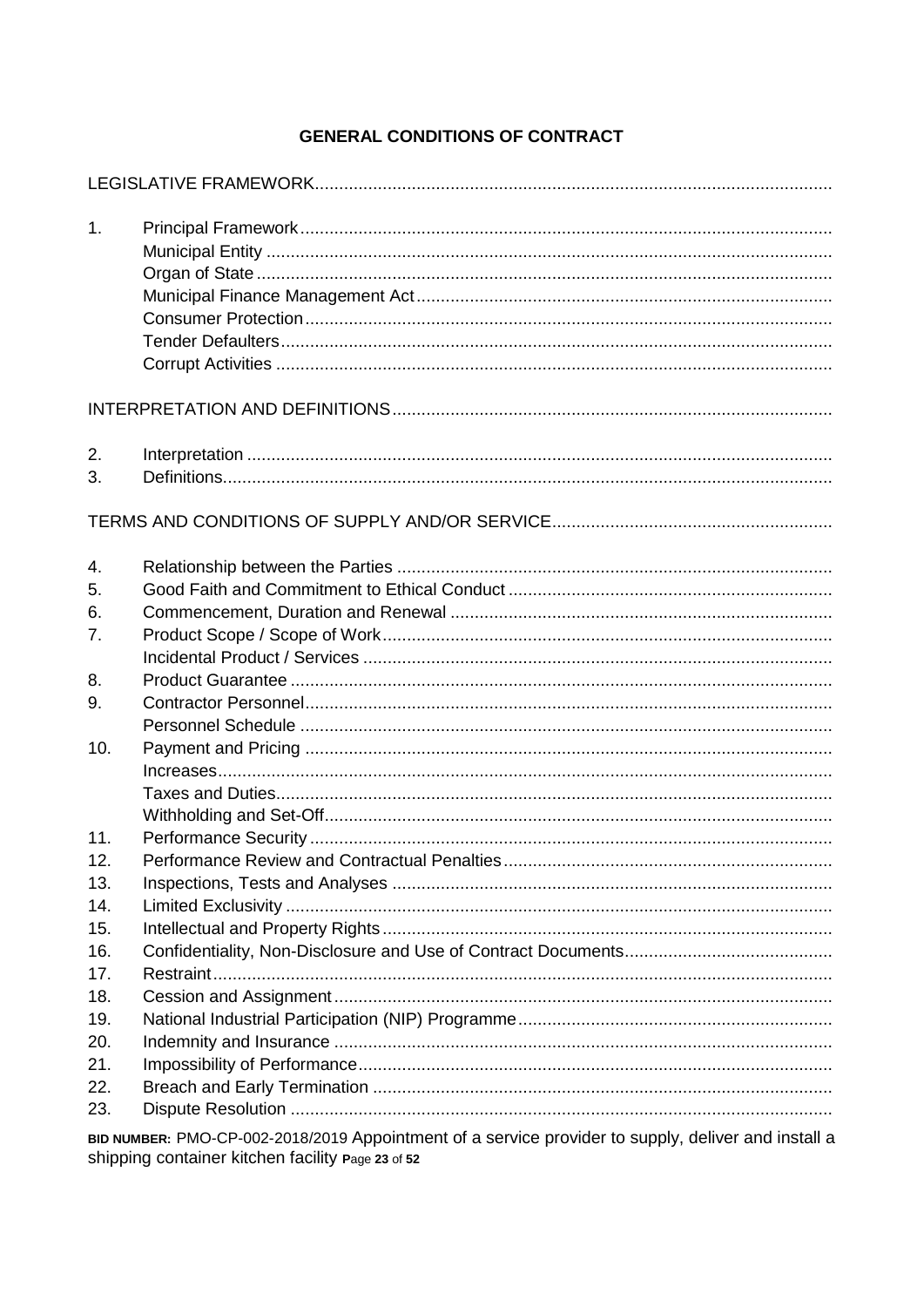| 26. |  |
|-----|--|
|     |  |
|     |  |

# LEGISLATIVE FRAMEWORK

#### 1. Principal Framework

The information contained under this heading summarises certain of the principal statutory provisions applicable to the transaction concluded between the Parties. It is included for information purposes only and should not be regarded as legal advice, it being incumbent upon the Contractor to familiarise itself with the legislative framework. These provisions apply at law and the Parties are not competent to exclude the operation thereof by mutual agreement. As such, no agreement, transaction or series of transactions concluded outside of or in contravention of the legislative framework and the procedures provided for therein shall be binding on the Parties notwithstanding the capacity or office held or undertakings given, in writing or otherwise, by the persons contracting on behalf of either Party.

#### Municipal Entity

1.1 Joburg Market is a municipal entity contemplated in section 1, read with sections 86B(1)(a)(i) and 86D(1)(a), of the Municipal Systems Act (32 of 2000), ("MSA"). It was established as such by the Greater Johannesburg Metropolitan Council (predecessor to the City of Johannesburg Metropolitan Municipality or "COJ") who procured, by virtue of the provisions of section 17D of the Promotion of Local Government Affairs Act (91 of 1983) the formation, registration and incorporation of its fresh produce market as the Joburg Market (SOC) Limited in terms of the Companies Act, with the COJ as its sole shareholder. Upon the foregoing and as required by the MSA, Joburg Market entered into a Service Delivery Agreement with the COJ in terms of which Joburg Market was appointed as an external mechanism for the delivery of a municipal service with the mandate to manage and operate the business of the fresh produce market and its assets.

## Organ of State

1.2 As a municipal entity Joburg Market is an "organ of state" as defined in section 239 of the Constitution of South Africa (108 of 1996) read with section 1 of the Institution of Legal Proceedings Against Organs of State Act (40 of 2002).

#### Municipal Finance Management Act

1.3 Contracting with Joburg Market is subject, amongst others, to the Municipal Finance Management Act (56 of 2003) ("MFMA"), the MFMA Supply Chain Management Regulations (GN 868 in GG 27636 of 30 May 2005) ("SCM Regulations") and, specifically, Joburg Market's Supply Chain Management Policy made in terms of section 111 of the MFMA and regulation 2 of the SCM Regulations (collectively referred to as the "SCM

**BID NUMBER:** PMO-CP-002-2018/2019 Appointment of a service provider to supply, deliver and install a shipping container kitchen facility **P**age **24** of **52**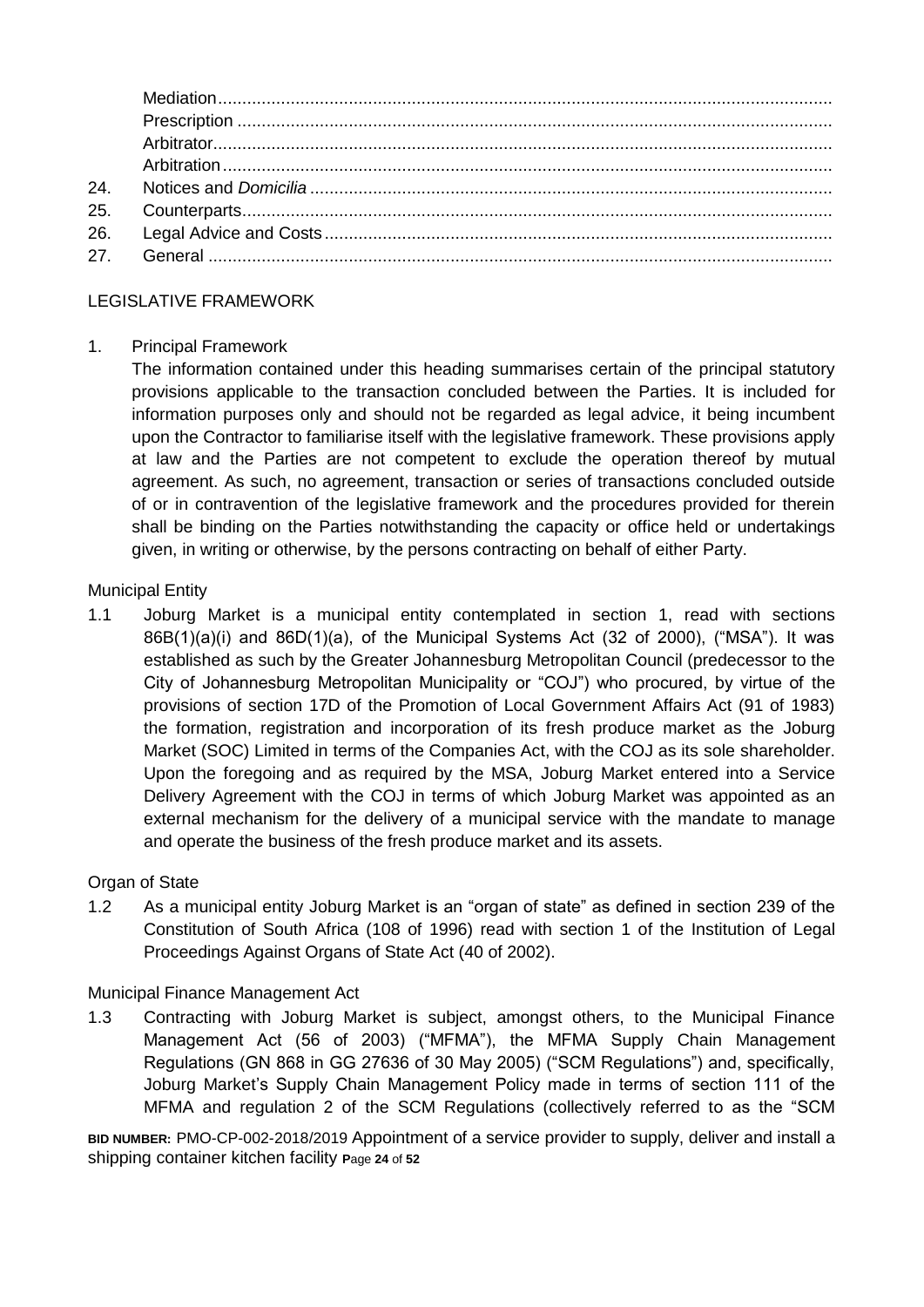Regulatory Framework"). In terms of the irregular expenditure provisions of the SCM Regulatory Framework, Joburg Market is prohibited from making any payment in relation to goods or services unlawfully or irregularly procured and/or rendered, notwithstanding that value might have been received.

#### Consumer Protection

1.4 The Consumer Protection Act (68 of 2008) does not, in terms of section 5(2)(a), apply to any transaction in terms of which goods or services are supplied to the State. However, section 5(5) stipulates that notwithstanding the foregoing exemption, those goods, and the importer or producer, distributor and retailer of those goods are nevertheless subject to, amongst others, the provisions of section 61. Section 61 sets out the liability of the producer and/or supplier for any harm caused wholly or partly as a consequence of a product failure, defect or hazard in any goods, irrespective of whether the harm resulted from any negligence on the part of the producer, importer, distributor or retailer, as the case may be. In terms of subsections 61(5)(c) and (d), harm for which the Contractor may be held liable includes any loss of, or physical damage to, any property of Joburg Market irrespective of whether it is movable or immovable including economic loss occasioned by such harm.

#### Competitive Behaviour

1.5 In terms of section 4(1)(b)(iii) of the Competition Act (89 of 1998) an agreement between, or concerted practice by, firms, or a decision by an association of firms, is prohibited if it is between parties in a horizontal relationship and if bidders was involved in collusive bidding (or bid rigging). If bidders, based on reasonable grounds or evidence obtained by Joburg Market, have engaged such restrictive practices, Joburg Market may refer the matter to the Competition Commission for investigation and possible imposition of administrative penalties. If a bidders are found guilty by the Competition Commission Joburg Market may, in addition and without prejudice to any other remedy provided for in this Agreement or at law, invalidate the bid and/or terminate this Agreement in whole or part, and/or restrict the bidders from conducting business with the public sector for a period not exceeding ten (10) years.

#### Tender Defaulters

- 1.6 Where Joburg Market terminates this Agreement in whole or in part, it may decide to impose a restriction penalty on the Contractor by prohibiting the Contractor from doing business with the public sector for a period not exceeding 10 years. If Joburg Market intends imposing a restriction on a Contractor or any person associated with the Contractor, the Contractor will be allowed a period of not more than fourteen (14) days to provide reasons why the envisaged restriction should not be imposed. Should the Contractor fail to respond within the stipulated fourteen (14) days, Joburg Market might regard the intended penalty as not objected against and may impose it. Any restriction imposed on any person by the Accounting Officer of Joburg Market will, at the discretion of the Accounting Officer, also be applicable to any other enterprise or any partner, manager, director or other person who wholly or partly exercises, exercised or may exercise control over the enterprise of the firstmentioned person.
- 1.7 If a restriction is imposed, Joburg Market must, within five (5) working days of such imposition, furnish the National Treasury, with the following information:

**BID NUMBER:** PMO-CP-002-2018/2019 Appointment of a service provider to supply, deliver and install a shipping container kitchen facility **P**age **25** of **52**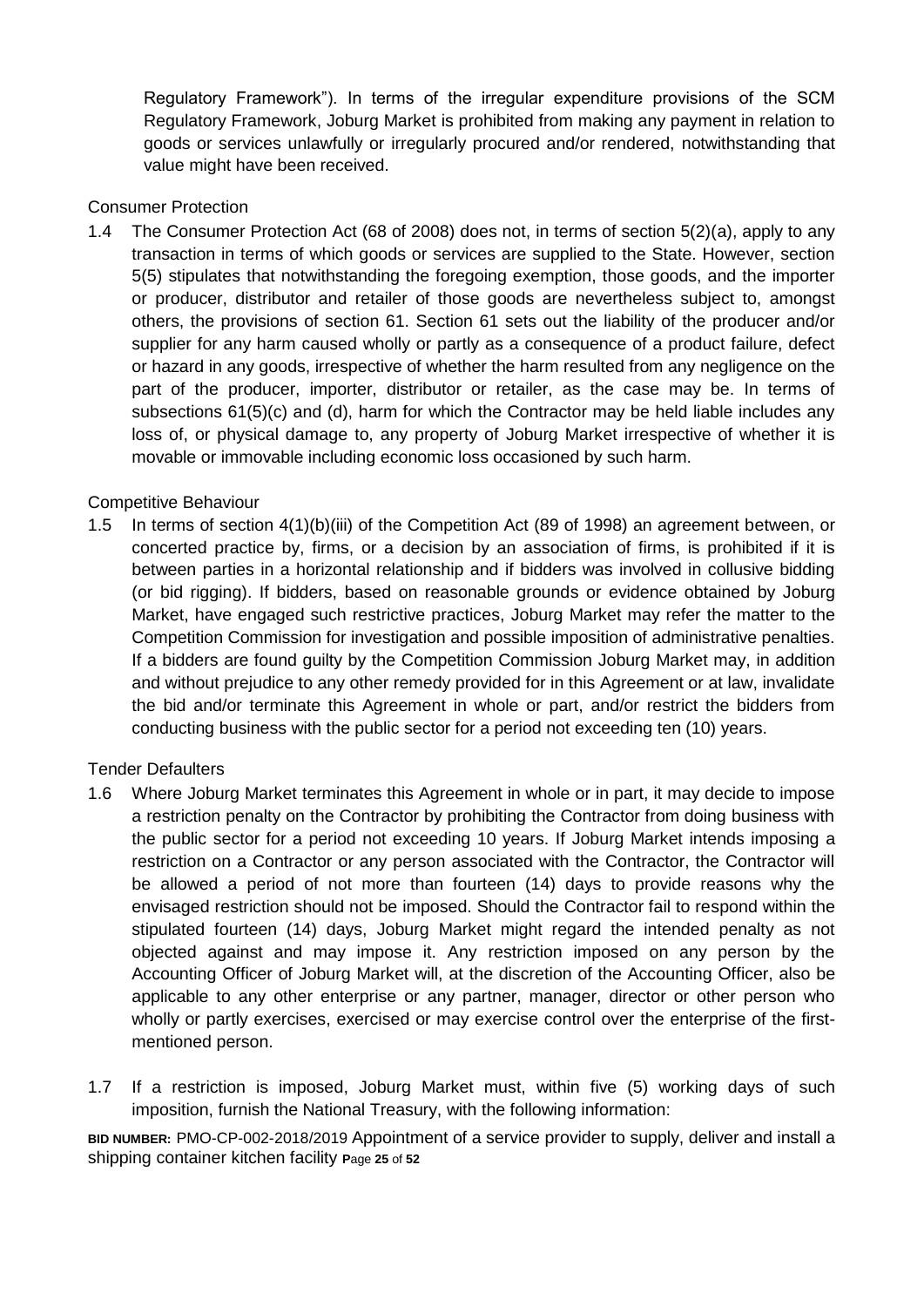- 1.7.1 the name and address of the Contractor and/or person restricted by Joburg Market;
- 1.7.2 the date of commencement of the restriction;
- 1.7.3 the period of restriction; and
- 1.7.4 the reasons for the restriction.
- 1.8 These details will be loaded in the National Treasury's central database of suppliers or persons prohibited from doing business with the public sector.

#### Corrupt Activities

1.9 If a court of law convicts a person of an offence under sections 12 or 13 of the Prevention and Combating of Corrupt Activities Act (12 of 2004), the court may also rule that such person's name be endorsed on the Register for Tender Defaulters. When a person's name has been endorsed on the Register, the person will be prohibited from doing business with the public sector for a period not less than five years and not more than 10 years.

#### INTERPRETATION AND DEFINITIONS

2. Interpretation

This Agreement shall be governed and interpreted in accordance with the laws of the RSA; and

- 2.1 headings shall be read for the purpose of reference only and shall not be used in the interpretation of nor modify nor amplify the terms of this Agreement.
- 2.2 words importing any gender include the others; the singular include the plural and vice versa and natural persons include created entities, other legal *personae* (corporate or un-incorporate) and the state and vice versa.
- 2.3 all provisions of this Agreement are severable from each other and any provision which is or may become unenforceable shall be ineffective to the extent of such unenforceability and shall be treated as if not written and severed without invalidating the remaining provisions of this Agreement (or affecting the validity or enforceability of such provision in any other jurisdiction); the Parties who declare their intention that this Agreement would be executed without such unenforceable provision if they were aware of such unenforceability at the time of execution hereof and that this Agreement should be implemented or continue to be implemented, having regard to each Party's rationale and purpose in entering into this Agreement.
- 2.4 when any number of days is prescribed, these shall business days (unless days are described as calendar days in which event Saturdays, Sundays and public holiday's shall be included) reckoned exclusively of the first and inclusively of the last day.
- 2.5 any reference to any statute, regulation or other legislation shall be a reference to that statute, regulation or other legislation as at the Signature Date, and as amended or substituted from time to time thereafter.
- 2.6 the words "include", "including" and "in particular" shall be construed as being by way of example or emphasis and shall not be construed as, nor shall they take effect as, limiting the generality of any preceding words.

**BID NUMBER:** PMO-CP-002-2018/2019 Appointment of a service provider to supply, deliver and install a shipping container kitchen facility **P**age **26** of **52**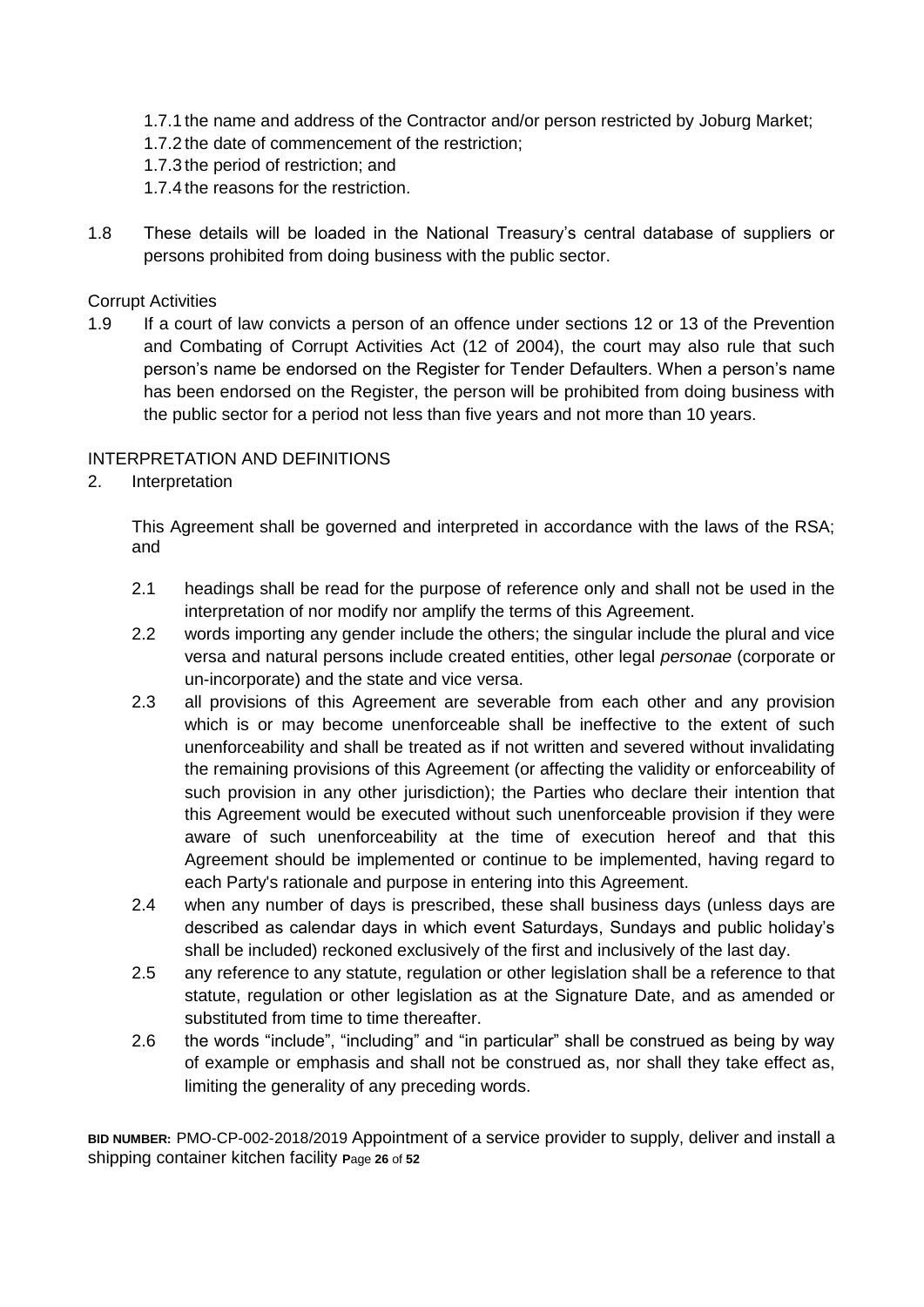- 2.7 the rule of construction that a contract shall be interpreted against the Party principally responsible for the drafting or preparation of the contract, shall not apply.
- 2.8 any annexures, schedules, and/or documents ("appendices") referred to in this Agreement shall be deemed to be incorporated in and form an integral part hereof; in the event of a conflict between any appendices and this Agreement, the provisions of this Agreement shall prevail.
- 2.9 the termination of this Agreement shall not affect those of the provisions which provide that they shall operate after termination or which of necessity must continue to have effect thereafter notwithstanding that specific clauses do not expressly provide for such continuation.
- 2.10 any substantive provision imposing rights or obligations on a Party, notwithstanding that it is only in a definition clause, shall have effect as if it were a substantive provision in the body of this Agreement.
- 2.11 information supplied in the bidding documents shall be construed as material representations made by the Contractor, which induced Joburg Market to enter into this Agreement.
- 3. Definitions

Unless clearly inconsistent with or otherwise indicated by the context, the following expressions shall bear the meanings assigned to them and cognate expressions shall bear corresponding meanings in this Agreement:

- 3.1 "Agreement" means this Agreement entered into between Joburg Market and the Contractor including the appendices and all documents included therein by reference.
- 3.2 "Annexure A" means the Contractor's tender to supply the Product or render the Services or works to Joburg Market in terms of the scope of work and on the terms and conditions, pricing and payment terms set out therein.
- 3.3 "Annexure B" means a copy of Joburg Market Supply Chain Management Policy in terms of which this Agreement and the bid was specified, evaluated, adjudicated and awarded.
- 3.4 "Annexure C" means, if applicable to the subject matter of this Agreement and the Contractor's obligations in terms thereof, the Contractor's Personnel Schedule.
- 3.5 "Annexure D" means, if applicable to services rendered at Joburg Market's premises by the Contractor, the Occupational Health and Safety Act Agreement entered into between the Parties in terms of section 37(2) of that Act.
- 3.6 "Annexure E" means, if applicable in terms of the scope of work, the Contractor's Project Plan delivered to Joburg Market within the time specified therefore.
- 3.7 "Annexure F" means, if applicable to the Product or the subject matter of this Agreement and read conjunctively with the Contractor's obligations in terms of the Consumer Protection Act, the express warranties provided by the Contractor in relation to the Product.
- 3.8 "Annexure G" means a copy of the regulation 36 deviation approved by the Accounting Officer (Chief Executive Officer) of Joburg Market in the event that in the procurement of this Agreement the official procurement processes was dispensed with based on an exceptional circumstance allowed by the SCM Regulatory Framework.

**BID NUMBER:** PMO-CP-002-2018/2019 Appointment of a service provider to supply, deliver and install a shipping container kitchen facility **P**age **27** of **52**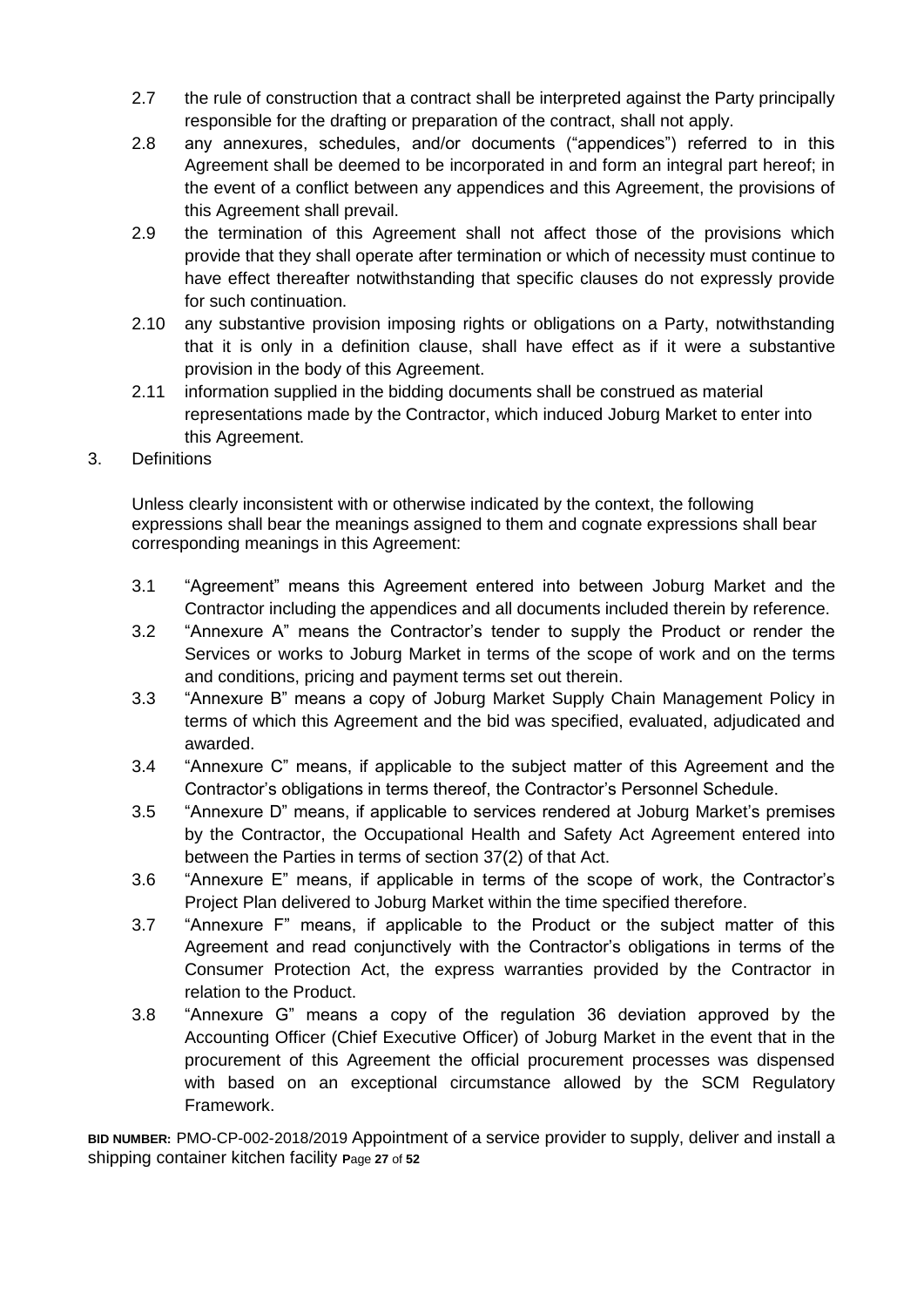- 3.9 "Closing Time" means the date and hour specified in the bidding documents for the receipt of bids.
- 3.10 "Commencement Date" means, notwithstanding the Signature Date, the date specified in the Contract Schedule.
- 3.11 "Confidential Information" means including this Agreement, Joburg Market's trade secrets, processes, techniques, methods, designs, products and organisational and other structures employed in its business, the contractual and financial arrangements with its suppliers, customers, employees, clients and other business associates, its financial details including its results, details of the prospective and existing clients, customers and employees, its business strategies, general modus operandi, client information including its customer lists and customer contact details, price lists, employee remuneration and salary packages, medical and/or patient information, computer programs and information systems, policies and procedures, diagnostic tools, data, diagrams, reports including incidents, incident reports, electronic and other visual and audio recordings, related statistics, specifications, charts, studies and Intellectual Property, know-how, trade and any other similar information all of which is, by its nature, confidential and/or proprietary to Joburg Market and its business.
- 3.12 "Contractor" means the incorporated entity, consortium, and partnership or individual who is the service provider, supplier or seller in terms of this Agreement, identified as such in the Contract Schedule; howsoever the Contractor may be legally constituted or formed.
- 3.13 "Contract Period" means the period set out in the Contract Schedule.
- 3.14 "Contract Price" means the price payable to the Contractor under this Agreement for the full and proper performance of its contractual obligations specified in the Contract Schedule.
- 3.15 "Corrupt Practice" means the offering, giving, receiving, or soliciting of a thing of value to influence the action of a public official in the procurement process or in the execution of this Agreement.
- 3.16 "Countervailing Duties" are imposed in cases where an enterprise abroad is subsidised by its government and encouraged to market its products internationally.
- 3.17 "Country of Origin" means the place where the Product was mined, grown or produced or from which the services are supplied.
- 3.18 "CPI" means the headline consumer price index (for all urban areas) annual inflation rate, or such amended or replacement index, as published monthly by Statistics South Africa in Statistical Release P0141, available from <http://www.statssa.gov.za>.
- 3.19 "Default Interest" means interest chargeable in terms of this Agreement to unpaid amounts or outstanding obligations which interest shall be calculated, from the due date until date of payment, on a daily balance and compounded monthly in arrear at an annual rate of two percent (2%) above the prevailing, variable prime rate publicly quoted by ABSA Bank Limited from time to time.
- 3.20 "Delivery" means delivery of the Product (and a reference to the rendering any service or executing any works) inclusive of necessary clearing, documentation, carriage (through whatsoever mode), insurance, licensing, unloading, installation and commissioning in operational working order at the store, site or premises of Joburg Market (which shall, unless the contrary is agreed in writing, be performed, conducted

**BID NUMBER:** PMO-CP-002-2018/2019 Appointment of a service provider to supply, deliver and install a shipping container kitchen facility **P**age **28** of **52**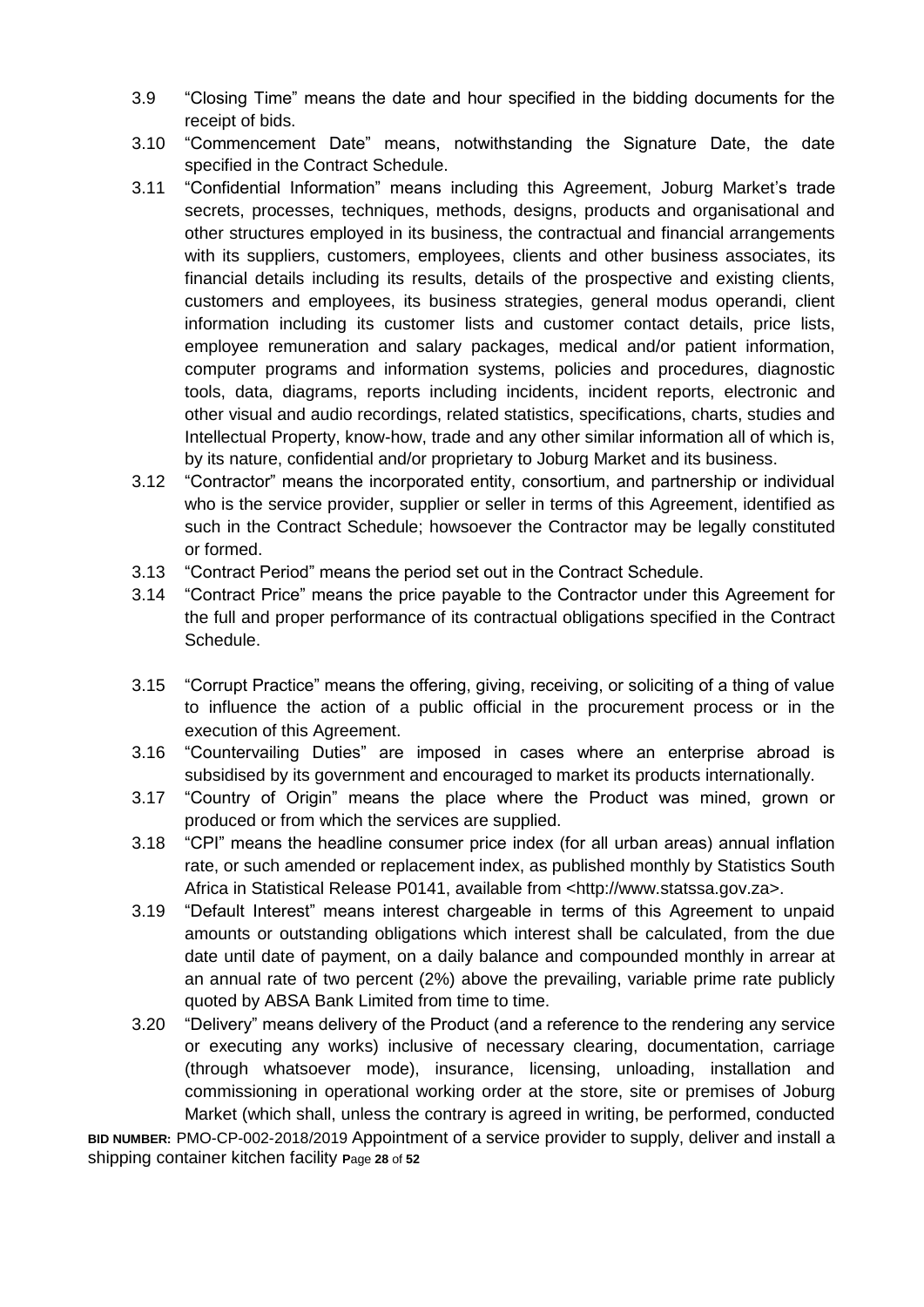and/or delivered in accordance with Joburg Market's usual policies and procedures), the Contractor bearing all the risks and charges in the Product until completion of delivery is confirmed in writing by Joburg Market.

- 3.21 "Delivery Period" means that period agreed in writing between the Parties in relation to Delivery of the Product or parts thereof by the Contractor, any delay in which shall be deemed a breach of this Agreement and entitle Joburg Market to exercise its remedies in terms of this Agreement or at law.
- 3.22 "Dumping" means a private enterprise resident outside of the RSA market its goods on own initiative in the RSA at lower prices than that of the Country of Origin and which have the potential to harm the local industries in the RSA.
- 3.23 "Fraudulent practice" means a misrepresentation of facts in order to influence a procurement process or the execution of this Agreement to the detriment of any bidder or Joburg Market, and includes collusive practice among bidders (prior to or after bid submission) designed to establish bid prices at artificial non-competitive levels and to deprive the bidder of the benefits of free and open competition.
- 3.24 "Intellectual Property" means collectively, patents, copyright, trademarks, logos, style names, slogans, designs, models, methodologies, inventions, software object code or programme interface and/or structure, and any other type of intellectual property (whether registered or unregistered including applications for and rights to obtain, use or for their protection) which are used or held, whether or not currently, in connection with Joburg Market's business and includes the Confidential Information and, "knowhow" being ideas, designs, documents, diagrams, information, devices, technical data, scientific data, secret and other processes and methods used in connection with Joburg Market's business, and, all available information regarding marketing and promotion of the goods and services of Joburg Market, and, all and any modifications or improvements to any of them.
- 3.25 "Joburg Market" means Joburg Market (SOC) Limited (trading as Joburg Market), a corporatized municipal entity incorporated in terms of the laws of the RSA under registration number 2000/023383/07 and with VAT registration number 4840195038, with its *domicilium citandi et executandi* situated at The Office of the CEO, 3rd Floor, Main Building, Joburg Market, 4 Fortune Road (off Heidelberg Road), City Deep, 2049, Johannesburg.
- 3.26 "Imported Content" means that portion of the bidding price represented by the cost of components, parts or materials which have been or are still to be imported (whether by the Contractor or its subcontractors) and which costs are inclusive of the costs abroad, plus freight and other direct importation costs such as landing costs, dock dues, import duty, sales duty or other similar tax or duty at the RSA place of entry as well as transportation and handling charges to the factory in the RSA where the Product covered by the bid will be manufactured.
- 3.27 "Local Content" means that portion of the bidding price, which is not included in the imported content provided that local manufacture does take place.
- 3.28 "Order" means an official written order or requisition issued for the supply of the Product.
- 3.29 "Parties" mean the Contractor and Joburg Market and "Party" shall mean that one of them be indicated by the context.

**BID NUMBER:** PMO-CP-002-2018/2019 Appointment of a service provider to supply, deliver and install a shipping container kitchen facility **P**age **29** of **52**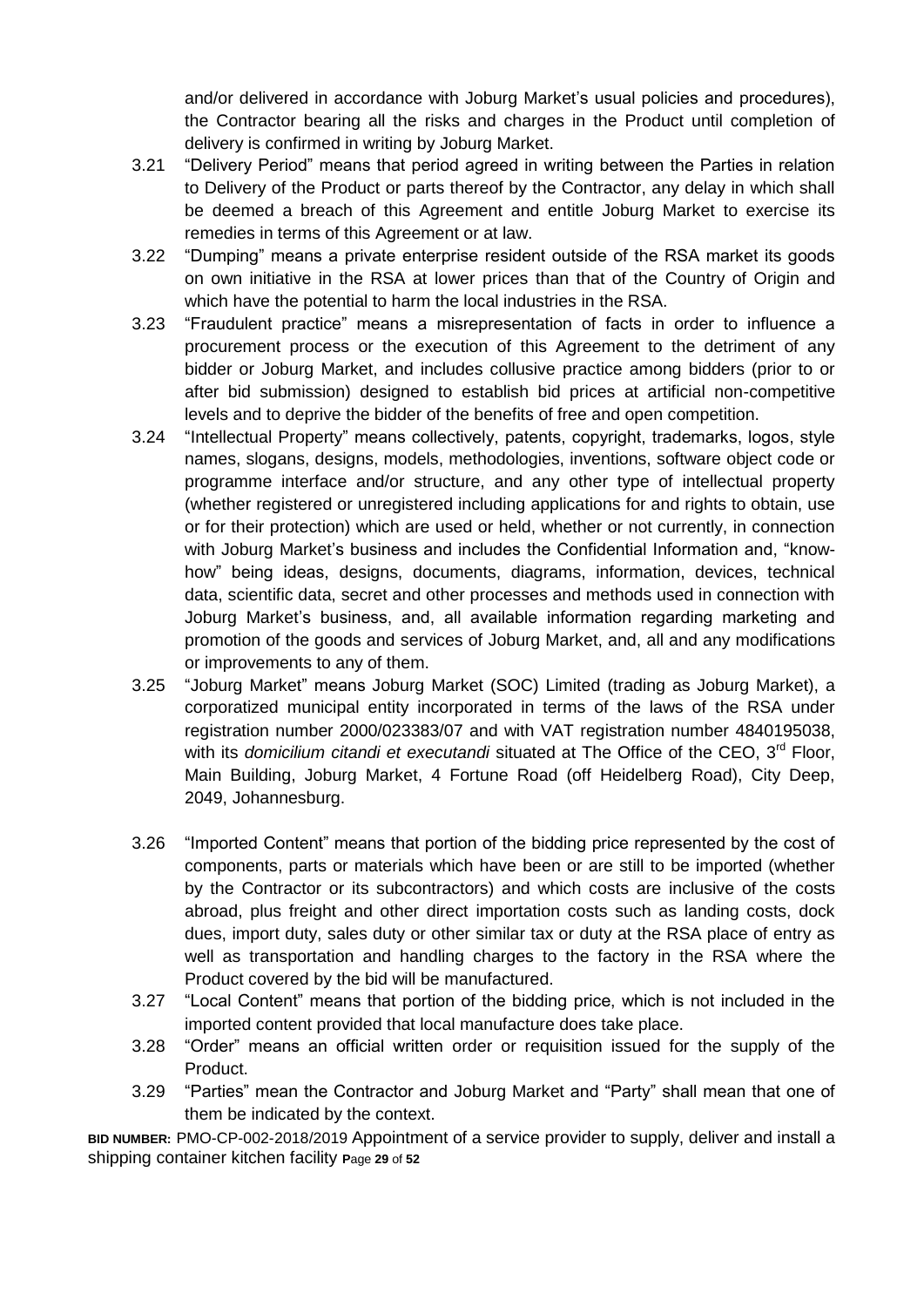- 3.30 "Product" means, depending on the subject matter of this Agreement, either or both of:
	- 3.30.1 "Goods" e.g. plant, equipment, machinery, manufactured items and/or other materials or combined works that the Contractor is required to supply to Joburg Market including (where usually, logically or of right or common practice) ancillary services such as installation, commissioning, provision of technical assistance, after sales support, warranty services etc. and/or
	- 3.30.2 "Services" e.g. those functional, consulting and/or professional services or combined works the Contractor as service provider is required to render to Joburg Market including (where usually, logically or of right or common practice) ancillary goods such as spare parts, packing, documents, manuals, reports etc.).
- 3.31 "RSA" means the Republic of South Africa as defined in section 1 of the Constitution of the Republic of South Africa (108 of 1996).
- 3.32 "Signature Date" means the date of the on which this Agreement, or any other document in relation thereto, is signed by the Party signing it last in time on the last date in time.
- 3.33 "VAT" means Value-Added Tax defined and levied in terms of the Value-Added Tax Act (89 of 1991) and unless stated to the contrary, all amounts quoted in this Agreement are quoted exclusive of VAT.

TERMS AND CONDITIONS OF SUPPLY AND/OR SERVICE

- 4. Relationship between the Parties
	- 4.1 The Contractor shall fulfil its obligations in terms of this Agreement as an independent contractor to Joburg Market and not as an employee, labour broker, agent, partner (whether in consortium or joint venture) of Joburg Market; and, neither it nor any of its employees shall hold itself/themselves out as being the same.
	- 4.2 In addition, save as set out herein, neither Party shall be entitled to bind the other Party to any representation, obligation or promise of any nature whatsoever, pledge the credit of the other or incur any liability on behalf of the other Party or purport to do so.
- 5. Good Faith and Commitment to Ethical Conduct
	- 5.1 The Parties commit to ethical business conduct and undertake to exercise and display the utmost good faith to one another in giving effect to the terms of this Agreement.
	- 5.2 Without limiting the generality of the foregoing the Parties undertake not to accept, offer, induce, permit or promote the acceptance or offering of any gratuity, enticement, incentive or gift that could reasonably be regarded as a bribe or an attempt to otherwise exert undue influence over the recipient.
	- 5.3 The Parties will use their best endeavours to prevent their officers, employees, agents and contractors from doing any of the foregoing; or, to otherwise act in a manner which a reasonable and informed person would regard as unethical or do anything

**BID NUMBER:** PMO-CP-002-2018/2019 Appointment of a service provider to supply, deliver and install a shipping container kitchen facility **P**age **30** of **52**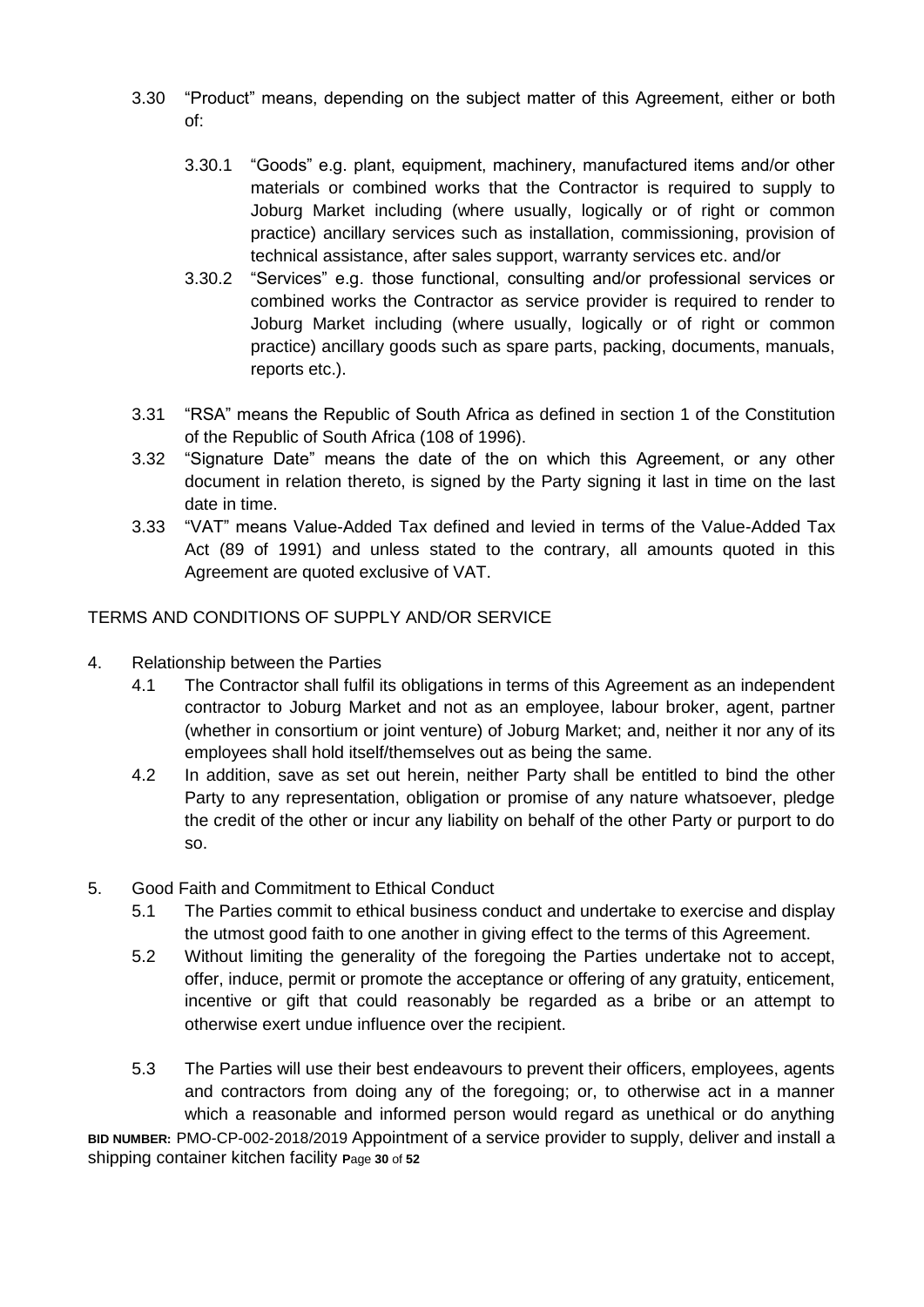which could reasonably be expected to damage or diminish the reputation or business image of the other.

- 6. Commencement, Duration and Renewal
	- 6.1 This Agreement shall commence on the Commencement Date and endure for the Contract Period, delimited in terms of time and/or the expenditure of a particular amount, as set out in the Contract Schedule.
	- 6.2 In the event that the Contractor's obligations is to be performed in terms of a project plan or in phased or other manner, the same shall be set out in a separate annexure.
	- 6.3 Unless provision is made for renewal in the Contract Schedule, this Agreement shall terminate on the expiry of the Contract Period unless terminated earlier in terms of this Agreement or at law. Any renewal shall be conditional upon the subject matter of this Agreement being susceptible for renewal and, the proper performance by the Contractor of its obligations during the initial Contract Period.
	- 6.4 However, notwithstanding anything to the contrary contained in this Agreement or any terms contained in any document produced whether in relation to this Agreement of otherwise by Joburg Market or the Contractor, any renewal of this Agreement shall at all times:
		- 6.4.1 remain within the discretion and at the option of Joburg Market,
		- 6.4.2 be express and in writing, and
		- 6.4.3 executed no sooner than three (3) months before and no later than the termination date.
- 7. Product Scope / Scope of Work

The relevant part of Annexure A shall apply in relation to the description, quality and quantity of the Product (goods, services, works or any combination thereof) to be delivered to Joburg Market in terms of this Agreement.

- 7.1 The Product shall conform to the standards, specifications and/or scope of work set out in the bidding documents and, where applicable, be packed in a manner designed to prevent damage or deterioration during transit to its final destination / Joburg Market, which packing, marking, case size, weights and documentation both inside and outside the packaging shall:
	- 7.1.1 be sufficient to withstand, without limitation, rough handling during transit and exposure to extreme temperatures, salt and precipitation during transit, and open storage.
	- 7.1.2 take into consideration, where appropriate, the location of the Product's final destination and the absence of heavy handling facilities at all points in transit.
	- 7.1.3 comply strictly with such special requirements expressly provided for in the bidding documents and in any subsequent instructions ordered by Joburg Market.

**BID NUMBER:** PMO-CP-002-2018/2019 Appointment of a service provider to supply, deliver and install a shipping container kitchen facility **P**age **31** of **52**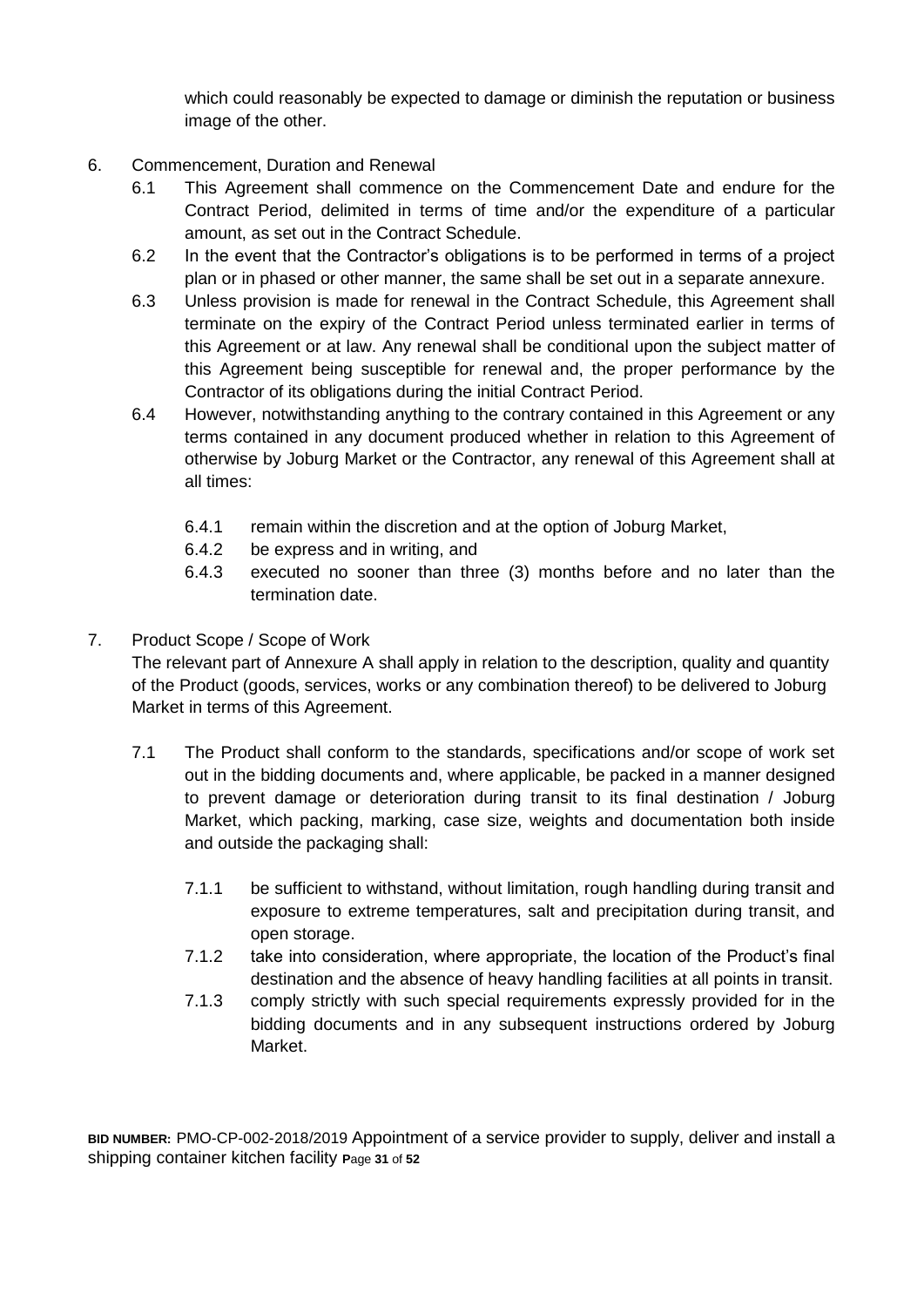#### Incidental Product / Services

- 7.2 The bid documents may require that the Contractor provide any or all of the following incidental Product (services, goods or works including materials, notifications, and information pertaining to spare parts manufactured or distributed by the Contractor or its principal):
	- 7.2.1 performance or supervision of on-site assembly and/or commissioning of the Product.
	- 7.2.2 furnishing of tools required for assembly and/or maintenance of the Product.
	- 7.2.3 furnishing of a detailed operations and maintenance manual for each appropriate unit of the Product.
	- 7.2.4 performance or supervision or maintenance and/or repair of the Product, for a period agreed by the Parties, provided that this shall not relieve the Contractor of any warranty obligations under this Agreement.
	- 7.2.5 training of Joburg Market's personnel, at the Contractor's plant and/or onsite, in assembly, start-up, operation, maintenance, and/or repair of the Product.
	- 7.2.6 such spare parts as Joburg Market may elect to purchase from the Contractor, provided that this election shall not relieve the Contractor of any warranty obligations under this Agreement and advance notification to the discontinuation of any particular model of Product, spare parts etc. in sufficient time to permit Joburg Market to procure needed requirements.
- 7.3 Prices charged by the Contractor for incidental Product and/or services, if not included in the Contract Price, shall be agreed upon in advance by the Parties and shall not exceed the prevailing rates charged to other Parties by the supplier for similar services.
- 8. Product Guarantee
	- 8.1 The Contractor warrants that the Product shall be fit for the intended purpose of use and free of defect, arising from design, materials, or workmanship (except when the design and/or material is required by Joburg Market's specifications) or from any act or omission of the Contractor and that it is new, unused, of the most recent or current model, and incorporates all recent improvements in design and materials unless provided otherwise in the bid documents.
	- 8.2 Unless a more favourable Product warranty is offered by the Contractor or warranty terms are expressly agreed between the Parties (refer annexures and Contract Schedule), this warranty shall remain valid for twelve (12) months after the Product have been delivered to Joburg Market or, for eighteen (18) months after the date of shipment from the port or place of loading in the source country, whichever period concludes earlier.
	- 8.3 Joburg Market shall notify the Contractor in writing of any claims arising under this warranty. Upon receipt of such notice, the Contractor shall, within the reasonable period specified therein and with all reasonable speed, repair or replace the defective

**BID NUMBER:** PMO-CP-002-2018/2019 Appointment of a service provider to supply, deliver and install a shipping container kitchen facility **P**age **32** of **52**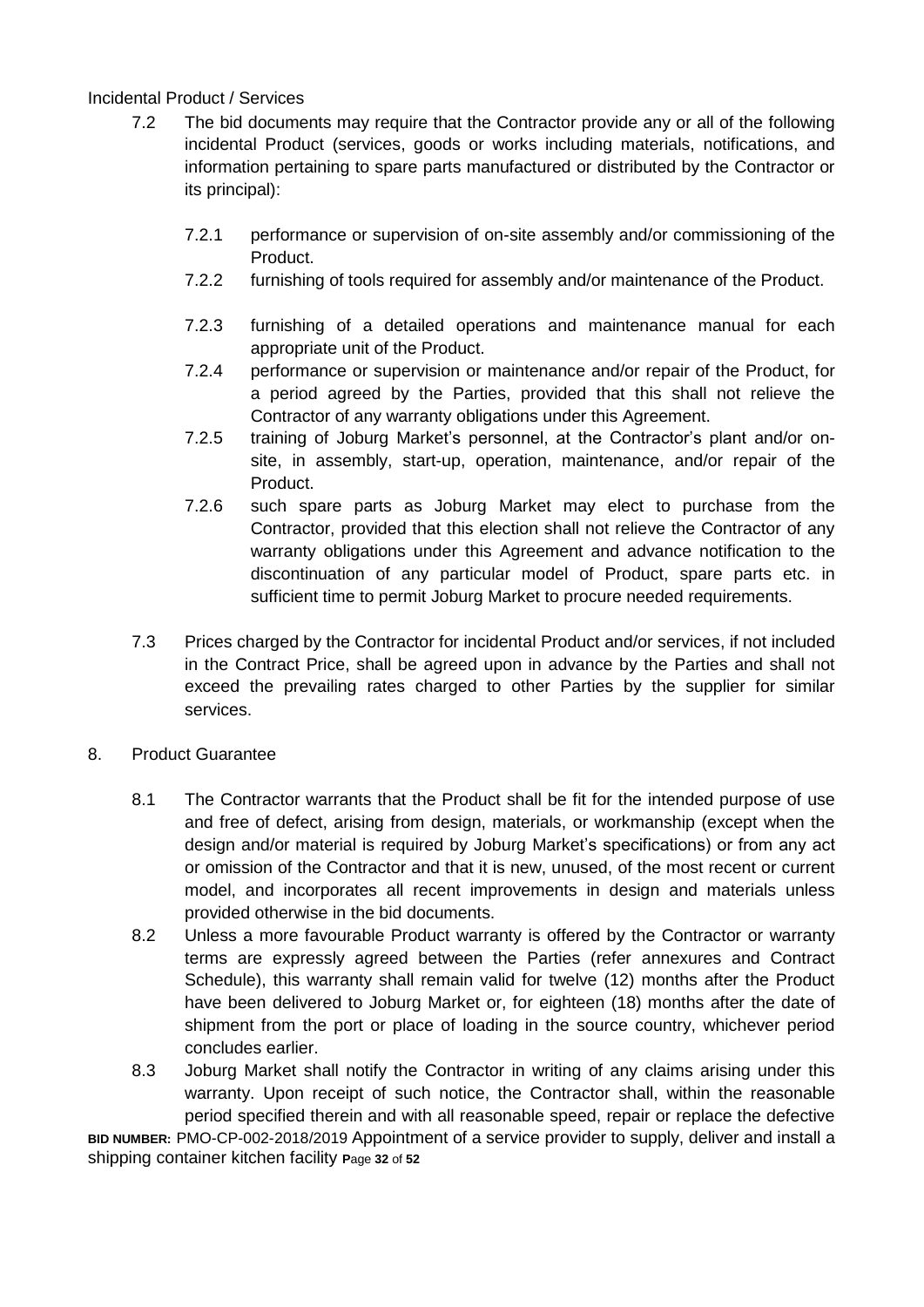goods or parts thereof, without costs to Joburg Market. If the Contractor, having been notified, fails to remedy the defect(s) within the period specified in the notice, Joburg Market may proceed to take such remedial action as may be necessary at the Contractor's risk and expense and without prejudice to any other rights, which Joburg Market may have against the Contractor.

#### 9. Contractor Personnel

The Contractor shall employ and provide all qualified and experienced personnel required to perform the Services and shall take all measures necessary and shall provide all materials and equipment necessary to enable personnel to perform their duties in an efficient, workmanlike and professional manner.

#### Personnel Schedule

- 9.1 If required in terms of this Agreement, the Contractor shall provide key persons or named personnel listed (including titles, job descriptions, qualifications and estimated periods of engagement) in a Personnel Schedule who will perform specific duties for periods of time indicated therein in the delivery of the Product; and shall forward same to Joburg Market for approval within ten (10) days of the Signature Date or the Commencement Date (whichever is the earlier).
- 9.2 If at any time, a key person cannot be made available, the Contractor may engage a replacement who is equally or better qualified to perform the stated duty. Where the fees for the Product are time-based, the fee payable for a person provided as a replacement to a named key person shall not exceed that which would have been payable to the person replaced and the Contractor shall bear all additional costs arising out of or incidental to replacement of personnel.
- 9.3 Where the Contractor proposes to utilise a person not listed in the Personnel Schedule, it shall submit the name, relevant qualifications and experience of the proposed replacement person to Joburg Market for approval. Should Joburg Market not object in writing within ten (10) days of receipt of such notification, the replacement shall be deemed to have been approved by Joburg Market.

#### 10. Payment and Pricing

The Contract Price shall be fixed and not vary from the Contractor's tendered prices with the exception of variations allowed in the tender document.

- 10.1 The method and conditions of payment (in South African Rand) to be made to the Contractor under this Agreement shall be specified in relevant part of Annexure A. Unless specified to the contrary in Annexure A, payment shall be made thirty (30) days from the end of the month in which the relevant invoice is received.
- 10.2 Notwithstanding the foregoing, payment shall at all times remain subject to such deductions / penalties as may be allowed in terms of this Agreement and the Contractor upon fulfilment of its obligations furnishing Joburg Market with an valid tax invoice accompanied by a copy of the delivery note, completion certificate or such

**BID NUMBER:** PMO-CP-002-2018/2019 Appointment of a service provider to supply, deliver and install a shipping container kitchen facility **P**age **33** of **52**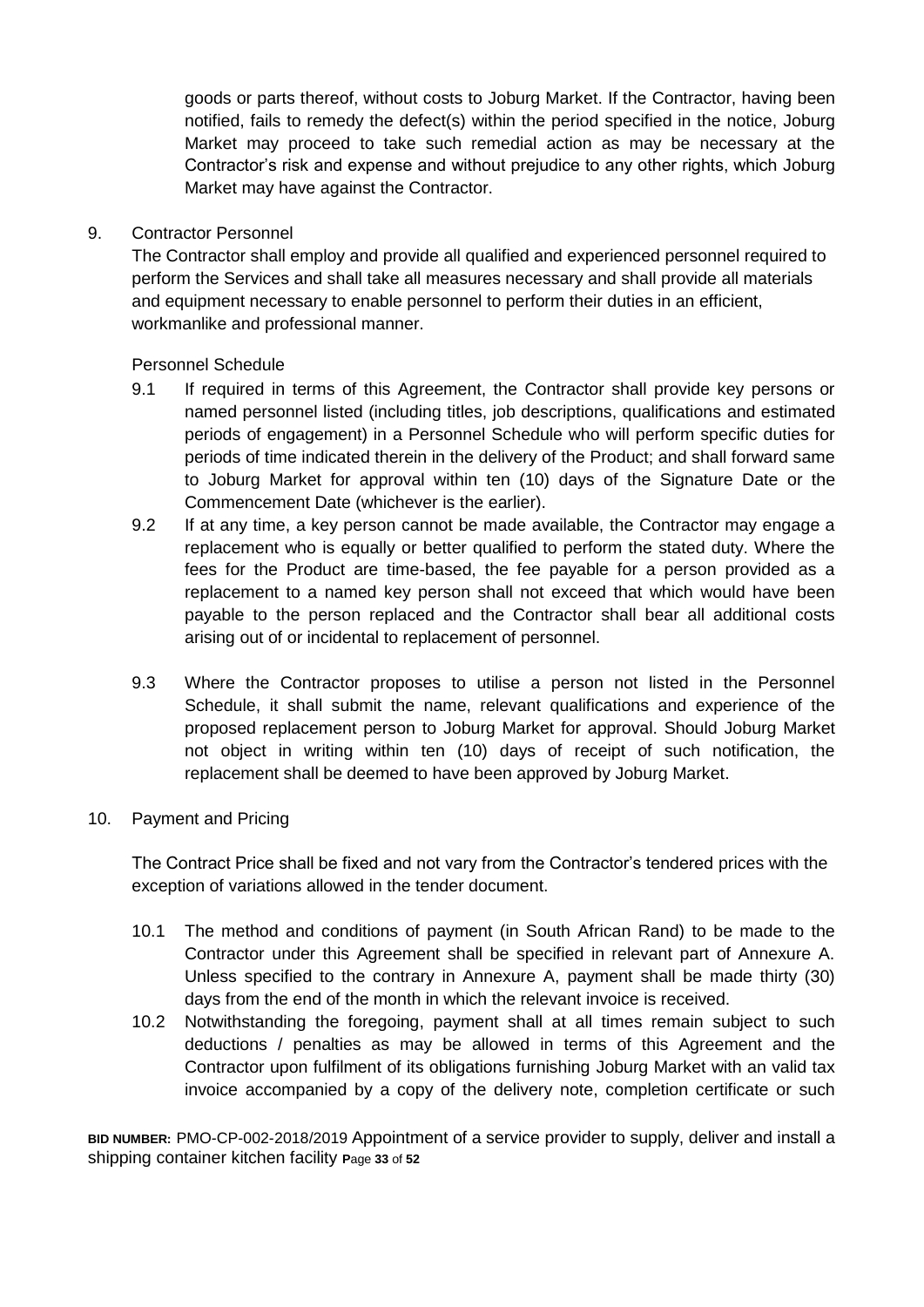other document as may be prescribed or customary given the subject matter of the Product delivered.

#### Increases

10.3 The Contractor shall not be entitled to increase its rates or prices to Joburg Market; however, in the event of an annual of multi-year agreement, the Contractor shall be entitled, on the anniversary of the Commencement Date, to increase its rate and/or prices to Joburg Market by an amount not exceeding CPI.

Taxes and Duties

10.4 The Contractor shall be entirely liable for all taxes, stamp duties, license fees, and other such levies imposed in relation to the Product / this Agreement, whether levied in the RSA or abroad, until the Product is delivered to Joburg Market.

Withholding and Set-Off

10.5 The Contractor shall not be entitled because of any (improvement) lien, set-off, counter-claim, abatement or other similar deduction to withhold delivery or hand-over of any of the Product under any circumstances including when same is disputed.

#### 11. Performance Security

If specified in the bid documents, Joburg Market may within thirty (30) days of the Signature Date, require the Contractor to furnish Joburg Market with performance security in the amount specified in the bid documents (refer Contract Schedule), the furnishing of which shall be a resolutive condition to the continued operation of this Agreement.

- 11.1 The performance security shall be denominated in South African Rand and shall be a bank guarantee or an irrevocable letter of credit issued by a reputable bank located in the RSA.
- 11.2 The bank guarantee shall be payable to Joburg Market on demand, in whole or in part, as either contractual penalties or, as compensation for any loss resulting from the Contractor's failure to comply with its obligations under this Agreement.
- 11.3 The performance security will be discharged by Joburg Market and returned to the Contractor not later than thirty (30) days following the date of completion of the Contractor's obligations under this Agreement, including any warranty obligations, unless otherwise specified.

## 12. Performance Review and Contractual Penalties

The Contractor's performance of its obligations in terms of this Agreement may be monitored and evaluated by Joburg Market in terms of its performance measurement criteria and contract management systems from time to time against the requirements of this Agreement. In the event that the Contractor's performance is at any time, in Joburg Market's reasonable opinion:

12.1 not carried out in accordance with this Agreement and/or any instruction to rectify any performance shortcoming, whether or not the obligation arose as a result of a breach of this Agreement or a performance evaluation, or

**BID NUMBER:** PMO-CP-002-2018/2019 Appointment of a service provider to supply, deliver and install a shipping container kitchen facility **P**age **34** of **52**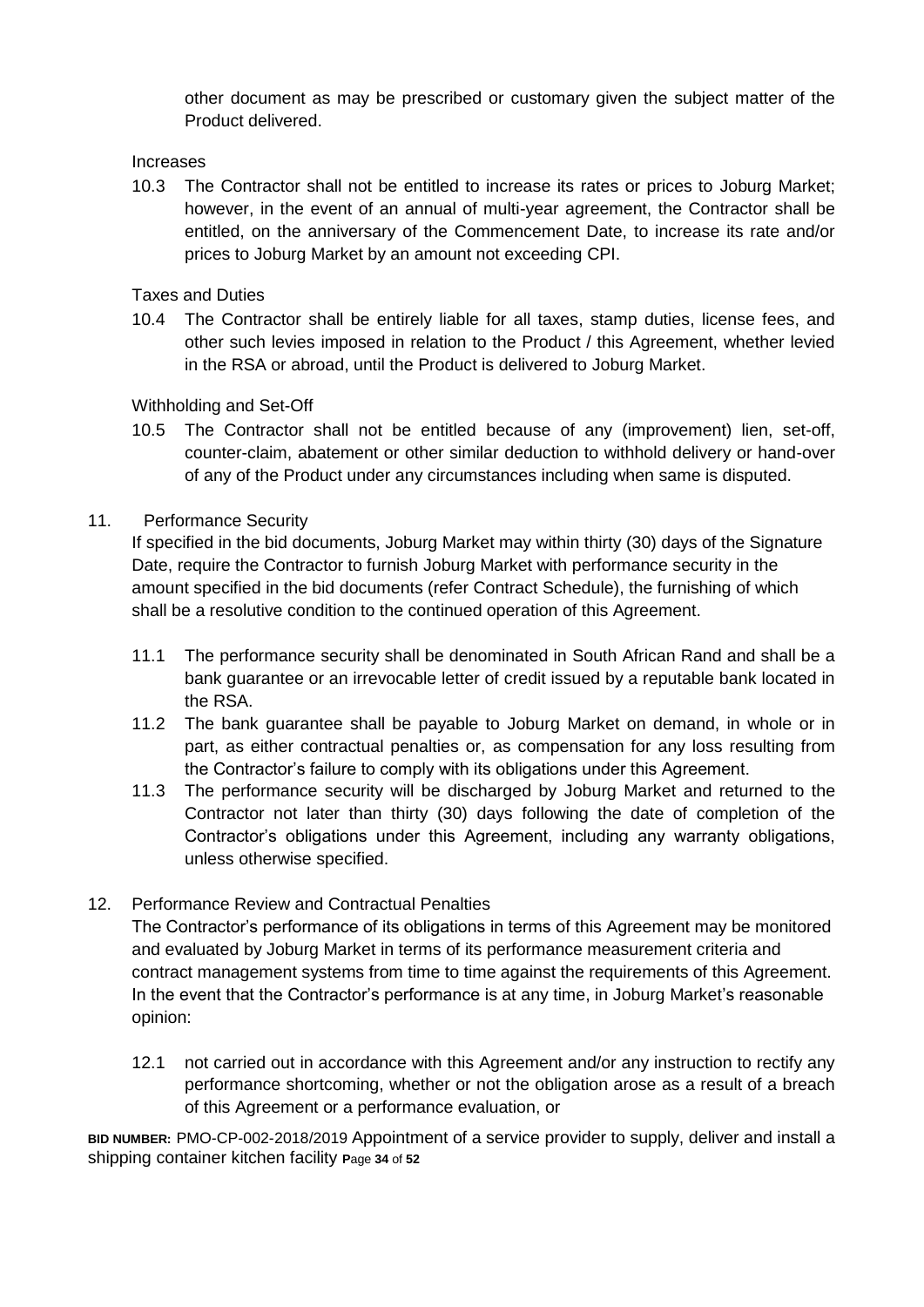- 12.2 of a quality not in conformance with the specifications that places the objectives of this Agreement or Joburg Market's public service delivery mandate at undue risk, or
- 12.3 represents a performance shortcoming or delay or a series or trend of such shortcomings or delays which is likely to continue or recur,

Joburg Market shall at its discretion and with reservation of Joburg Market's rights in terms of this Agreement and its remedies at law to:

12.4 suspend the Contractor and at the Contractor's cost take or cause corrective action and/or take over the rendering of the services / supply of the goods in whole or in part (itself or through another party) to the extent and for the time deemed necessary to remedy or rectify the performance shortcomings or delays, or

without prejudice to claim damages in lieu of the following and/or Joburg Market's right to terminate this Agreement, to deduct from any payments due and payable to the Contractor:

- 12.5 a contractual penalty, calculated on the delivered price or Contract Price of the delayed goods or underperformed services, per instance, in an amount equal to the Default Interest pro-rated per day of delay or as a percentage of underperformance, and/or
- 12.6 calculated as the reasonable cost of repair or replacement, any damage to Joburg Market's property, plant, equipment and/or infrastructure attributable to the wilful or negligent actions and/or omissions of the Contractor.
- 13. Inspections, Tests and Analyses
	- 13.1 All pre-bidding testing will be for the account of the bidder / Contractor. If it is a bid condition that Product to be produced or rendered should at any stage during production or execution or on completion be subject to inspection, the premises of the bidder or Contractor shall be open, at all reasonable hours, for inspection by a representative or nominee of Joburg Market.
	- 13.2 If there are no inspection requirements indicated in the bidding documents but during the Contract Period Joburg Market in its discretion decide that inspections shall be carried out, the Contractor shall make the necessary arrangements, including payment arrangements with the testing and/or certification authority concerned. If the results of the foregoing inspections, tests and/or analyses reflects that the Product is:
		- 13.2.1 in good order and/or complies with the bid requirements, the cost of the inspections, tests and analyses shall be defrayed by Joburg Market, or
		- 13.2.2 defective and/or does not comply with the bid requirements, tests and analyses shall be defrayed by the Contractor.
	- 13.3 Joburg Market shall, irrespective of whether defective and/or non-compliant Product was previously accepted by it, be entitled to reject the same based on the inspections, tests and/or analyses result.
	- 13.4 Any Product may on or after (subject to the Product guarantee) Delivery be inspected, tested or analysed and may be rejected if found not to comply with the requirements

**BID NUMBER:** PMO-CP-002-2018/2019 Appointment of a service provider to supply, deliver and install a shipping container kitchen facility **P**age **35** of **52**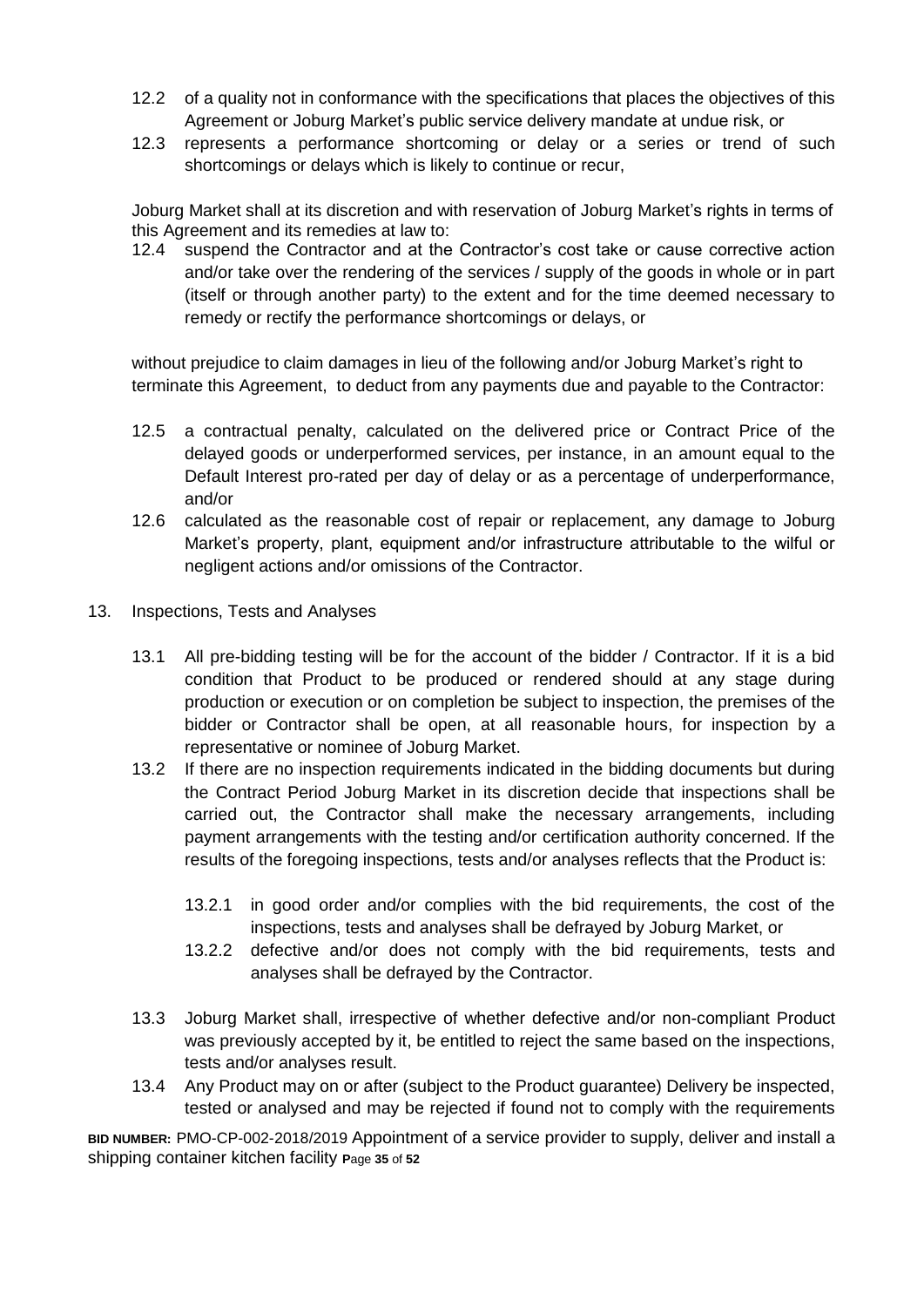of this Agreement. Such rejected Product shall be held at the cost and risk of the Contractor who shall, when called upon, remove them immediately at its own cost and forthwith substitute them with Product which do comply with the requirements of this Agreement. Failing such removal, the rejected Product shall be returned at the Contractor's cost and risk. Should the Contractor fail to provide the substitute supplies forthwith, Joburg Market may, without giving the Contractor further opportunity to substitute the rejected Product, purchase such Product as may be necessary at the expense of the Contractor.

- 13.5 Joburg Market's right (whether personally or through a third party) to test, inspect, analyse or certify the Product and the remedies set out above, shall be without prejudice to Joburg Market's right to terminate this Agreement for breach, impose contractual penalties or to claim damages in lieu of the penalty.
- 14. Limited Exclusivity

The appointment of the Contractor by Joburg Market is on an exclusive basis and Joburg Market shall for the duration of this Agreement obtain all of the Product listed in the scope of work from the Contractor, subject thereto that:

- 14.1 the Contractor is not in default of its obligations in terms of this Agreement, failing which the exclusivity afforded to the Contractor shall end and Joburg Market shall be free to conclude contractual arrangements with third parties.
- 14.2 no provision in this Agreement shall prohibit the procurement of similar Product from a national department, provincial department, or a local authority; or, outside of this Agreement in small quantities or to have minor essential Product executed if an emergency arises which in Joburg Market sole discretion cannot timeously be delivered / rendered by the Contractor.
- 15. Intellectual and Property Rights
	- 15.1 In respect of the Product any of the same that are either transferred or rendered to Joburg Market under this Agreement, including without limitation the items listed in the scope of work (if any) or any part of them, the Contractor warrants, to the best of its knowledge, that it has full clear and unencumbered title to all such items, and that at the date of delivery of such items to Joburg Market it will have full and unrestricted rights to sell and transfer the Product. For the avoidance of doubt, it is recorded that any Intellectual Property Rights created prior to the Commencement Date or the Signature Date (whichever is the earlier), shall vest exclusively with the Party who created same and this Agreement does not transfer to the receiving Party title to any Intellectual Property Rights so vested.
	- 15.2 The Contractor hereby indemnifies Joburg Market against losses arising directly out of any claim brought by a third party that operation, possession or use of the Product in accordance with the terms of this Agreement infringes an RSA patent or copyright or is subject to claims of misappropriation of trade secrets protected by RSA law. Where any Product become the subject of any such claims, the Contractor may, in consultation with Joburg Market, choose to either at the Contractor 's cost to:

**BID NUMBER:** PMO-CP-002-2018/2019 Appointment of a service provider to supply, deliver and install a shipping container kitchen facility **P**age **36** of **52** 15.2.1 obtain the right of use of the Product if commercially practicable, or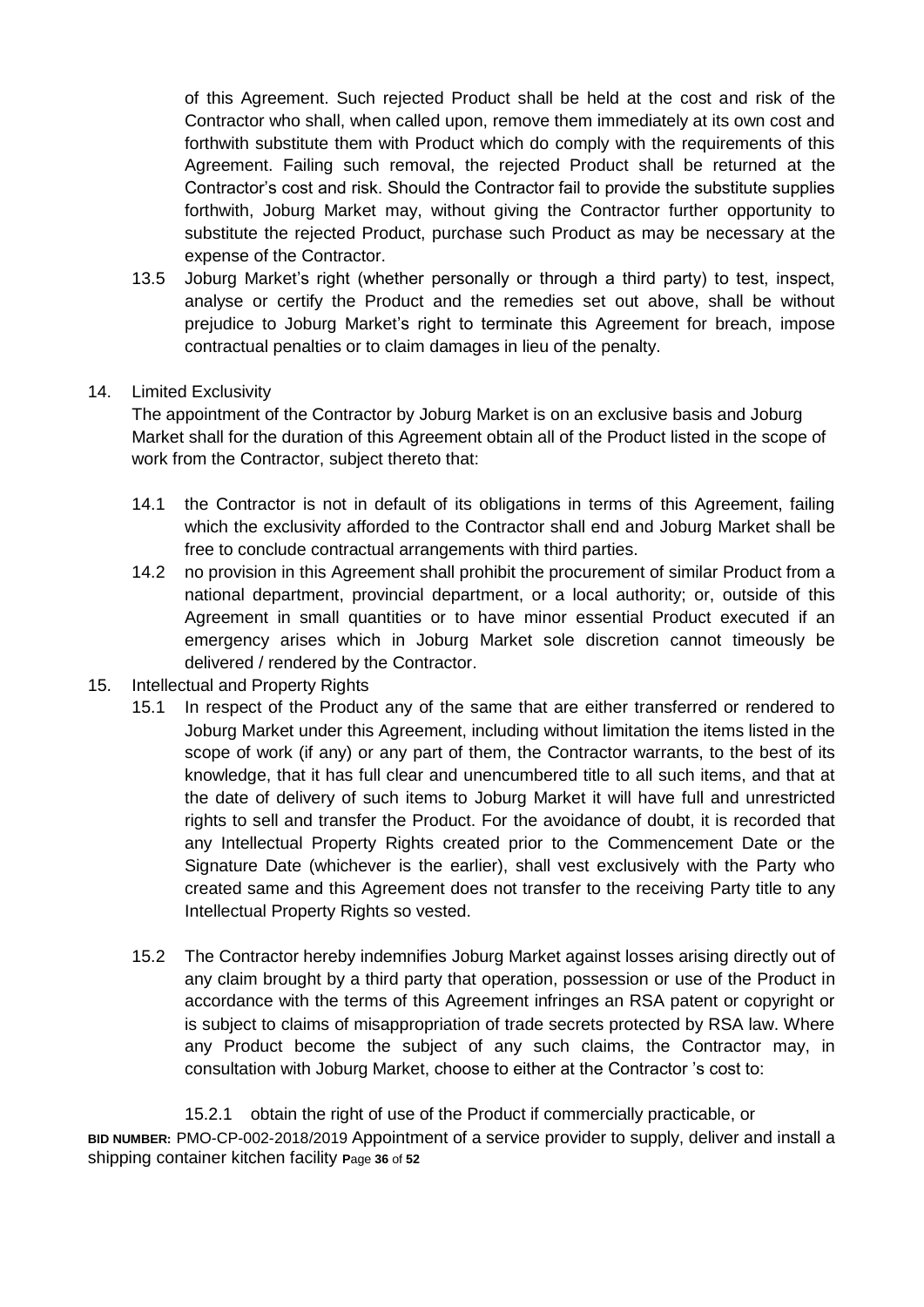- 15.2.2 replace or modify the Product to avoid the claim of infringement, or
- 15.2.3 require that Joburg Market cease use of the item of Product and return it to the Contractor / supplier, in which case the Contractor shall refund Joburg Market the consideration paid by Joburg Market for that item of Product and any additional costs incurred by Joburg Market in relation to such return including the costs of obtaining reasonably similar replacement Product.
- 15.3 This indemnity shall not apply if such claim is made by a parent, subsidiary or affiliate of Joburg Market or Joburg Market's holding company, or results from any modification, alteration, repair or addition made by Joburg Market to the Product to the extent that if it were removed, the infringement or violation would cease, or arises out of the use by Joburg Market of the Product in combination with any other product, service or materials.
- 16. Confidentiality, Non-Disclosure and Use of Contract Documents
	- 16.1 All of Joburg Market's Confidential Information, Intellectual Property and know-how received by or exchanged with the Contractor, shall be kept confidential and not disclosed by the Contractor to any person other than a person employed by the Contractor in the performance of this Agreement. Disclosure to employed persons shall be made in confidence and shall extend only as far as may be necessary for purposes of such performance and the Contractor shall take all reasonable steps to minimise the risk of disclosure.
	- 16.2 Notwithstanding the foregoing, the Contractor may disclose Confidential Information to its own professional advisers and, if required to do so by law or any applicable regulatory requirement or requested to do so by any regulatory body to whose jurisdiction the Contractor is subject or with whose instruction it is customary to comply.
	- 16.3 All documents produced in the course of this Agreement or in relation thereto, shall remain or become, as the case may be, the property of Joburg Market and Joburg Market shall be entitled to require the return (all copies) to Joburg Market on completion of the Contractor's performance
	- 16.4 The Contractor's confidentiality and non-disclosure obligations shall endure indefinitely beyond the termination of this Agreement until such Confidential Information enters the public domain.

## 17. Restraint

17.1 The Contractor undertakes in favour of Joburg Market that it shall not during the currency of this Agreement nor for a period of one year after its termination (for whatsoever reason) in any manner entice away, offer employment to or employ whether directly or indirectly, alone or jointly any of Joburg Market's employees in any capacity including that of advisor, agent, consultant, director, employee, financier, manager, member of a close corporation, member of a voluntary association, partner, proprietor, or trustee unless the express, prior written consent of Joburg Market is obtained thereto.

**BID NUMBER:** PMO-CP-002-2018/2019 Appointment of a service provider to supply, deliver and install a shipping container kitchen facility **P**age **37** of **52**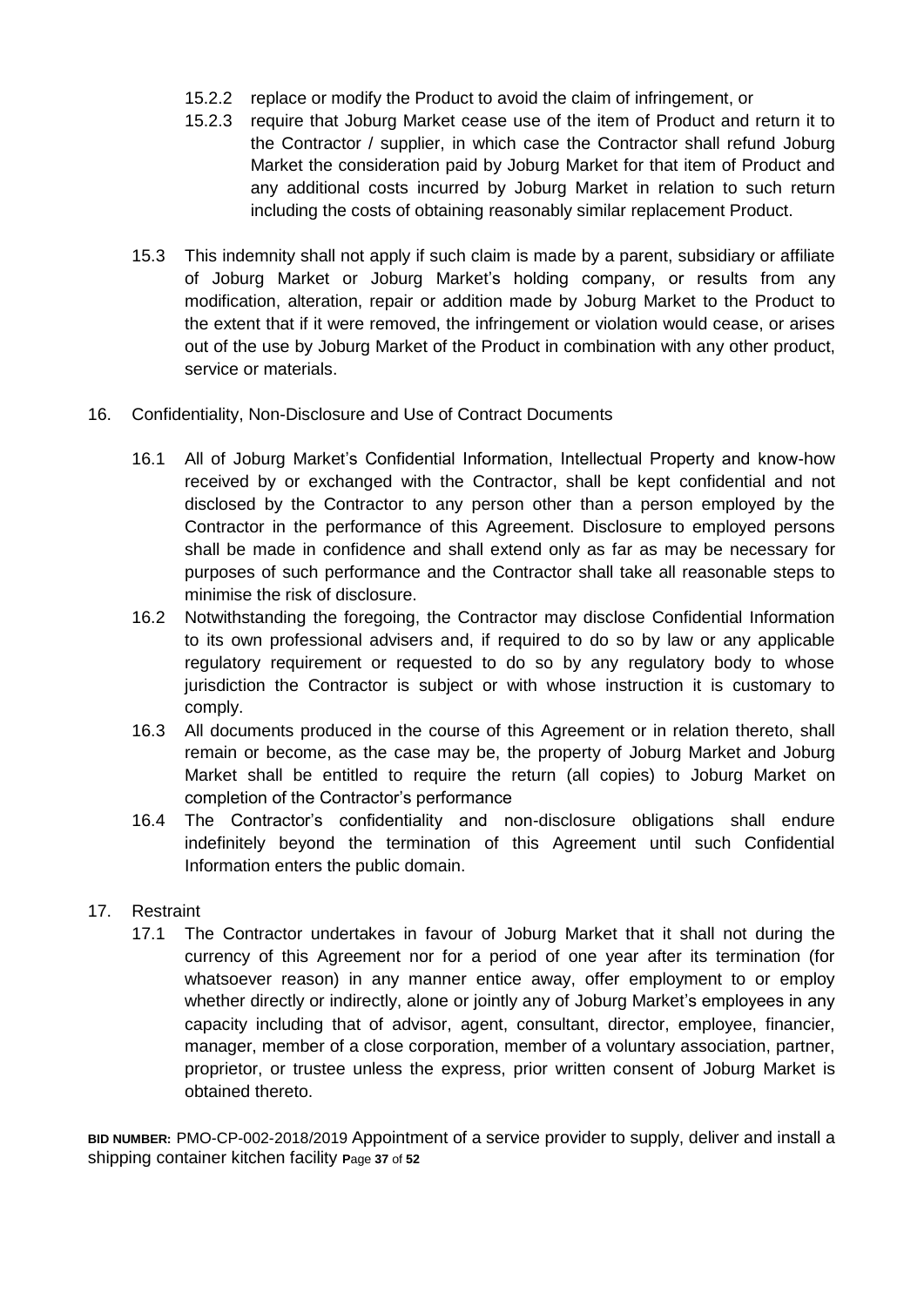## 18. Cession and Assignment

- 18.1 The Contractor shall not without Joburg Market's prior written consent being obtained, which consent shall not unreasonably be withheld, be entitled to cede, assign, transfer, make over or otherwise part with or encumber its rights and/or obligations under this Agreement. When requesting such consent, or at any time thereafter, the Contractor shall notify Joburg Market in writing of all subcontracts awarded under this Agreement. Such notification shall not relieve the Contractor from its liability or obligation under this Agreement.
- 19. National Industrial Participation (NIP) Programme
	- 19.1 The NIP Programme administered by the Department of Trade and Industry shall be applicable to all contracts that are subject to the NIP obligation.
- 20. Indemnity and Insurance
	- 20.1 The Contractor hereby indemnifies Joburg Market and agrees to keep it indemnified and hold it harmless against any loss or claim, including claims for damage to equipment or property or, personal injury resultant disability or, loss of profit, income or opportunity, howsoever caused and whether general or special, direct or consequential (collectively "any loss"), either on or about the premises of Joburg Market, including by or in relation to third parties arising out of this Agreement or the Product delivered, rendered or manufactured pursuant thereto.
	- 20.2 The Contractor shall maintain a paid up policy of public liability insurance suited to the risks inherent to its business and the possible exposures it may encounter in the execution of this Agreement. The Contractor shall be obliged to notify Joburg Market of any claims made against the said policy.
- 21. Impossibility of Performance
	- 21.1 No Party shall be responsible to the other for its failure to perform or any delay in performing any obligation under this Agreement in the event and to the extent that such failure or delay is caused by impossibility of performance ("Force Majeure"). For the purposes of this Agreement, Force Majeure shall mean any circumstance which is beyond the reasonable control of the Party giving notice of Force Majeure ("the affected Party"), which may include but will not be limited to war (whether declared or not), revolution, invasion, insurrection, riot, civil commotion, mob violence, sabotage, blockage, embargo, boycott, the exercise of military or usurped power, fire, explosion, theft, storm, flood, drought, wind, lightening or other adverse weather condition, epidemic, quarantine, accident, acts or restraints of government imposition, or restriction of or embargoes in imports or exports.
	- 21.2 Notwithstanding the foregoing, the following shall in no circumstances be treated as an event of Force Majeure:
		- 21.2.1 a labour dispute, strike or lockout that could have been averted had the Contractor reasonably acceded to the demands made of it.
		- 21.2.2 economic distress and/or inability to meet a payment because of a lack of funds or exchange rate fluctuation.
		- 21.2.3 breakdown or damage to Contractor equipment and/or other machinery.

**BID NUMBER:** PMO-CP-002-2018/2019 Appointment of a service provider to supply, deliver and install a shipping container kitchen facility **P**age **38** of **52**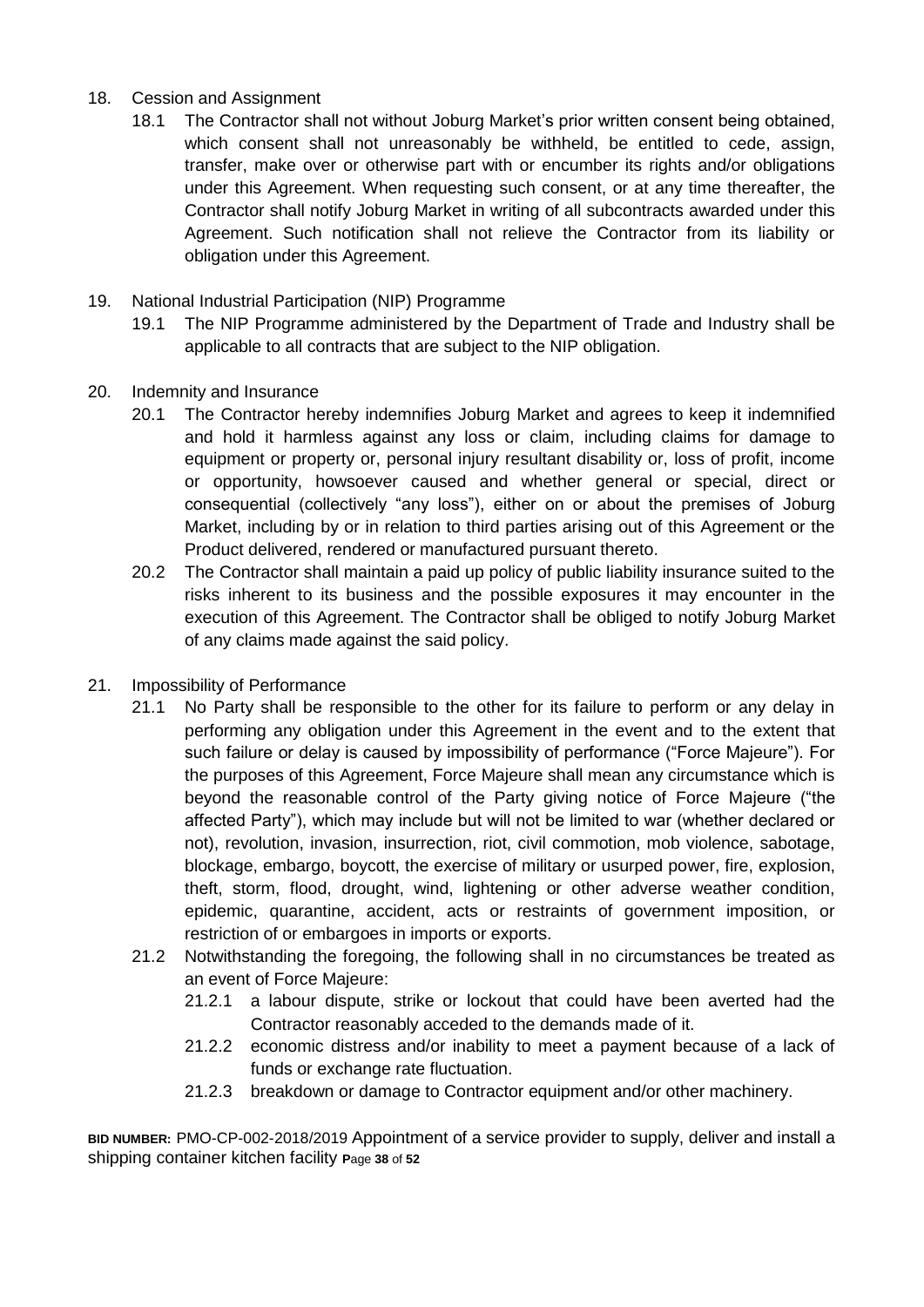- 21.3 The affected Party shall give notice to the Party not so affected ("the other Party") immediately upon the occurrence of an event of Force Majeure. If the event that the Force Majeure is of such a nature that it will:
	- 21.3.1 result in impossibility of performance of an obligation going to the root of the agreement, the other Party shall be entitled on receipt of notice of the Force Majeure event to terminate this Agreement upon notice to the Affected Party but shall not be entitled to recover any damages, which it may suffer as a result of premature termination.
	- 21.3.2 not result in impossibility of performance of the obligation in question but will delay its performance, the affected Party shall be entitled to such extension of time in which to perform that obligation as may be reasonable in the circumstances, taking into account the interests of both Parties, provided that if any Force Majeure event persists for a period in excess of three Months the other Party shall be entitled to terminate this Agreement forthwith but shall not be entitled to recover any damages which it may suffer as a result of such premature termination.
- 22. Breach and Early Termination
	- 22.1 Should a Party breach any of its obligations in terms of this Agreement and fail to remedy such breach within ten (10) days from receipt of a written notification calling upon such Party to do so, the aggrieved Party shall, without prejudice to any other right or remedies which it may have, be entitled to cancel this Agreement without further notice being required.
	- 22.2 Notwithstanding the foregoing and in addition to any other recourse Joburg Market may have, Joburg Market shall be entitled (without prior notice to remedy any particular breach having been given or being required) to cancel this Agreement forthwith on written notice should any of the following events occur:
		- 22.2.1 The Contractor and/or its officials, employees and/or representatives commit any crime of which dishonesty is an element against Joburg Market or maliciously destroys the property of Joburg Market or take any violent, abusive, coercive or threatening action against any person whilst on the Property or in relation to customers, Contractors or suppliers of Joburg Market or collude in such conduct.
		- 22.2.2 The Contractor repudiates this Agreement by acting, or omitting to act, in a manner that reasonably demonstrates to Joburg Market the Contractor's intention not to be bound by this Agreement.
		- 22.2.3 Any composition, compromise or arrangement with the creditors of the Contractor and/or procedure taken in relation to the suspension of payments, moratorium of any indebtedness, winding-up, dissolution, administration or re-organisation by way of arrangement or otherwise of the Contractor including the appointment of a liquidator, administrator, judicial manager other than where such action is dismissed, withdrawn or discharged within ten (10) days of being brought or, if demonstrated to the satisfaction of Joburg Market, within that ten-day period, that such action is frivolous or vexatious and is being contested by the Contractor.

**BID NUMBER:** PMO-CP-002-2018/2019 Appointment of a service provider to supply, deliver and install a shipping container kitchen facility **P**age **39** of **52**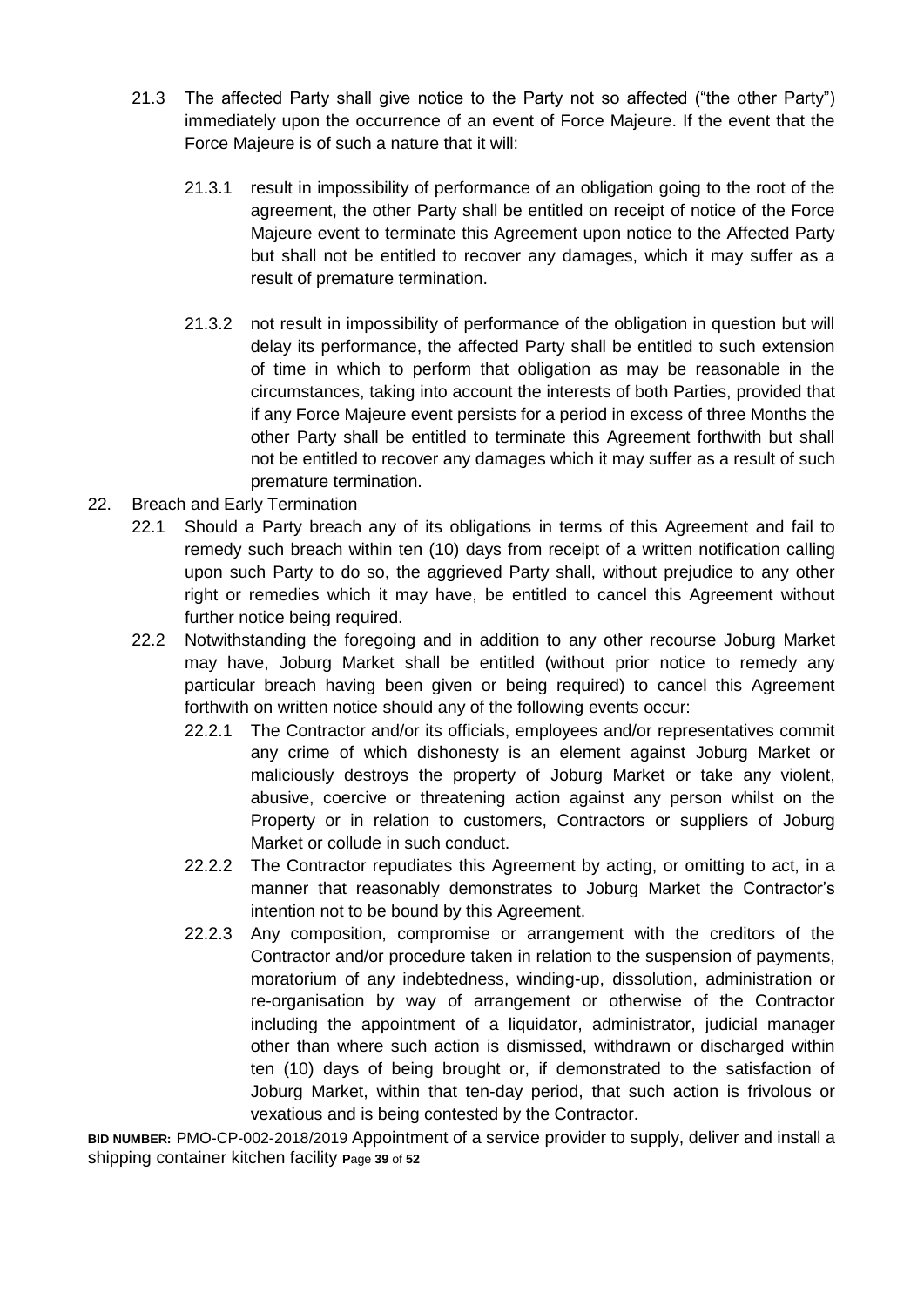22.2.4 The Contractor suspends or ceases to carry on, or threatens to suspend or cease to carry on, all or a material part of its business activities or, whether or not it has acted as aforesaid, abandons any works at Joburg Market's premises or the particular site of work.

## 23. Dispute Resolution

Save in respect of those provisions of this Agreement which provide for their own remedies or disputes which would be incompatible with arbitration, any dispute which arises and cannot be resolved by the operational personnel of the Parties shall be resolved through a process of alternative dispute resolution in accordance with the procedure set out below:

#### Mediation

23.1 In the event that the operational personnel of the Parties, acting within the scope of their (delegated) authority, are unable to resolve a dispute, that dispute shall be referred to a joint committee comprising of the Chief Executive Officer of each of the Parties (or their suitably authorised alternate or nominee) who will use their reasonable commercial endeavours to resolve the dispute within twenty (20) days of the dispute having been referred to them; however, should the joint committee be unable to resolve a dispute within that time period, any Party shall have the right to demand that the dispute be referred for determination by an arbitrator agreed on by the Parties.

## **Prescription**

23.2 The Parties agree that upon the failure to reach a mediated resolution that a written demand given by either Party to submit such a dispute in terms of this clause to arbitration is to be deemed a legal process for interrupting extinctive prescription in terms of the Prescription Act (68 of 1969).

#### Arbitrator

- 23.3 The arbitrator shall be, if the matter in dispute is principally:
	- 23.3.1 an accounting matter independent auditors agreed between the Parties or, failing such agreement within five (5) business days after the arbitration has been demanded, at the request of either of the Parties shall be nominated by the president for the time being of the South African Institute of Chartered Accountants (or its successor body), whereupon the Parties shall forthwith appoint such person as the arbitrator,
	- 23.3.2 any other matter an impartial attorney or advocate of not less than ten (10) years' standing agreed between the Parties or, failing such agreement within five (5) business days after the arbitration has been demanded, at the request of either of the Parties shall be nominated by the president for the time being of the Law Society of the Northern Provinces (or its successor body), whereupon the Parties shall forthwith appoint such person as the arbitrator,
- 23.4 Should the Parties to the dispute fail to agree whether the dispute is principally an accounting or any other matter within five (5) business days after the arbitration was

**BID NUMBER:** PMO-CP-002-2018/2019 Appointment of a service provider to supply, deliver and install a shipping container kitchen facility **P**age **40** of **52**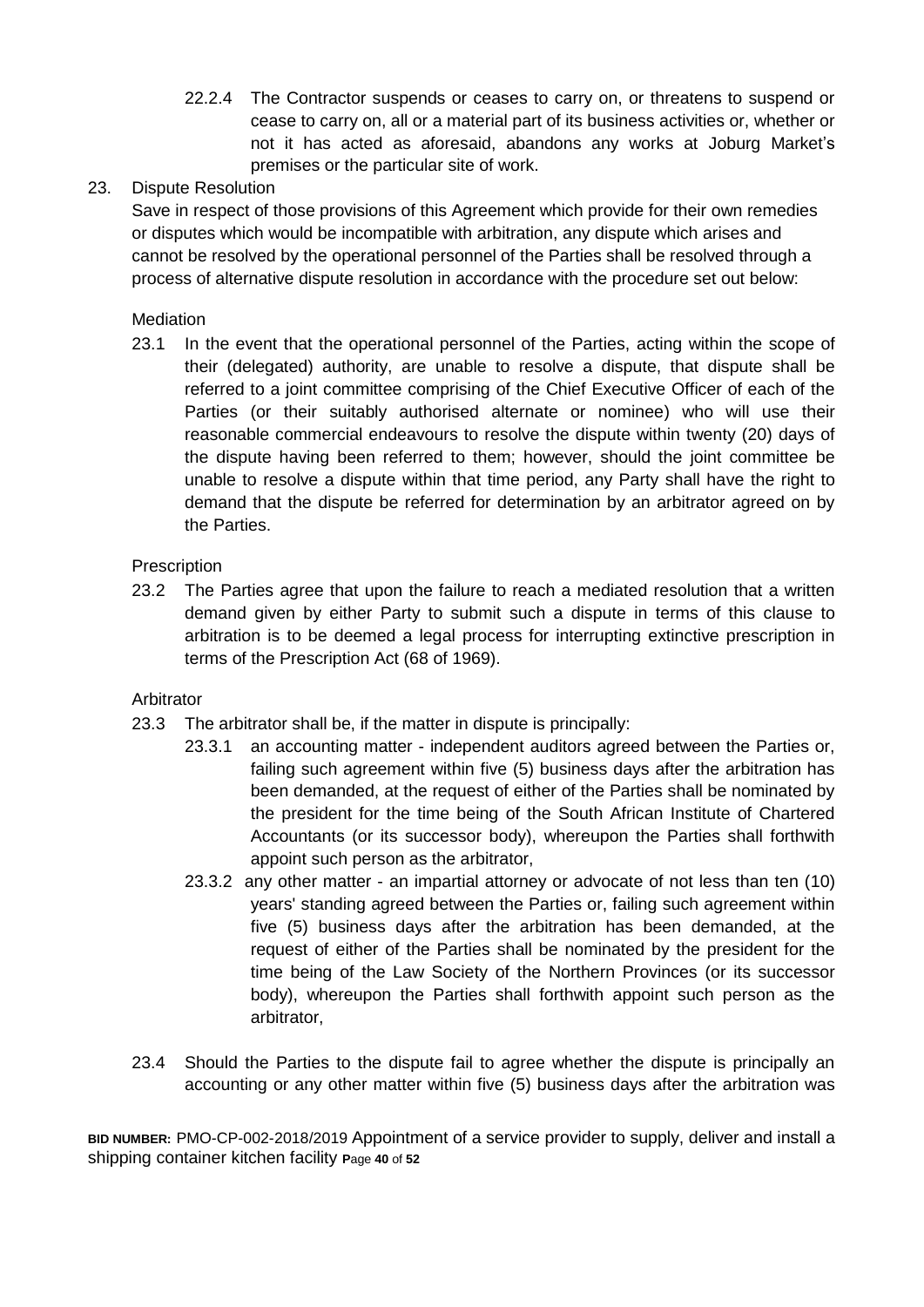demanded, the matter shall be deemed to be any other matter and the provisions in relation to "any other matter" shall apply.

- 23.5 Should any person appointed to do so fail or refuse to nominate an arbitrator, either Party may approach any court having jurisdiction to make such appointment and, to the extent necessary, such court is expressly empowered to do so.
- 23.6 The arbitrator shall:
	- 23.6.1 have power to open up, and review any certificate, opinion, decision, requisition or notice relating to all matters in dispute submitted to him and to determine all such matters in the same manner as if no such certificate, opinion, decision or notice had been issued.
	- 23.6.2 be obliged to give his award in writing fully supported by reasons and shall have the power to give default judgment if any Party fails to make submissions on due date and/or fails to appear at the arbitration.

Arbitration

- 23.7 The arbitration shall be conducted in accordance with, save as set out herein, the Commercial Rules of the Arbitration Foundation of Southern Africa:
	- 23.7.1 held with only the Parties and their representatives present thereat at Johannesburg unless mutual agreement on an alternative place is reached between the Parties; and
	- 23.7.2 where possible, be concluded in twenty (20) days after it has been demanded and the Parties shall use their reasonable commercial endeavours to procure the expeditious completion of the arbitration.
- 23.8 The evidence, representations, transcript and information generally made available during the course of the arbitration and/or arbitrator's award constitute Confidential Information and shall be treated as such.
- 23.9 The costs of the arbitrator and the incidental costs of the arbitration shall be borne equally by the Parties to the dispute subject thereto that the arbitrator shall be competent to make any interim and/or final order as to the costs, or parts thereof, as he deems appropriate.
- 23.10 The award of the arbitrator shall be final and binding on the Parties and any Party shall be entitled to apply to a competent court to have the award made an order of court.
- 23.11 Nothing under this heading shall prevent any Party from seeking urgent relief in the High Court of South Africa.
- 24. Notices and Domicilia
	- 24.1 Any notice or communication required or permitted to be given in terms of this Agreement shall be valid and effective only if in writing. The addresses of the Parties set out in the Contract Schedule shall be the Parties' chosen as its *domicilium citandi et executandi.*
	- 24.2 A Party may by notice to the other Party change the physical address chosen as its *domicilium citandi et executandi* to another physical address provided that the change shall become effective on the tenth day from the deemed receipt of the notice by the other Party.
	- 24.3 Any notice to a Party, and it shall be competent to give notice by fax and email, unless the contrary is proved, deemed to have been received if delivered by:

**BID NUMBER:** PMO-CP-002-2018/2019 Appointment of a service provider to supply, deliver and install a shipping container kitchen facility **P**age **41** of **52**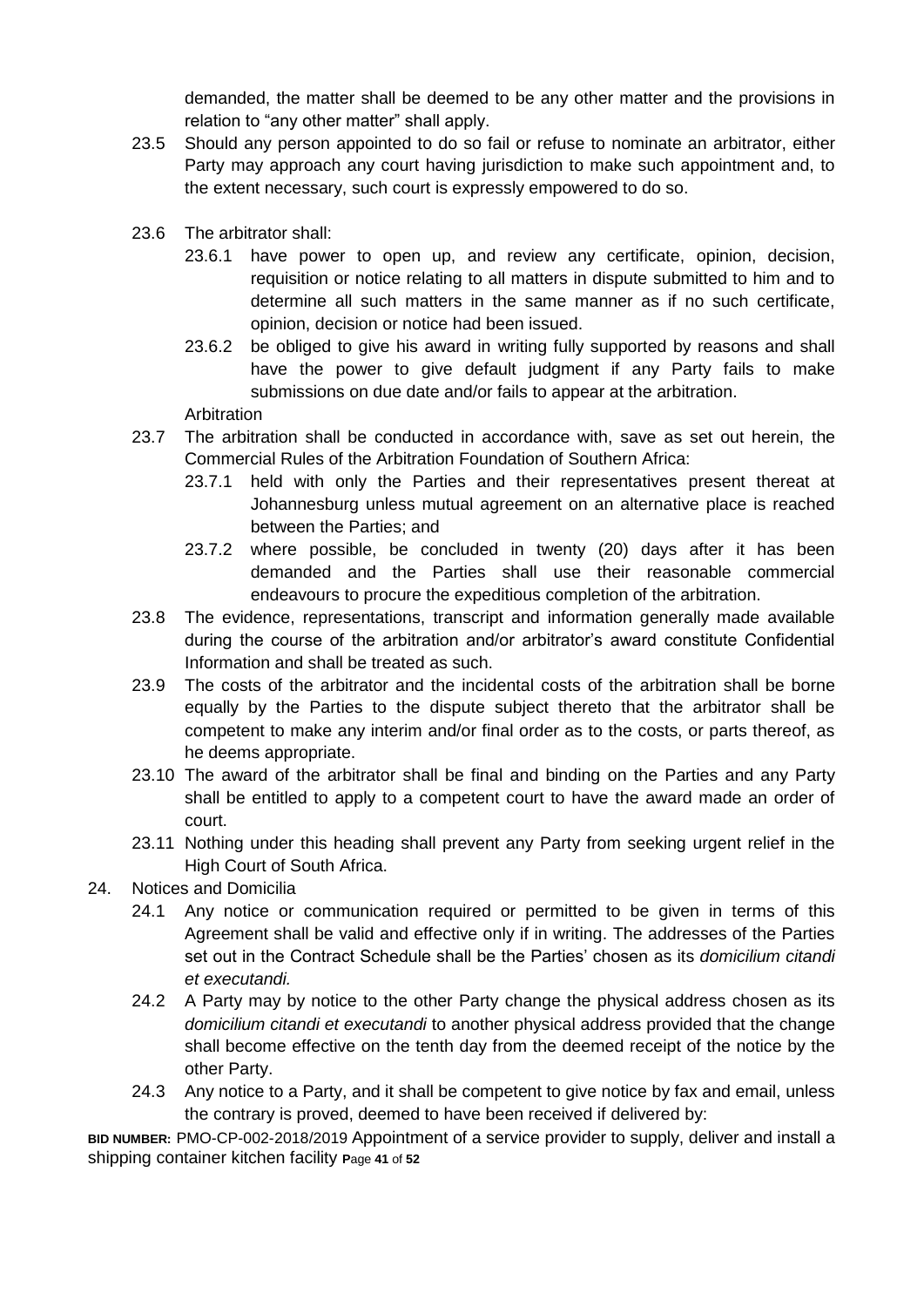- 24.3.1 registered post to the Party's postal address, on the tenth (10th) Day after posting;
- 24.3.2 hand to a responsible person during ordinary business hours at the Party's physical address, on the date of delivery; or
- 24.3.3 fax to its usual fax number, on the date of dispatch.
- 24.3.4 email to its usual email address, on the date of dispatch.
- 24.4 Notwithstanding anything to the contrary herein contained a written notice or communication actually received by a Party shall be an adequate written notice or communication to it notwithstanding that it was not sent to or delivered at its chosen *domicilium citandi et executandi* or its usual fax number or email address.

#### 25. Counterparts

- 25.1 This Agreement may be executed in one or more counterparts, each of which shall be deemed an original, and all of which together shall constitute the same agreement as at the Signature Date of the Party last signing one of the counterparts.
- 26. Legal Advice and Costs
	- 26.1 The Parties acknowledge that the provisions of this Agreement are fair and reasonable in the circumstances and in accordance with the Party's intentions and they had been free to secure legal and professional advice as to the nature and effect of the provisions of this Agreement and that it had either taken such advice or dispensed with the necessity of doing so and, each Party will bear its own costs incidental to the negotiation and preparation of this Agreement
	- 26.2 In the event of a dispute arising between the Parties, the guilty Party shall be liable to the innocent Party for any costs, including attorney and client costs, the cost of expert witnesses, advocates costs as on brief and any other professional costs incurred by a Party arising out of the breach by a guilty Party of any of the provisions of this Agreement.
- 27. General
	- 27.1 This Agreement constitutes the whole agreement between the Parties and supersedes any other discussions, agreements and/or understandings regarding the subject matter hereof. To the extent permissible by law no Party shall be bound by any express or implied term, representation, warranty, promise or the like not recorded herein, whether it induced the contract and/or whether it was negligent or not.
	- 27.2 No amendment or consensual cancellation of this Agreement or any provision or term hereof or of any agreement or other document executed pursuant to or in terms of this Agreement and no settlement of any disputes arising under this Agreement and no extension of time, waiver or relaxation or suspension of or agreement not to enforce or to suspend or postpone the enforcement of any of the provisions or terms of this Agreement or of any agreement or other document issued pursuant to or in terms of this Agreement shall be binding unless recorded in a written document signed by the Parties.
	- 27.3 No extension of time or waiver or relaxation of any of the provisions or terms of this Agreement or any agreement or other document issued or executed pursuant to or in terms of this Agreement, shall operate as an estoppel against any Party in respect of its rights under this Agreement, nor shall it operate so as to preclude such Party thereafter from exercising its rights strictly in accordance with this Agreement.

**BID NUMBER:** PMO-CP-002-2018/2019 Appointment of a service provider to supply, deliver and install a shipping container kitchen facility **P**age **42** of **52**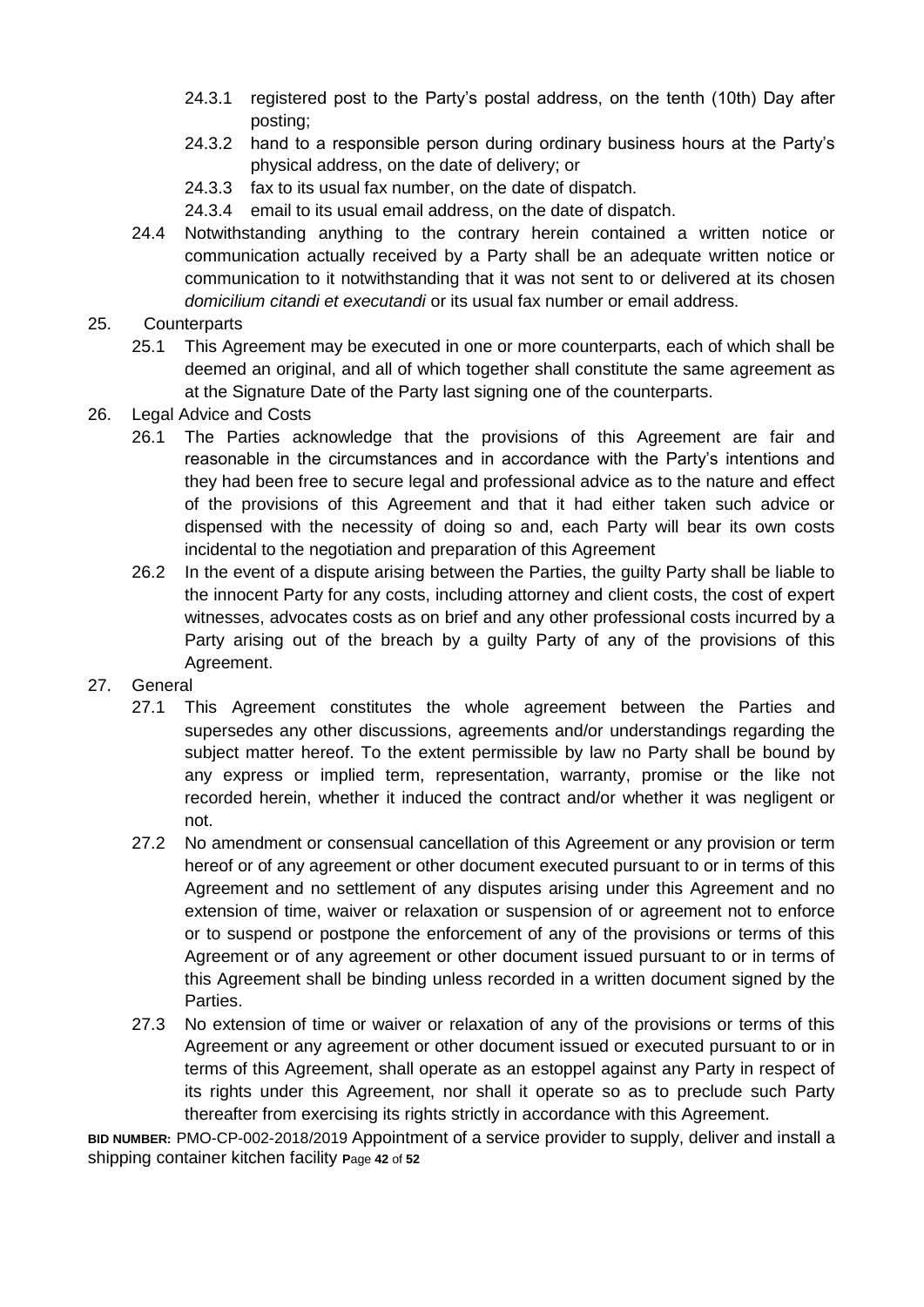27.4 The Parties are in express agreement that it is not the intention of any Party to violate any public policy, statutory or common law, and that if any sentence, paragraph, clause or combination of the same is in violation of the law of the RSA, such sentence, paragraph, clause or combination of the same alone shall be void in the jurisdiction where it is unlawful, and the remainder of such clause and this Agreement shall remain binding upon the Parties hereto.

I \_\_\_\_\_\_\_\_\_\_\_\_\_\_\_\_\_\_\_\_\_\_\_\_\_\_\_\_\_\_\_\_ (full name) the undersigned hereby certify that I've read the content of the general conditions of contract and accept the conditions herein.

\_\_\_\_\_\_\_\_\_\_\_\_\_\_\_\_\_\_\_\_\_\_\_\_\_\_\_\_\_\_\_\_\_\_\_\_\_\_\_ \_\_\_\_\_\_\_\_\_\_\_\_\_\_\_\_\_\_\_\_\_\_\_

\_\_\_\_\_\_\_\_\_\_\_\_\_\_\_\_\_\_\_\_\_\_\_\_\_\_\_\_\_\_\_\_\_\_\_\_\_\_\_ \_\_\_\_\_\_\_\_\_\_\_\_\_\_\_\_\_\_\_\_\_\_\_

**Signature Date** 

**Position Name of Bidder** 

**BID NUMBER:** PMO-CP-002-2018/2019 Appointment of a service provider to supply, deliver and install a shipping container kitchen facility **P**age **43** of **52**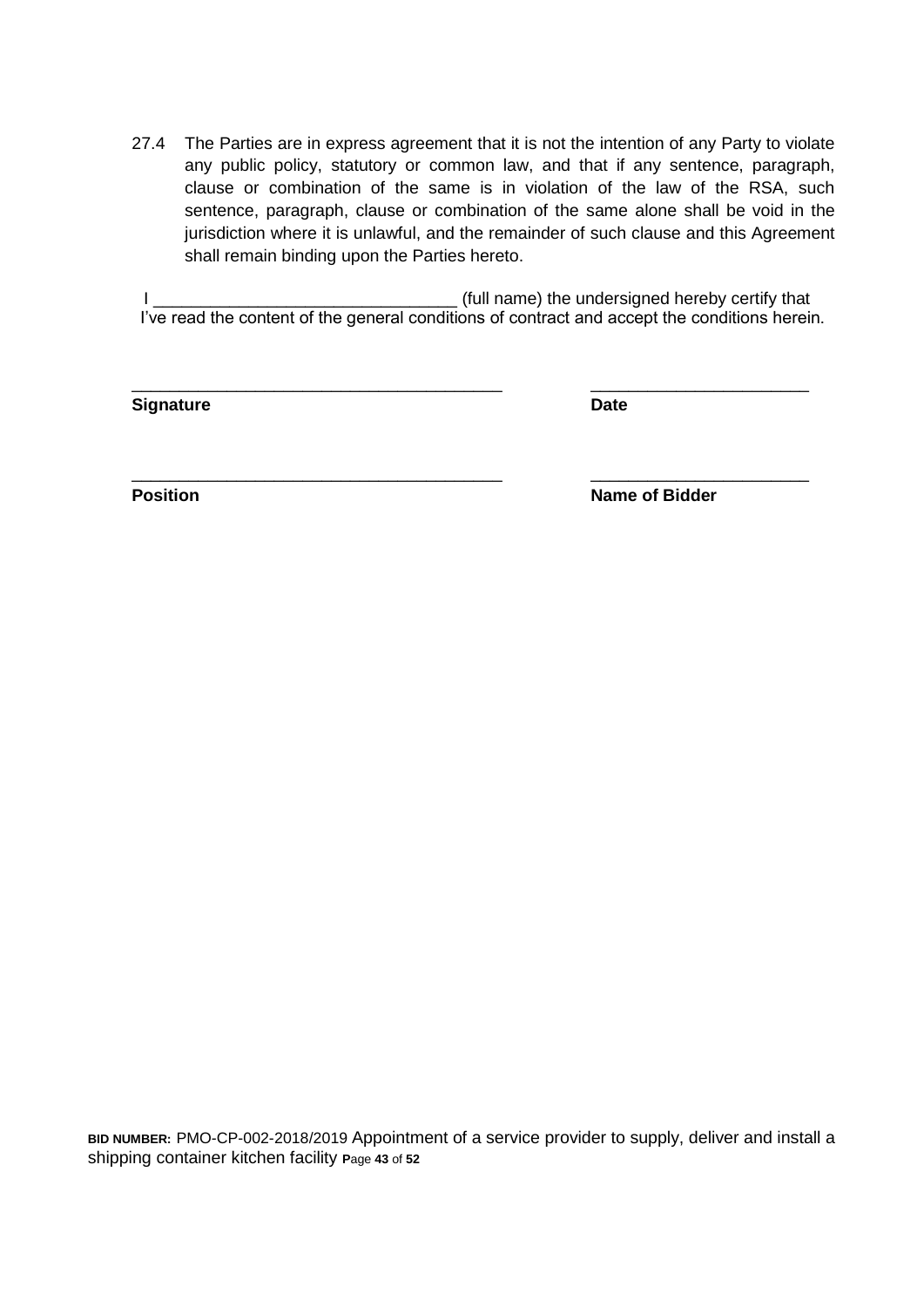## **SCOPE OF WORKS**

#### **1. TERMS OF REFERENCE**

Joburg Market operates on a 24 hour basis and the Consignment Control Department staff are required to work three different shifts 06H00am - 14H00pm , 14H00pm – 22H00pm and from 22H00pm – 06H00am , these shifts consists of 12 individuals per group. These groups or teams are required to be at the market 10 to 15 minutes before the time to provide for a proper hand over of shifts, as there are documents that needs sorting and be taken to the Audit office for reconciliation, they also make use of the kitchen unit for their different intervals and waiting area, which is not conducive for the amount of traffic currently, which means that when the shifts rotate, there is not enough space for this process to effectively take place.

## **2. STANDARD SPECIFICATIONS**

The standard specifications which are applicable to this project are South African National Standards /South African Bureau of Standards (SANS/SABS) Standardized Specifications for Building and Civil Engineering Works. The contractor is advised to also make use of the model preamble of trades as cited in the bill of quantities.

#### **CONTAINER**

**BID NUMBER:** PMO-CP-002-2018/2019 Appointment of a service provider to supply, deliver and install a shipping container kitchen facility **P**age **44** of **52** Externally: 6.05m long x 2.44m wide x 2.59m high Internally: 5.92m long x 2.34m wide x 2.38m high (Size may vary marginally according to manufacturer's specifications) 2x6m joined Kitchen/lounge conversion cost 2 Per 6 meter Second hand in-house manufactured good wind & watertight Storage container 2 Prepare surface, primed, painted exterior QD Enamel - 6m 2 Cutout estimated 6 meter side panel frame opening using 50 x 25mm tubing 5 Aluminum Top hung windows 1200w x 900h & burglar bars 5 Finish off window cutout using 50x50mm angle around insulation Corrugated double steel panel door fitted slide bolts and Latch lockset est 1.6m wide 2 finish off door cutout using 50x50mm angle around insulation 2 Clad interior door using 0.5mm Chromodek sheet 2 Rhino Floors (Available in Black, Blue or Grey Polyurethane coating)- 6m Kitchen area includes separate estimated 3.3m post form counter tops fitted s/steel legs Single Sink unit includes mixer Geyser 50 Liter & Isolator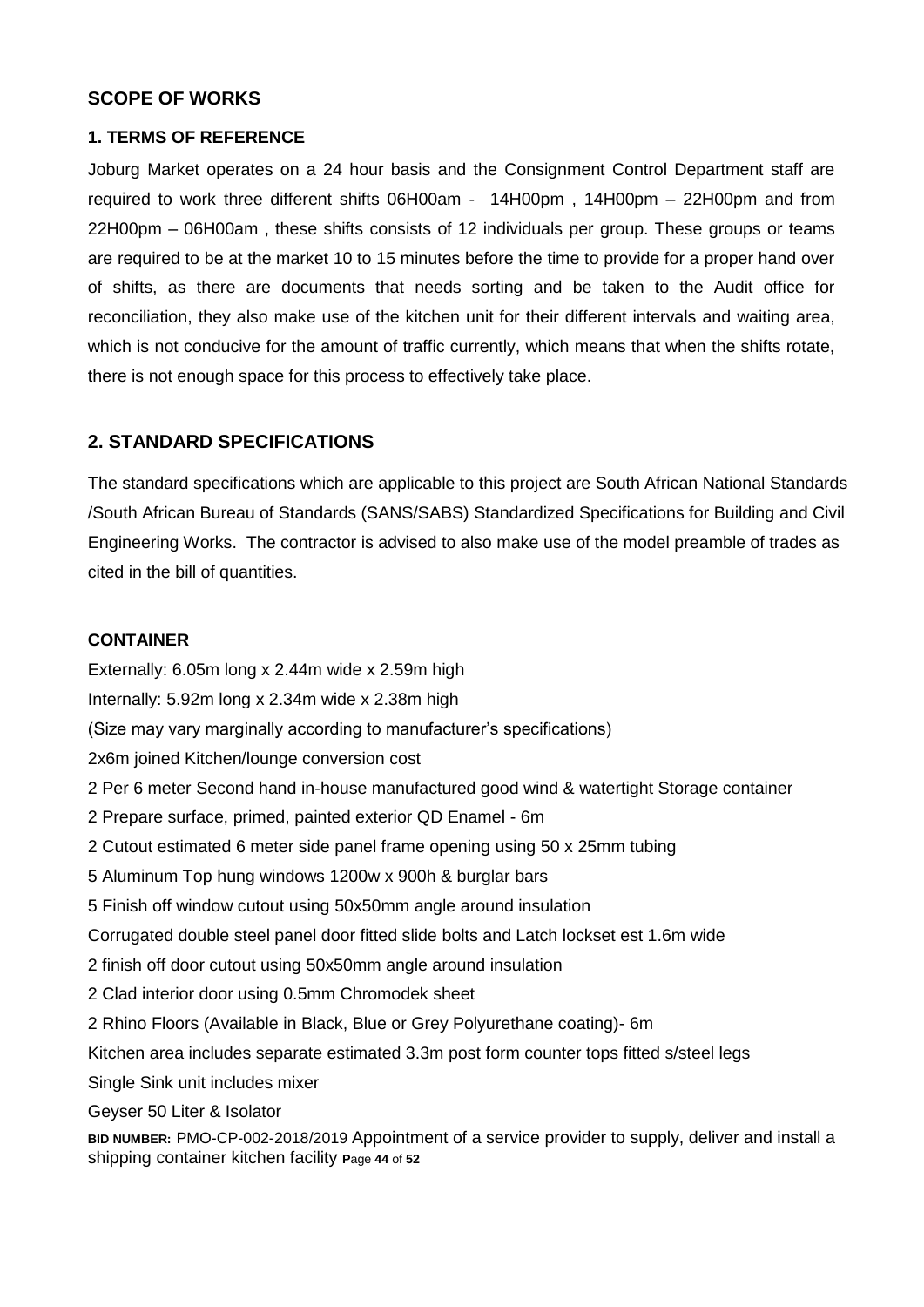1 Air conditioner Split unit 12000BTU Hot/Cold Distribution board, Earth leakage and circuit breaker 220V 2 Roof connection box for side by side containers - 4 4ft Twin LED Vapor proof light fitting 2 Plug point 16 amp double Light switch C.O.C.

# **3. DESCRIPTION**

Container corner casting bridge clamp securing side by side units

2x6m 50x50 angle to ext roof, client to fit supplied clamps to corners of units securing them side by side and apply supplied flash band to sides and over roof estimated 5.3m floor mounted & 2.7m wall mounted White Melamine kitchen cupboards with post form counter tops, s/steel handles & legs

Insulate complete interior using 50mm polystyrene laminated to 0.5mm Chromodek panels - 2 x 6m std. side by side panels removed incl. int caps

Transport of container

## **4. MINIMUM REQUIREMENTS**

Please note that failure to meet the requirements or to lodge the following documentation and/or proof thereof will lead to an immediate disqualification:

a) Registration on the National Treasury Central Database illustrating required compliance 1,2 and 3 below

Or

- 1. Submissions of a valid Tax Clearance Certificate or alternatively supply the unique pin number to access the Tax compliance status
- 2. Proof of company registration documents.
- 3. Certified I.D. copies for directors/shareholders, certification not older than three months

#### **Including the following**

- b) Completed and signed MBD 1,4,6.1, 8 and 9
- c) General Condition of Contract (GCC) must be signed
- d) Initial / sign for ALL alterations in the tender document, failure to do so **may** lead to a disqualification

**BID NUMBER:** PMO-CP-002-2018/2019 Appointment of a service provider to supply, deliver and install a shipping container kitchen facility **P**age **45** of **52**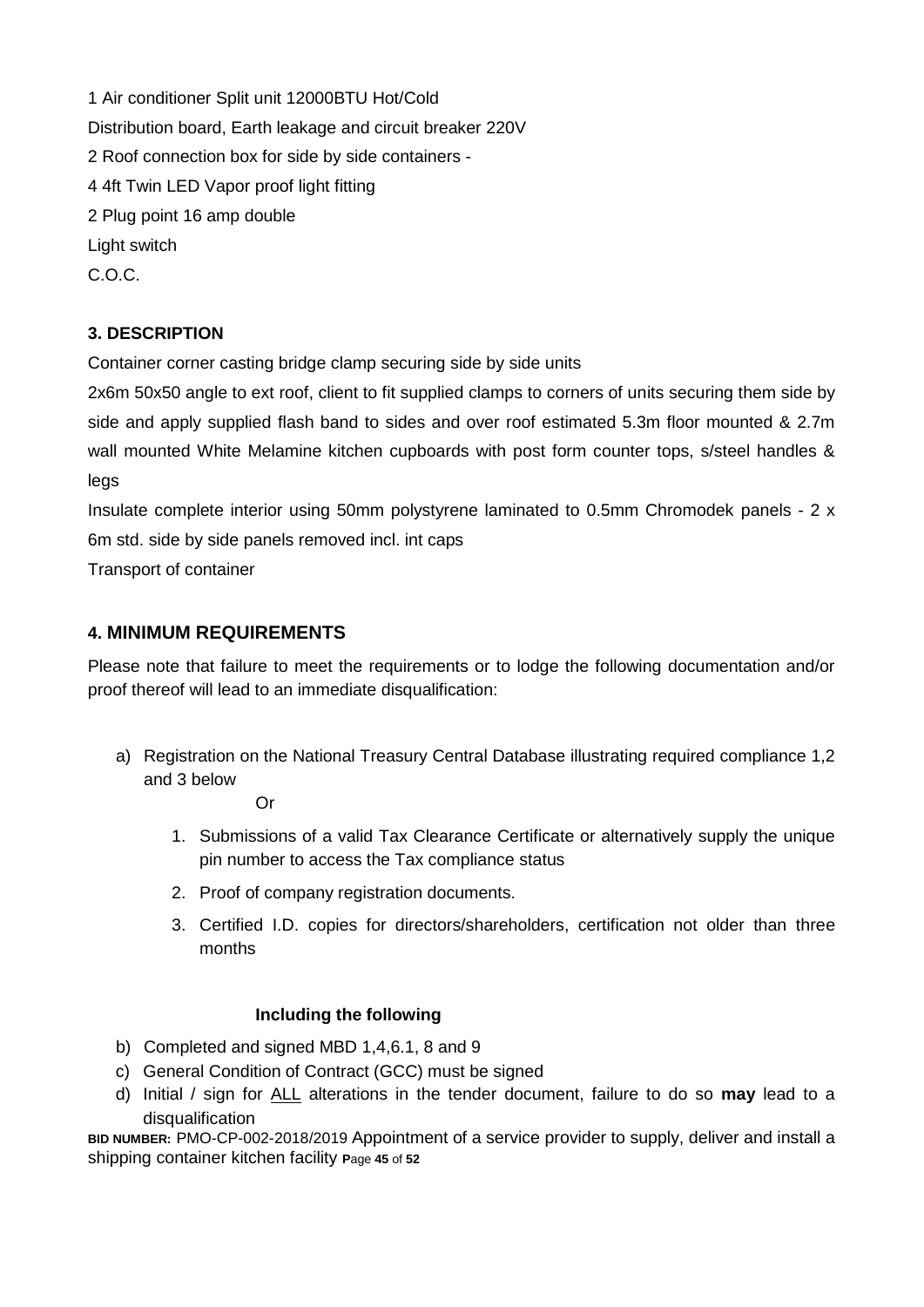- e) Signed JV agreement for Joint Venture companies
- f) Attach a 1year warranty on workmanship and defects

Note: 1. Joint Ventures must submit a consolidated BBBEE certificate

#### **4.2 These documents may be submitted with the bid but will be required prior to awarding**

- a) Rates and taxes account not older than three months or signed lease agreement
- b) Proof of JV bank account
- c) Copies of share certificates

# 5. **EVALUATION CRITERIA**

NOTE: For purpose of comparison and in order to ensure a meaningful evaluation, bidders must submit detailed information in substantiation of compliance to the evaluation criteria mentioned (e.g. details of relevant previous work undertaken, letters from previous /current clients etc.)

| <b>CRITERION</b>                                                                                                                                                                                                                                                                                                                                                                                     | <b>WEIGHTING</b> |
|------------------------------------------------------------------------------------------------------------------------------------------------------------------------------------------------------------------------------------------------------------------------------------------------------------------------------------------------------------------------------------------------------|------------------|
| Bidder has experience in conversion of containers<br>(Attach a list of contactable references / Attach signed and dated<br>letters from contactable references on client letterhead)<br>The references must contain the following information<br>Name of the organisation and contact person<br>$\bullet$<br>Description of the services provided<br>$\bullet$<br>Telephone number and email address | 60 points        |
| Project plan                                                                                                                                                                                                                                                                                                                                                                                         | 40 points        |
| TOTAL                                                                                                                                                                                                                                                                                                                                                                                                | 100 Points       |

Minimum Required Score for functionality is: 80 **points out of 100 points and any bidder scoring less than 80 points will not be considered for further evaluation.** Service Providers that qualified pre-evaluation in terms of the functionality cut-off points of 80 points will then be evaluated in terms of price and preference points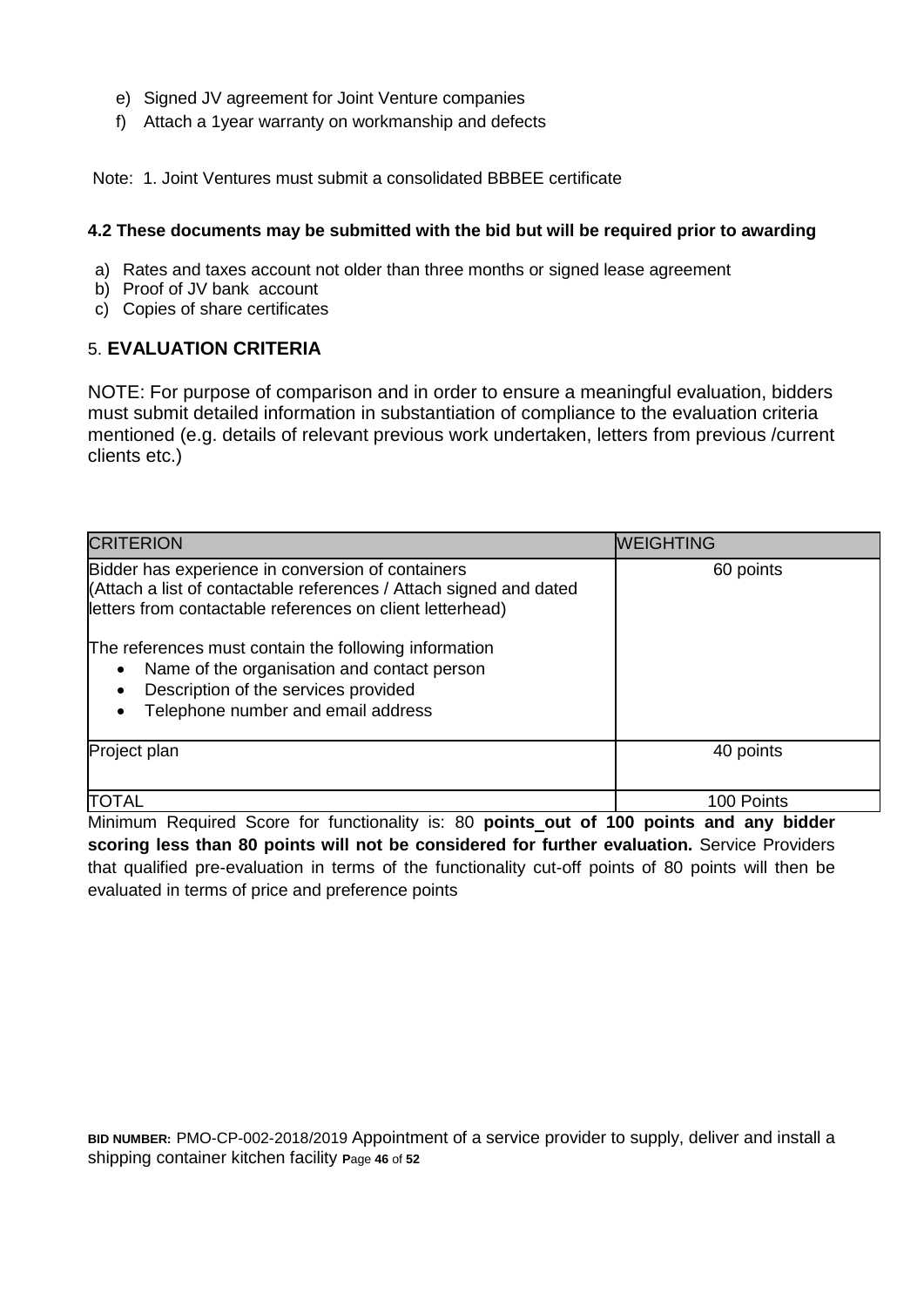#### **Evaluation Schedule: Tenderer's Experience**

| <b>Evaluation</b><br>Category                                                                                                      | <b>Description</b>                                                                                                                                 |    | <b>Max Score</b> |
|------------------------------------------------------------------------------------------------------------------------------------|----------------------------------------------------------------------------------------------------------------------------------------------------|----|------------------|
| <b>Bidders proven</b><br>company<br>experience in                                                                                  | Bidder has completed three (3)<br>projects<br>in.<br>conversion of containers completed within the last<br>five years - attach three references    | 60 |                  |
| container<br>conversion<br>(Attach a list of                                                                                       | Bidder has completed two (2)<br>projects<br>in.<br>conversion of containers completed within the last<br>five years - attach two reference letters | 40 | 60               |
| contactable<br>references /<br>Attach signed<br>and dated<br>letters from<br>contactable<br>references on<br>client<br>letterhead) | Bidder has completed one (1)<br>project<br>in<br>conversion of containers completed within the last<br>five years - attach one reference letter    | 20 |                  |

#### **Evaluation Schedule: Project Plan**

| <b>Evaluation</b><br><b>Criteria</b>                                                                                                                                | <b>Description</b>                                                                                                     |               |    |  |  |
|---------------------------------------------------------------------------------------------------------------------------------------------------------------------|------------------------------------------------------------------------------------------------------------------------|---------------|----|--|--|
| Project Plan<br>The project plan should be related to the project and<br>also have the following components:<br>Program of works<br>Cash flows<br><b>Milestones</b> |                                                                                                                        | 10<br>10<br>5 |    |  |  |
|                                                                                                                                                                     | A Tenderer must submit the following, must be<br>project specific:<br>Health and Safety plan<br>Risk plan<br>$\bullet$ | 10<br>5       | 40 |  |  |
|                                                                                                                                                                     | A tenderer has not submitted information                                                                               | 0             |    |  |  |

A bidder/s that score less than 80 out of 100 in respect of functionality will be regarded as submitting a non-responsive bid and will be disqualified. Bidder/s that meets the minimum required percentage or minimum points will be subject price and preference points evaluation as per the PPPFA Act, No.5 of 2000 as amended and its associated Regulations,2017 issued by the National Treasury.

**P.S. How many jobs will be created as a result of your company being awarded a bid by the Joburg Market? However failure to create job/s will not be used against any prospective supplier.** 

**Number of job/s to be created \_\_\_\_\_\_\_\_\_** 

**BID NUMBER:** PMO-CP-002-2018/2019 Appointment of a service provider to supply, deliver and install a shipping container kitchen facility **P**age **47** of **52**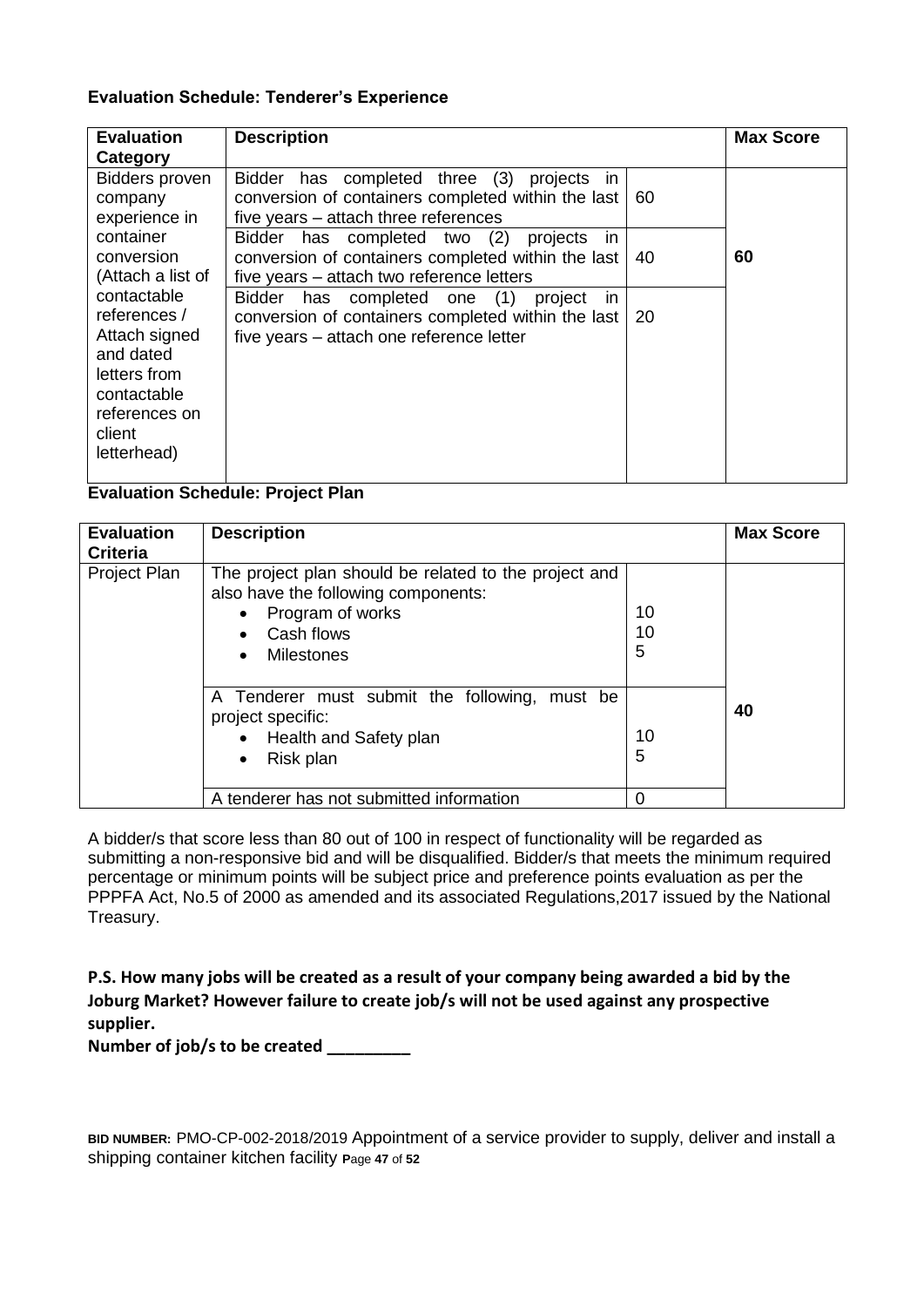## **6. PRICING SCHEDULE**

| Ref.           | <b>Description</b>                                                                                            | <b>Unit</b> | Quantity       | Rate | <b>Amount</b> |
|----------------|---------------------------------------------------------------------------------------------------------------|-------------|----------------|------|---------------|
|                |                                                                                                               |             |                |      |               |
| 1              | Clear, level and prepare<br>8m x 8m surface area for<br>units to be placed side by<br>side                    | m2          | 64             |      |               |
| 2              | Connect units to external<br>power source                                                                     | Sum         | 1              |      |               |
| 3              | Establish cold water<br>connection and extend<br>existing 50mm waste pipe<br>to the existing sewage<br>system | Sum         | 1              |      |               |
| $\overline{4}$ | <b>Establish electrical</b><br>connection                                                                     | Sum         | 1              |      |               |
| 5              | Supply 6.05m long x 2.44<br>wide x 2.59m high<br>Container                                                    | No.         | 2              |      |               |
| $\overline{7}$ | Prepare surface, primed,<br>painted exterior QD<br>Enamel for 90m2 surface<br>two coats                       | litre       | 11             |      |               |
| 8              | Cut out estimated 6 meter<br>side panel frame opening<br>using 50 x 25mm tubing                               | No.         | $\overline{2}$ |      |               |
| 9              | Aluminium Top hung<br>windows 1200w x 900h &<br>burglar bars                                                  | No.         | 5              |      |               |
| 10             | Finish off window cut out<br>using 50x50mm angle<br>around insulation                                         | No.         | 5              |      |               |
| 11             | Corrugated double steel<br>panel door fitted slide bolts<br>and Latch lockset Est<br>1.6m wide                | No.         | $\mathbf{1}$   |      |               |
| 12             | Finish off door cut out<br>using 50x50mm angle<br>around insulation                                           | No.         | $\overline{2}$ |      |               |
| 13             | Clad interior door using<br>0.5mm "Chromodek" or<br>similar approved sheet                                    | m2          | 88             |      |               |

**BID NUMBER:** PMO-CP-002-2018/2019 Appointment of a service provider to supply, deliver and install a shipping container kitchen facility **P**age **48** of **52**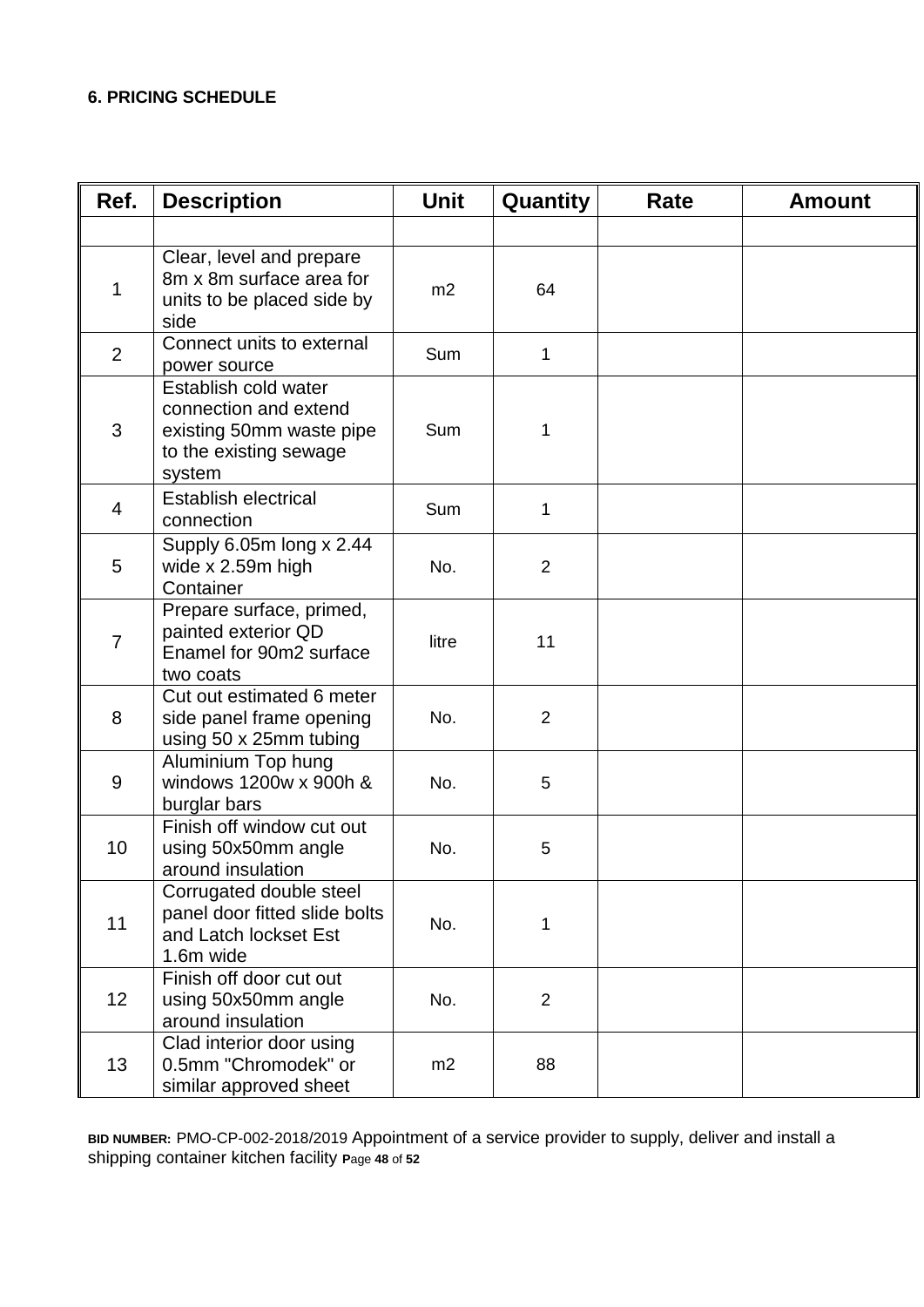| 14 | Rhino Floors (Available in<br>Black, Blue or Grey<br>Polyurethane coating)                                                                                                                                | m2                        | 30          |   |           |    |           |
|----|-----------------------------------------------------------------------------------------------------------------------------------------------------------------------------------------------------------|---------------------------|-------------|---|-----------|----|-----------|
| 15 | Kitchen area includes<br>separate estimated 3.3m<br>post form counter tops<br>fitted s/steel legs                                                                                                         | No.                       | $\mathbf 1$ |   |           |    |           |
| 16 | Kitchen granite Counter<br>tops with built in<br>cupboards                                                                                                                                                | Provisional<br><b>Sum</b> | 1           | R | 35 000.00 | R. | 35 000.00 |
| 17 | Install double Sink unit<br>including mixer and<br>plumbing connections to<br>existing services                                                                                                           | No.                       | 1           |   |           |    |           |
| 18 | Geyser 50 Litre & Isolator                                                                                                                                                                                | No.                       | 1           |   |           |    |           |
| 19 | Air conditioner Split unit<br>12000BTU Hot/Cold                                                                                                                                                           | No.                       | $\mathbf 1$ |   |           |    |           |
| 20 | Distribution board, Earth<br>leakage and circuit<br>breaker 220V                                                                                                                                          | No.                       | 1           |   |           |    |           |
| 21 | Roof connection box for<br>side by side containers -                                                                                                                                                      | No.                       | 1           |   |           |    |           |
| 22 | 4ft Twin LED Vapour proof<br>light fitting                                                                                                                                                                | No.                       | 4           |   |           |    |           |
| 23 | SABS approved dry<br>powder stored pressure<br>type fire extinguisher<br>Grade 3A 3B- Type 4,5.<br>Empty Mass 2.4kg, Full<br>Mass 6,9kgFire<br>Extinguishers (to specify<br>unit measure) with<br>signage | No.                       | 3           |   |           |    |           |
| 24 | Plug Point 16 amp double                                                                                                                                                                                  | No.                       | 6           |   |           |    |           |
| 25 | Light switches                                                                                                                                                                                            | No.                       | 3           |   |           |    |           |
| 26 | Paving: beval paving<br>blocks 55mm thickness<br>200x100mm grey. Rate to<br>include compacted sand<br>bed                                                                                                 | m2                        | 40          |   |           |    |           |

**BID NUMBER:** PMO-CP-002-2018/2019 Appointment of a service provider to supply, deliver and install a shipping container kitchen facility **P**age **49** of **52**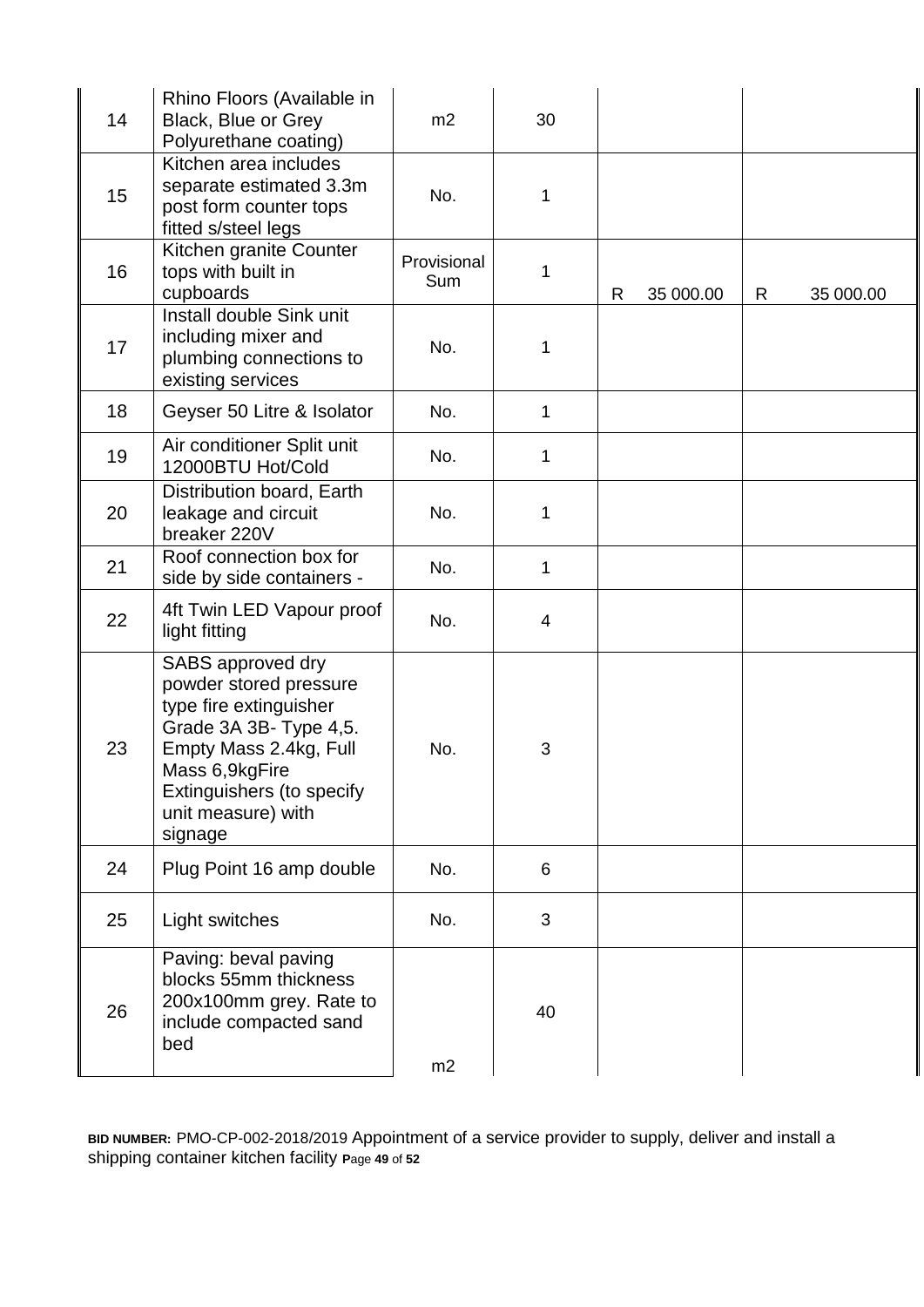|                                                         | <b>Furniture</b>                                                                                                                                                |     |   |  |  |
|---------------------------------------------------------|-----------------------------------------------------------------------------------------------------------------------------------------------------------------|-----|---|--|--|
| 27                                                      | Three seater faux leather<br>couch                                                                                                                              | No. | 1 |  |  |
| 28                                                      | 32 litre Microwave                                                                                                                                              | No. | 1 |  |  |
| 29                                                      | 263 litre Bottom Freezer<br>Fridge                                                                                                                              | No. | 1 |  |  |
| 30                                                      | Bar Stools: Adjustable<br>seat height<br>360 degree swivel<br>mechanism<br>Set includes: One (1)<br>barstool<br><b>Materials: Plastic</b><br>Finish: High gloss | No. | 3 |  |  |
|                                                         |                                                                                                                                                                 |     |   |  |  |
|                                                         | <b>Add VAT(15%)</b>                                                                                                                                             |     |   |  |  |
| NB: The Total tender price must be transferred to MBD 1 |                                                                                                                                                                 |     |   |  |  |

| <b>Notes</b>   |                                                                                                                                                                             |  |  |  |  |
|----------------|-----------------------------------------------------------------------------------------------------------------------------------------------------------------------------|--|--|--|--|
|                | Contractor to ensure a level surface area is prepared for the units to be placed side by side.                                                                              |  |  |  |  |
| $\overline{2}$ | Contractor to ensure external side by connection boxes on roof of units, must be wired by<br>electrician when connecting units to external power source.                    |  |  |  |  |
| 3              | Contractor to connect Cold water in and extend existing 50mm waste pipe to the existing<br>sewage system.                                                                   |  |  |  |  |
| 5              | Externally: 6.05m long x 2.44m wide x 2.59m high. Internally: 5.92m long x2.34m wide x 2.38m<br>high. (Size may vary marginally according to manufacturer's specifications) |  |  |  |  |

**BID NUMBER:** PMO-CP-002-2018/2019 Appointment of a service provider to supply, deliver and install a shipping container kitchen facility **P**age **50** of **52**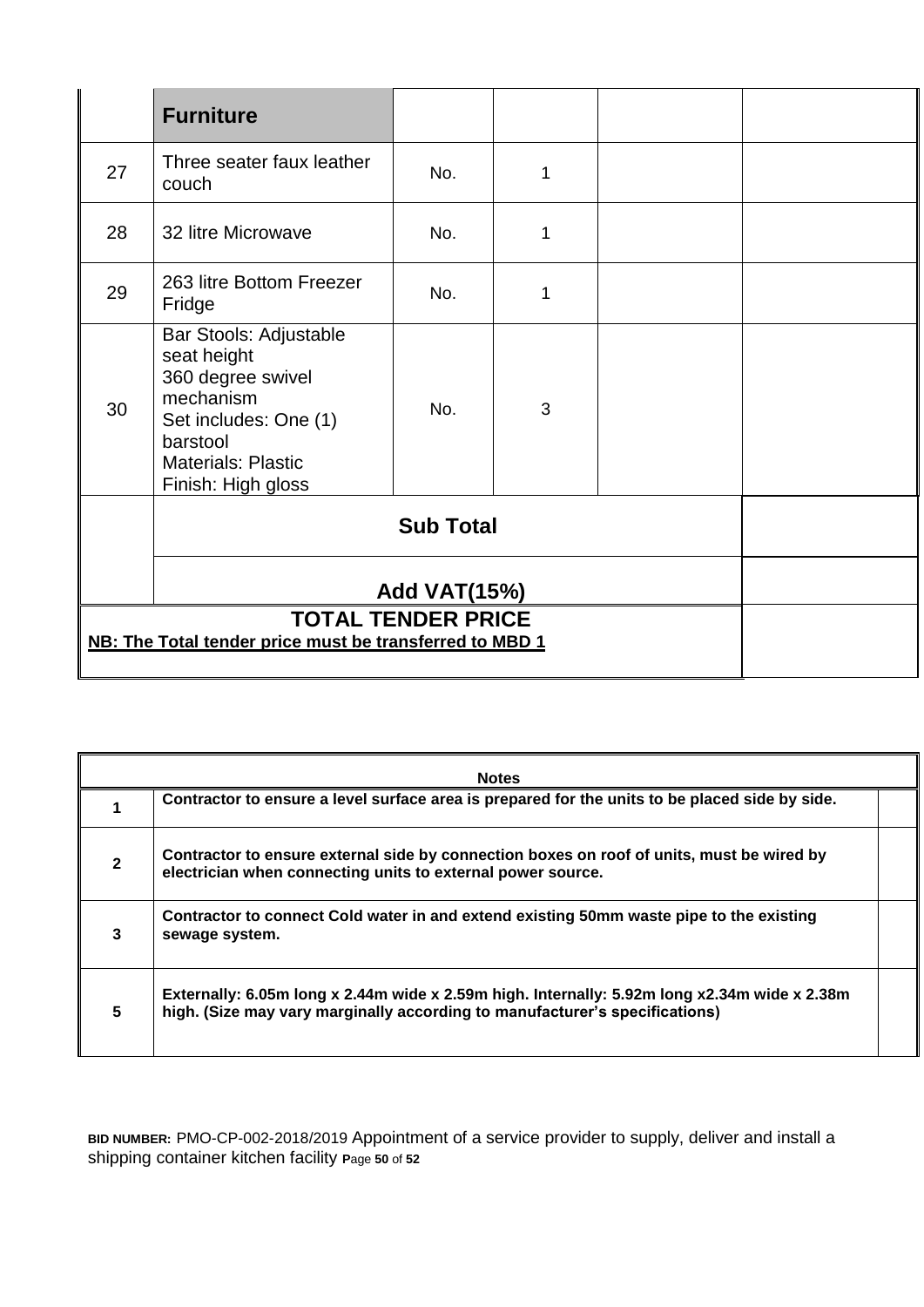

## **Joburg Market**

Heidelberg Road PO Box 86007 Tel +27(0) 11 992 8000 City Deep Johannesburg 2049 City Deep, Johannesburg South Africa 2049

**www.joburgmarket.co.za www.joburg.org.za** Fax +27(0) 11 613 7381 E-mail: info@joburgmarket.co.za

# **SPECIAL TENDER CONDITIONS**

- 1. All bids must be submitted on the official forms and may not be re-typed, copied or scanned.
- 2. Bid documents must be completed in ink and corrections may not be made by means of a correcting fluid such as Tipp-Ex or a similar product. In the event of a mistake having been made it shall be crossed out in ink and be accompanied by a full signature at each and every alteration. The Joburg Market (SOC) LTD reserves the right to reject the Bid if corrections are not made in accordance with the above.
- 3. If items are not tendered for a line must be drawn through the space on the pricing schedule in pen.
- 4. **All bid prices must be in RSA currency and inclusive of VAT**. All prices and details must be legible / readable to ensure the bid will be considered for adjudication.
- 5. The lowest or any bid will not necessarily be accepted and Joburg Market reserves the right to accept the entire or any portion of a bid.
- 6. Bids are to remain valid for a period of hundred and twenty (120) days from the date they are lodged.
- 7. Tax clearance certificates, Master Registration number or pin issued by SARS will be accepted. Tax clearance certificates must be valid on the official closing date of the bid.
- 8. In bids were Consortia / Joint Ventures / Sub-contractors are involved, **each party must submit a separate** Tax Clearance Certificate.
- 9. The following information / documentation must be attached to every bid document:
	- o **Registration on the Central Supplier Database.**
	- o **Valid Tax clearance certificate, Master Registration number or pin/access**
	- o **Proof of applicable company registration documents with proof of shareholding**
	- o **Completed and signed MBD 1,4,6.1,8 and 9**
	- o **BBBEE Verification Certificate or Sworn Affidavit ;**
	- o **Detailed Company Profile;**
	- o **Municipal Rates and Taxes account, not older than 3 months**
	- o **JV agreement for Joint Venture companies**
- 10. Any other relevant information related to this BID/PROPOSAL
- 11. Bids will be opened immediately after the closing date and time in a venue to be indicated. Any orders placed within the contract period, will be paid according to the price applicable at the date of order.
- 12. The supply chain management policy of Joburg Market allow persons aggrieved by decisions or actions taken by the Entity in the implementation of its Supply Chain Management system, to lodge within fourteen (14) days of the decision or action a written objection or complaint to the entity against the decision or action.
- 13. Bids will be received until **11H00 on 14/12/2018**, and must be enclosed in sealed envelopes, bearing the bid reference number and due date

**BID NUMBER:** PMO-CP-002-2018/2019 Appointment of a service provider to supply, deliver and install a shipping container kitchen facility **P**age **51** of **52**